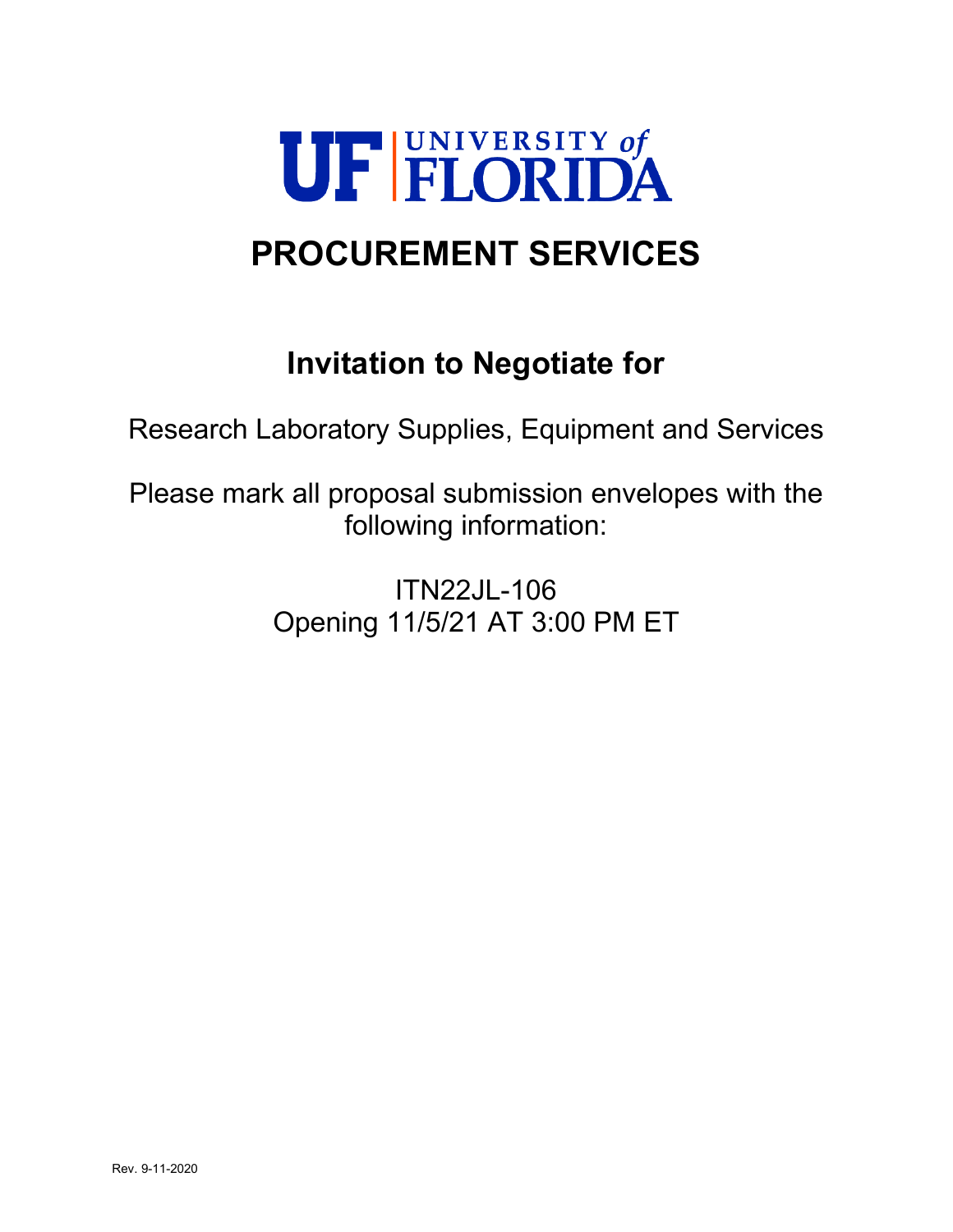## Contents

| 1.0 |       |                                                                              |  |
|-----|-------|------------------------------------------------------------------------------|--|
|     | 1.1   |                                                                              |  |
|     | 1.2   |                                                                              |  |
|     | 1.2.1 |                                                                              |  |
|     | 1.3   |                                                                              |  |
|     | 1.4   |                                                                              |  |
|     | 1.5   |                                                                              |  |
|     | 1.6   |                                                                              |  |
|     |       |                                                                              |  |
| 2.0 |       |                                                                              |  |
|     | 2.1   |                                                                              |  |
|     | 2.2   |                                                                              |  |
|     | 2.3   |                                                                              |  |
|     | 2.4   |                                                                              |  |
|     | 2.5   |                                                                              |  |
|     | 2.6   | Vendor Protest Procedure; Notice of Proposal Protest Bonding Requirement  12 |  |
|     |       |                                                                              |  |
|     | 2.7   | Contractual Intent/Right to Terminate and Recommence ITN Process 13          |  |
|     | 2.8   |                                                                              |  |
|     | 2.9   |                                                                              |  |
|     | 2.10  |                                                                              |  |
|     | 2.11  | Determination of and Information Concerning Vendor's Qualifications  13      |  |
|     | 2.12  |                                                                              |  |
|     | 2.13  | Rejection of Vendor Counter-offers, Stipulations and Other Exceptions  14    |  |
|     | 2.14  |                                                                              |  |
|     | 2.15  |                                                                              |  |
|     |       |                                                                              |  |
| 3.0 |       |                                                                              |  |
|     | 3.1   |                                                                              |  |
|     | 3.2   |                                                                              |  |
|     | 3.3   |                                                                              |  |
|     |       |                                                                              |  |
| 4.0 | 4.1   |                                                                              |  |
|     | 4.1.1 |                                                                              |  |
|     |       |                                                                              |  |
|     | 4.1.2 |                                                                              |  |
|     | 4.1.3 |                                                                              |  |
|     | 4.1.4 |                                                                              |  |
|     | 4.1.5 |                                                                              |  |
|     | 4.1.6 |                                                                              |  |
|     | 4.2   |                                                                              |  |
|     | 4.2.1 |                                                                              |  |
|     | 4.2.2 |                                                                              |  |
|     | 4.2.3 | University Provides Information in Good Faith without Liability  18          |  |
|     | 4.2.4 |                                                                              |  |
|     | 4.2.5 | Questions, Communications and Inquires between the University and Vendors 18 |  |
|     | 4.2.6 |                                                                              |  |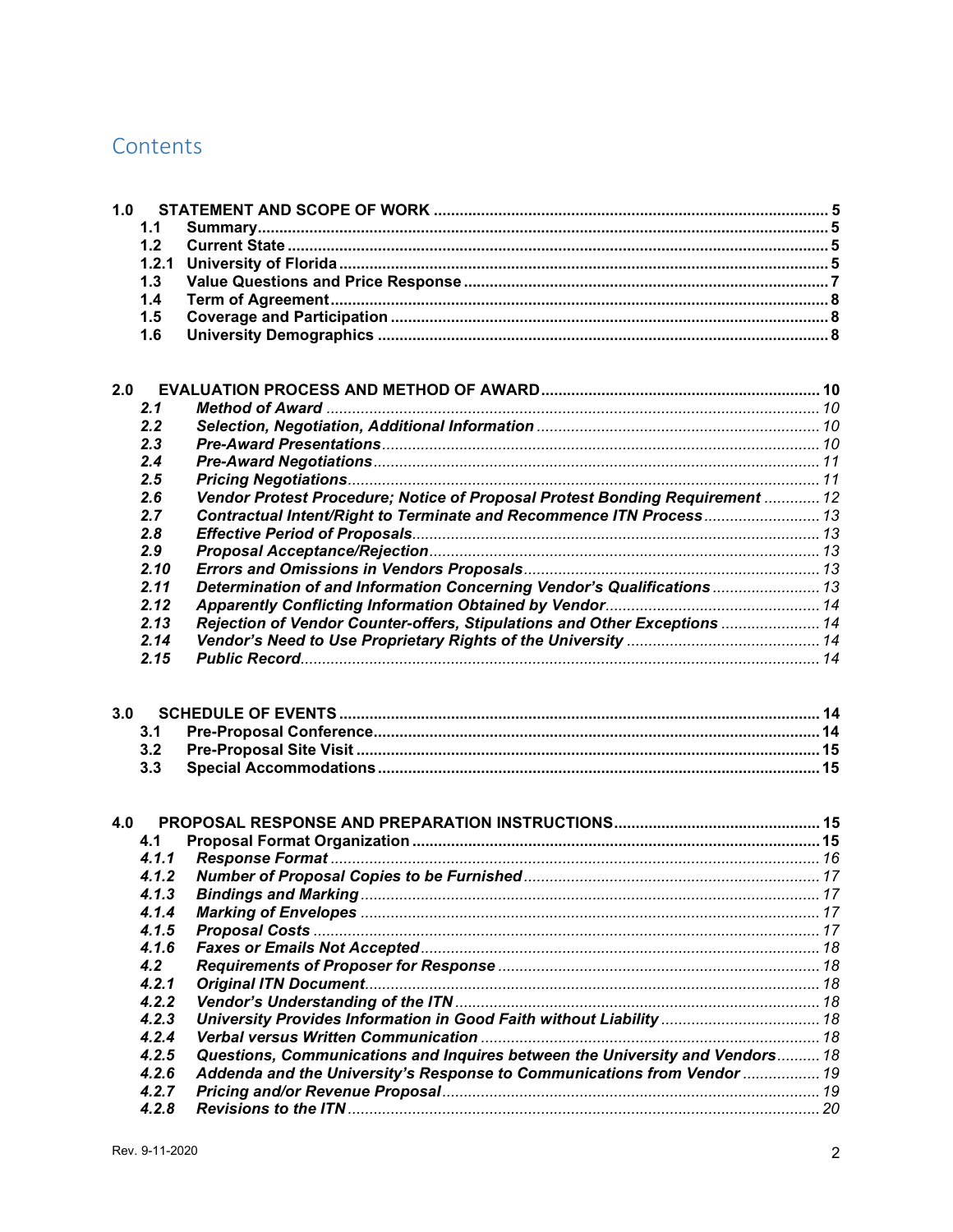|  | 4.2.14 Corrections, Changes, and Providing Information on Forms within the ITN 21 |  |
|--|-----------------------------------------------------------------------------------|--|
|  |                                                                                   |  |
|  |                                                                                   |  |
|  |                                                                                   |  |
|  | 4.2.18 University's Right to Use Vendor's Ideas/Proprietary Information  22       |  |
|  |                                                                                   |  |

| 5.0 |      |  |
|-----|------|--|
|     | 5.1  |  |
|     | 5.2  |  |
|     | 5.3  |  |
|     | 5.4  |  |
|     | 5.5  |  |
|     | 5.6  |  |
|     | 5.7  |  |
|     | 5.8  |  |
|     | 5.9  |  |
|     | 5.10 |  |
|     | 5.11 |  |
|     | 5.12 |  |
|     | 5.13 |  |
|     | 5.14 |  |
|     | 5.15 |  |
|     | 5.16 |  |
|     | 5.17 |  |
|     |      |  |

| 6.0 |      |  |
|-----|------|--|
|     | 6.1  |  |
|     | 6.2  |  |
|     | 6.3  |  |
|     | 6.4  |  |
|     | 6.5  |  |
|     | 6.6  |  |
|     | 6.7  |  |
|     | 6.8  |  |
|     | 6.9  |  |
|     | 6.10 |  |
|     | 6.11 |  |
|     | 6.12 |  |
|     | 6.13 |  |
|     | 6.14 |  |
|     | 6.15 |  |
|     | 6.16 |  |
|     | 6.17 |  |
|     | 6.18 |  |
|     | 6.19 |  |
|     | 6.20 |  |
|     | 6.21 |  |
|     | 6.22 |  |
|     | 6.23 |  |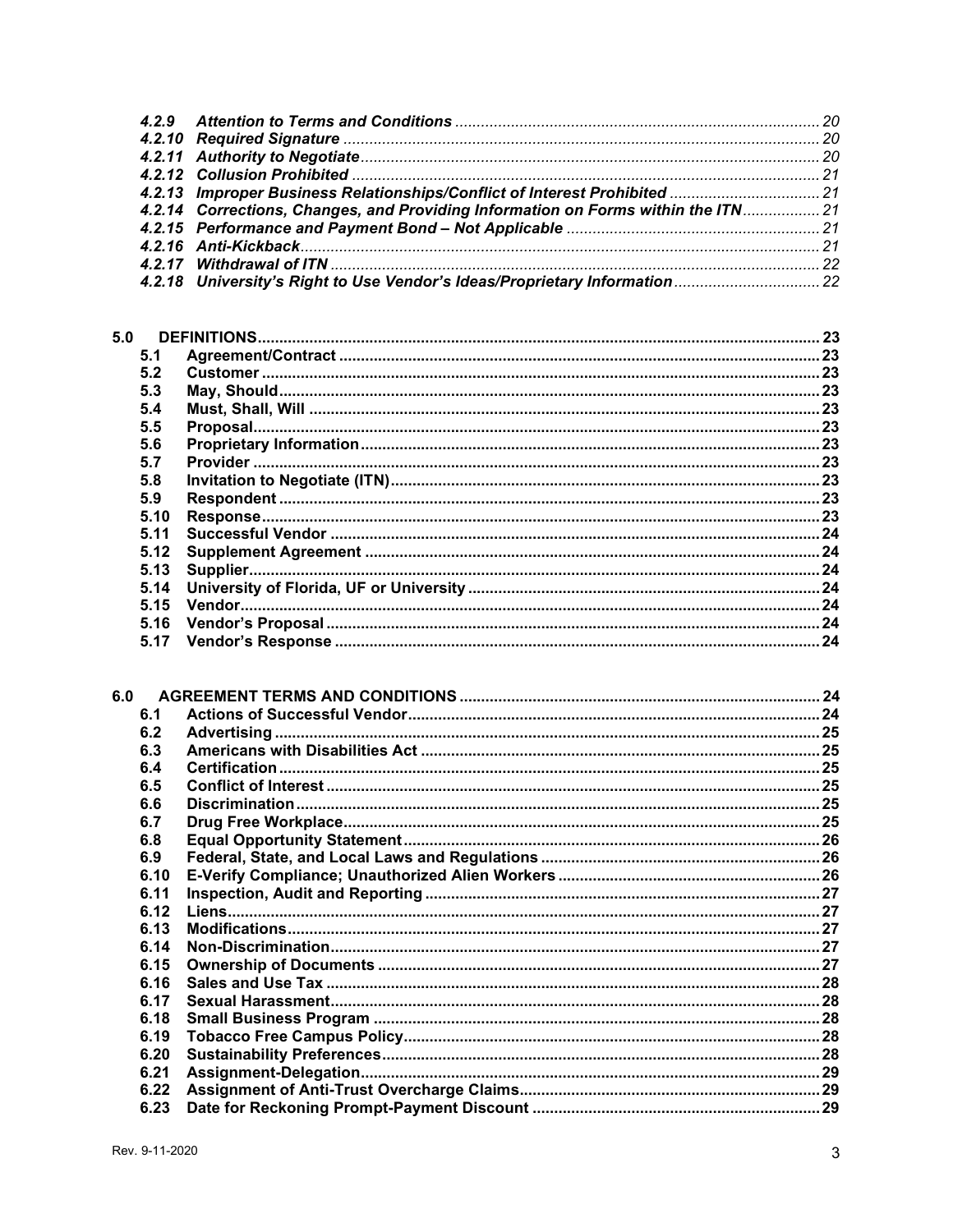| 6.24   |                                                                                |  |
|--------|--------------------------------------------------------------------------------|--|
| 6.25   |                                                                                |  |
| 6.26   |                                                                                |  |
| 6.27   |                                                                                |  |
| 6.28   |                                                                                |  |
| 6.29   |                                                                                |  |
| 6.30   |                                                                                |  |
| 6.31   |                                                                                |  |
| 6.32   |                                                                                |  |
| 6.33   | Notice to Vendors of Asbestos-Containing Materials in University Buildings  32 |  |
| 6.34   |                                                                                |  |
| 6.35   |                                                                                |  |
| 6.36   |                                                                                |  |
| 6.37   |                                                                                |  |
| 6.38   |                                                                                |  |
| 6.39   |                                                                                |  |
| 6.40   |                                                                                |  |
| 6.41   |                                                                                |  |
| 6.42   |                                                                                |  |
| 6.43   |                                                                                |  |
| 6.44   |                                                                                |  |
| 6.45   |                                                                                |  |
| 6.46   |                                                                                |  |
| 6.47   |                                                                                |  |
|        |                                                                                |  |
| 6.48   |                                                                                |  |
| 6.48.1 |                                                                                |  |
|        |                                                                                |  |
| 6.48.3 |                                                                                |  |
| 6.48.4 |                                                                                |  |
| 6.48.5 |                                                                                |  |
| 6.48.6 |                                                                                |  |
| 6.48.7 |                                                                                |  |
| 6.48.8 |                                                                                |  |
| 6.49   |                                                                                |  |
| 6.50   |                                                                                |  |
| 6.51   |                                                                                |  |
| 6.52   |                                                                                |  |
| 6.53   |                                                                                |  |
| 6.54   |                                                                                |  |
| 6.55   |                                                                                |  |
| 6.56   |                                                                                |  |
| 6.57   |                                                                                |  |
| 6.58   |                                                                                |  |
| 6.59   |                                                                                |  |
| 6.60   | <b>Contract 7.0</b>                                                            |  |
| 7.1    |                                                                                |  |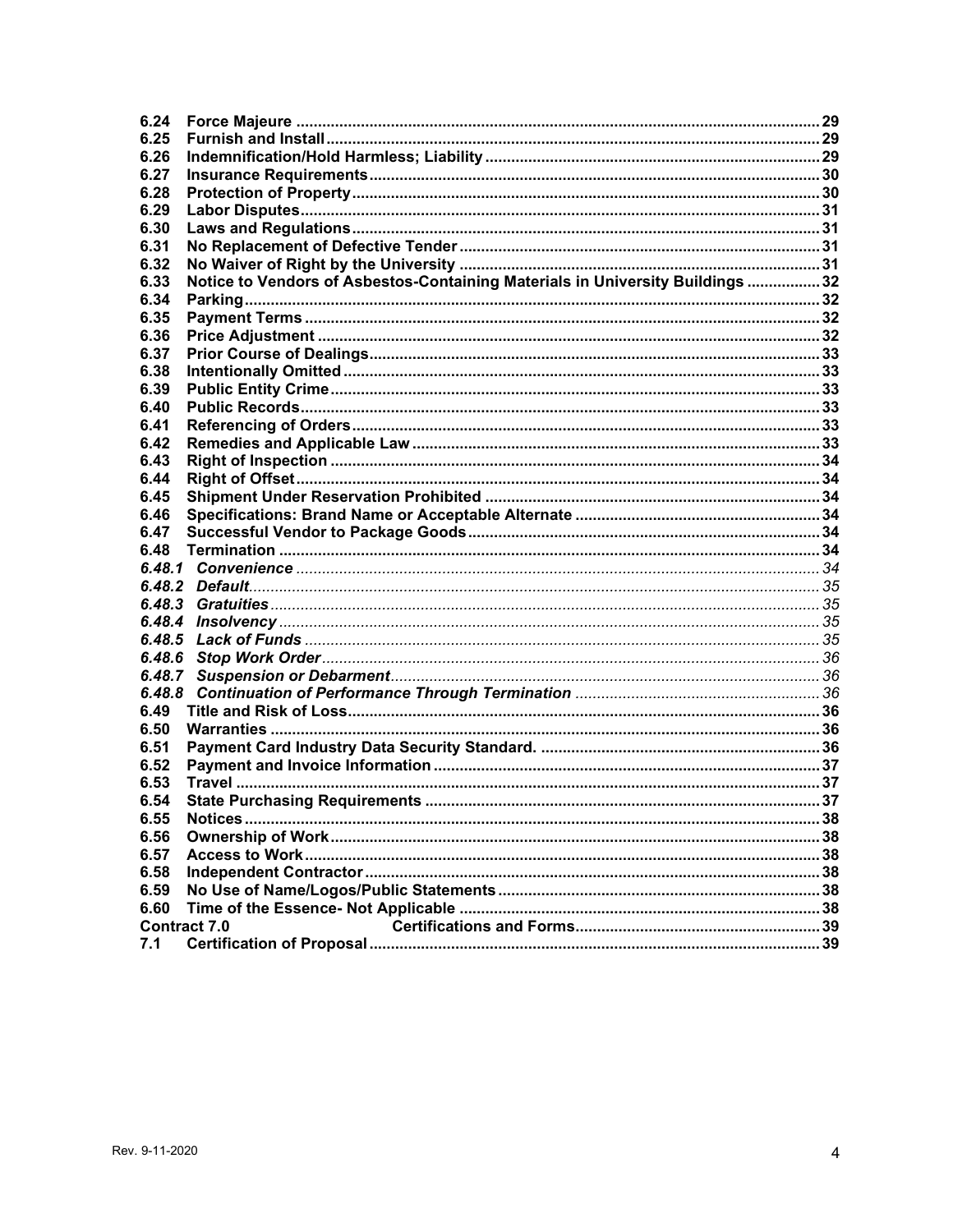## <span id="page-4-0"></span>**1.0 STATEMENT AND SCOPE OF WORK**

#### <span id="page-4-1"></span>**1.1 Summary**

The University of Florida (University or UF) is seeking proposals from qualified vendors for Research Laboratory Supplies. This includes life science and chemical products, consumable supplies, small laboratory equipment, laboratory instruments, other laboratory supplies, furniture and casework. The University expects to maintain the current general supply structure as described in section 1.2, including a single primary supplier for the University of Florida. UF may make a multiple award negotiating pricing structures allowing participating entities either a prime or multiple award, selecting the supplier who provides best value for their campus. This ITN describes the current state of the laboratory supplies on UF's campus. The University expects that any response to this ITN will, at a minimum, provide the same level of support but will readily consider recommendations to improve service levels through the addition of on-site resources, as well as process improvements. The University reserves the right to award in any manner, based on vendor responses and subsequent negotiations, which produces the best value for the University. University will establish, with the successful vendor or vendors, a multi-year agreement during which the University anticipates spending over \$85M in Laboratory Supplies over the first five years and anticipates the Primary vendor to control the market share for this spend. The University expects that the selected vendor will make the contract available to the State of Florida University System (SUS) however there may be a requirement for separate negotiations to determine the terms of any subsequent agreements. Historically, other entities access UF's contract as well. (See section 1.7)

## **1.1.1 Primary Goals**

The primary goals of the University of Florida for this ITN are:

a. Identify and select a primary lab supply company that demonstrates the best value proposition to the University in both service delivery and price.

b. Establish a long-term partnership to ensure stable delivery of product / service and supplier's commitment to continuous improvement.

c. Outline expectations related to ongoing relationship management including, but not limited to, utilization reporting, cost / margin visibility, and quantification of value from added services.

d. Continue to make the latest technologies and services available at competitive service levels and price points.

e. Provide the University with demonstrated commitment to partnership that reflects consideration of total University spend, public contract exposure and use across the state of Florida, and the ongoing desire to demonstrate delivery of value.

f. Negotiate an adoptable contract for other entities to adopt.

#### <span id="page-4-3"></span><span id="page-4-2"></span>**1.2 Current State**

#### **1.2.1 University of Florida**

The University of Florida has one primary lab supplier who provides all general lab supplies and some specialty products. In addition to two full-time on-campus sales representatives and access to multiple technical application/product specialists, the primary lab supplier also operates an onsite campus store. One full-time store manager and one full-time, on campus customer service representative staff the location. Customers have access to a dedicated UF customer service representative during normal business hours.

As a result of the creation of UFHealth and innovations in research, the University is performing research in clinical settings and needs a prime relationship which can provide medical supplies in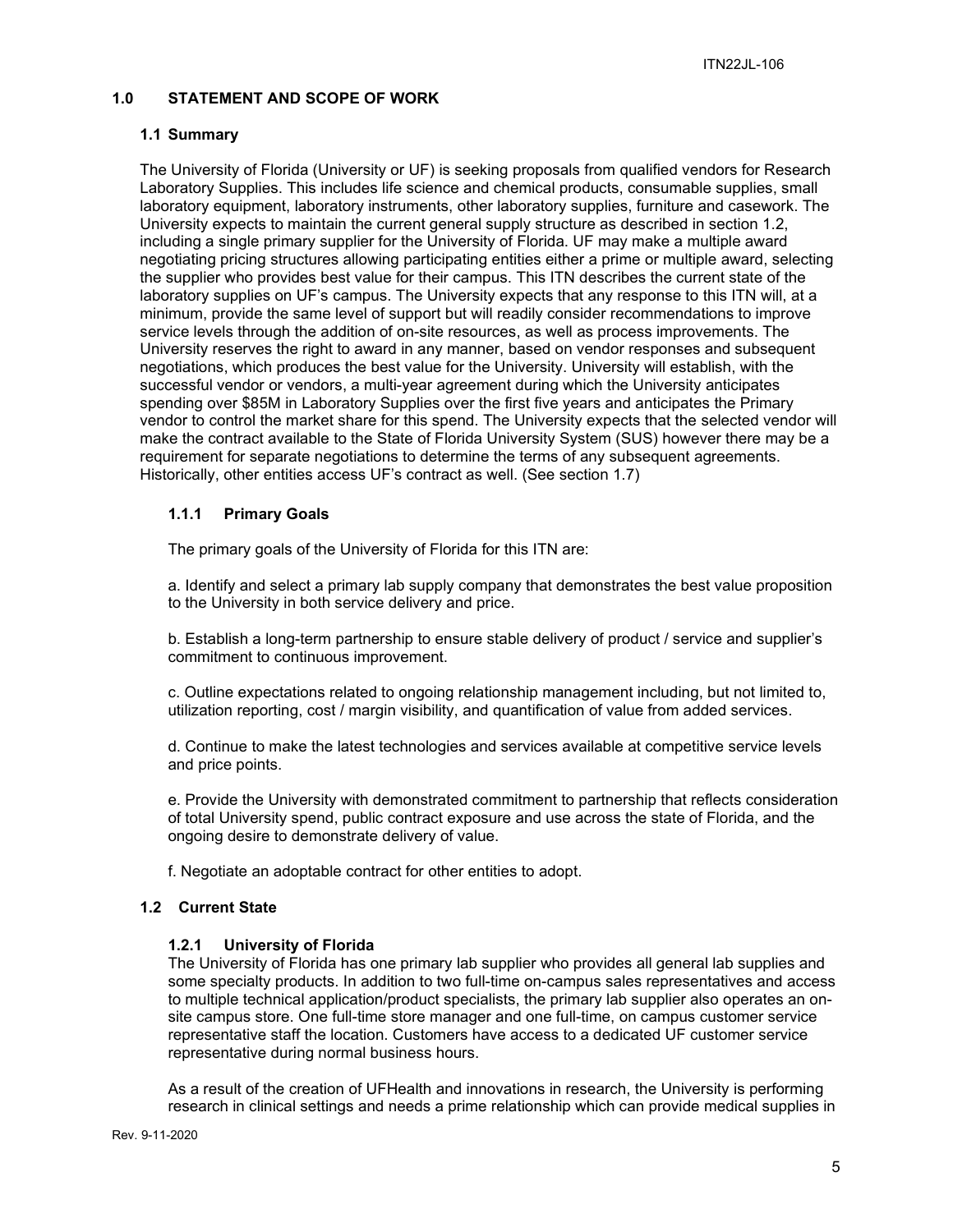addition to traditional laboratory research supplies. UF does have access to some medical supplies through the UF Health relationship.

The University uses the Jaggaer eProcurement environment, branded myUF Marketplace, for order placement and electronic invoicing. Currently the majority of the orders are placed through myUF Marketplace where a level 2 punchout catalog is available to end users. The majority of orders are transmitted via CXML. Custom quotations can also be retrieved through the current supplier punchout allowing personalized pricing and non-catalog product orders to be placed in a manner consistent with catalog item shopping.

When an item is carried within the on-site stockroom, it is identified on the punchout catalog site to show the end user that they can collect it immediately if required or will be delivered within four (4) business hours to the lab.

Orders submitted through MyUF Marketplace are delivered from the warehouse using a UF dedicated truck, facilitating desk top delivery.

UF currently has a C contract directly with Corning Products. Labware manufactured by Corning is currently distributed through the UF prime supplier. UF selects the distributor who can access the C pricing from Corning. UF may or may not elect to continue.

The Research and Scientific Procurement Agents currently meet with the two dedicated onsite sales representatives monthly to discuss happenings on campus such as new labs, large purchases or issues that arise.

The University currently holds quarterly business reviews with the vendor to review the current business landscape and address any issues that arise. UF also provides updates on campus research, spend opportunities, market share and feedback collected by UF Procurement who surveys customers who use the contract. At a minimum the University requires the following metrics to be provided:

Year over year spend by commodity Average order size Average ship days Hotlist spend as a % of total spend Incentive tracking Category utilization/trends Order entry methods Payment methods Savings Error tracking (shipping and delivery error details) Shipment/Leadtime Payment timing Outstanding A/R Status Storeroom activity analysis New Products Trends in Research **Sustainability Diversity** Spend from adopting entities

## **1.2.2 Storeroom**

The University currently has an on-site campus store. In addition to providing convenient access to high volume general supplies, dry ice is also available. All University Environmental Health and Safety guidelines are followed for the storage, distribution, transport and sale of all products.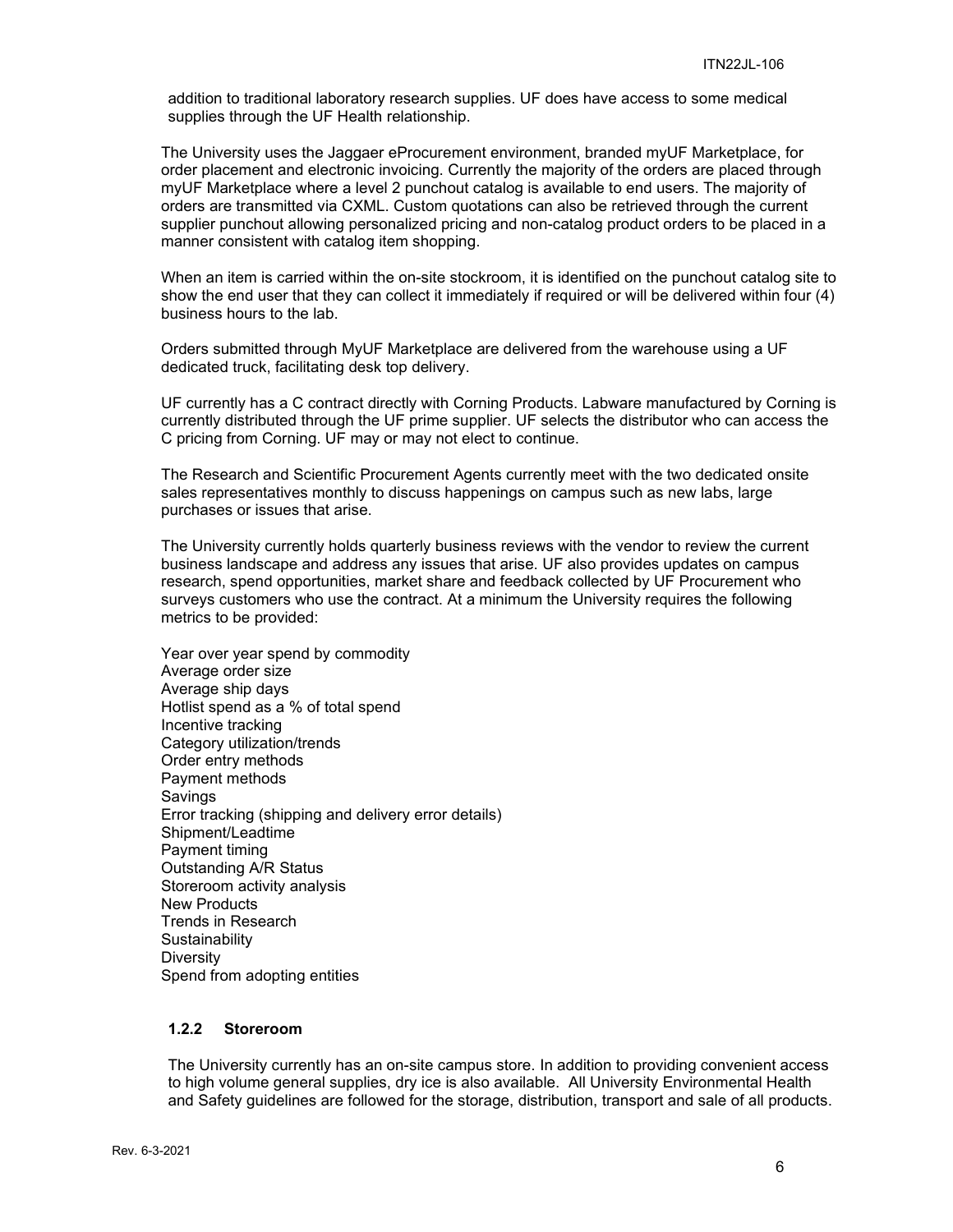The University of Florida is required to maintain records of the chemicals that are on its campuses. UF EH&S Division utilizes the Gator TRACS software system for the management of chemicals on campus. Further information can be found at [Chemical Inventory](https://www.ehs.ufl.edu/programs/lab-research/gator-tracs/latch/chemical-inventory/) » Environmental [Health & Safety » University of Florida \(ufl.edu\).](https://www.ehs.ufl.edu/programs/lab-research/gator-tracs/latch/chemical-inventory/) The vendor is expected to provide EH&S a minimum of annual updates on the chemical inventory stored within the on-site store.

The onsite storeroom inventory is vendor owned and is closely monitored by supplier to ensure that the currently held inventory is actually what is needed for campus, and any necessary adjustments are made to ensure the full value of the stockroom is realized. All product is billed to UF when sold using University p-card and vendor account number.

The prime vendor storeroom also physically manages two third-party vendor freezer programs but does not have responsibility for these programs or the billing for any third party product.

The pricing charged in the on-site store matches that for any other distribution method.

The storeroom located at the Health Science Center loading dock is approximately 1600 sq.ft, which includes a furnished office that is approximately 150 sq ft. There are two additional storage rooms that are accessed within this space that are approximately 150 sq. ft. each. As part of operations of the store, the current vendor has been required to lease the space from the University for \$6000 per year, but the University cannot guarantee that the price will remain constant for the entire length of the awarded contract

## **1.2.3 Back order tracking**

The ordering department can review back orders within myUF Marketplace, and is notified electronically within 8 business hours if any item is on backorder. The University does not allow back-orders on any orders billed on p-card. Backorders are only charged/invoiced when shipped. The packing list states which item is backordered. If the order is coming from multiple warehouses or the shipment is split in transit the vendor has the following options;

- Each packing list of a split order states the order has been split and references a number common to both packing lists; or
- Each shipment is charged separately so each charge equals the packing list of the shipment. However, no additional packing, shipping or handling charges can ever be charged due to the splitting shipment of an order.

If the back-ordered item is stocked in the on-campus store, the vendor will identify the local stock and provide the customer with the stocked items without wait time.

#### **1.2.4 Restocking policy**

There is currently no restocking fee applied, and it is expected that this policy will remain for returns in the future contract.

#### **1.2.5 Florida State University System (SUS)**

Currently the UF Laboratory Supply Contract is adopted by other Universities within the SUS (see section 1.7). The needs of each University vary, some require on-site stockrooms, chemical tracking system software, e-procurement (punchout vs hosted catalog, level 2 punchout, live pricing), various ERP systems (i.e. Jagger and Workday), e-payables, early payment incentives and Pcard programs. UF requests that vendors address these varying needs in their response.

#### <span id="page-6-0"></span>**1.3 Value Questions and Price Response**

While the ITN outlines key expectations around scope, service, and contracting (including the University's standard contract language), this section is focused on clarifying the prospective primary supplier's value proposition and approach toward delivery of that value. This value will be proposed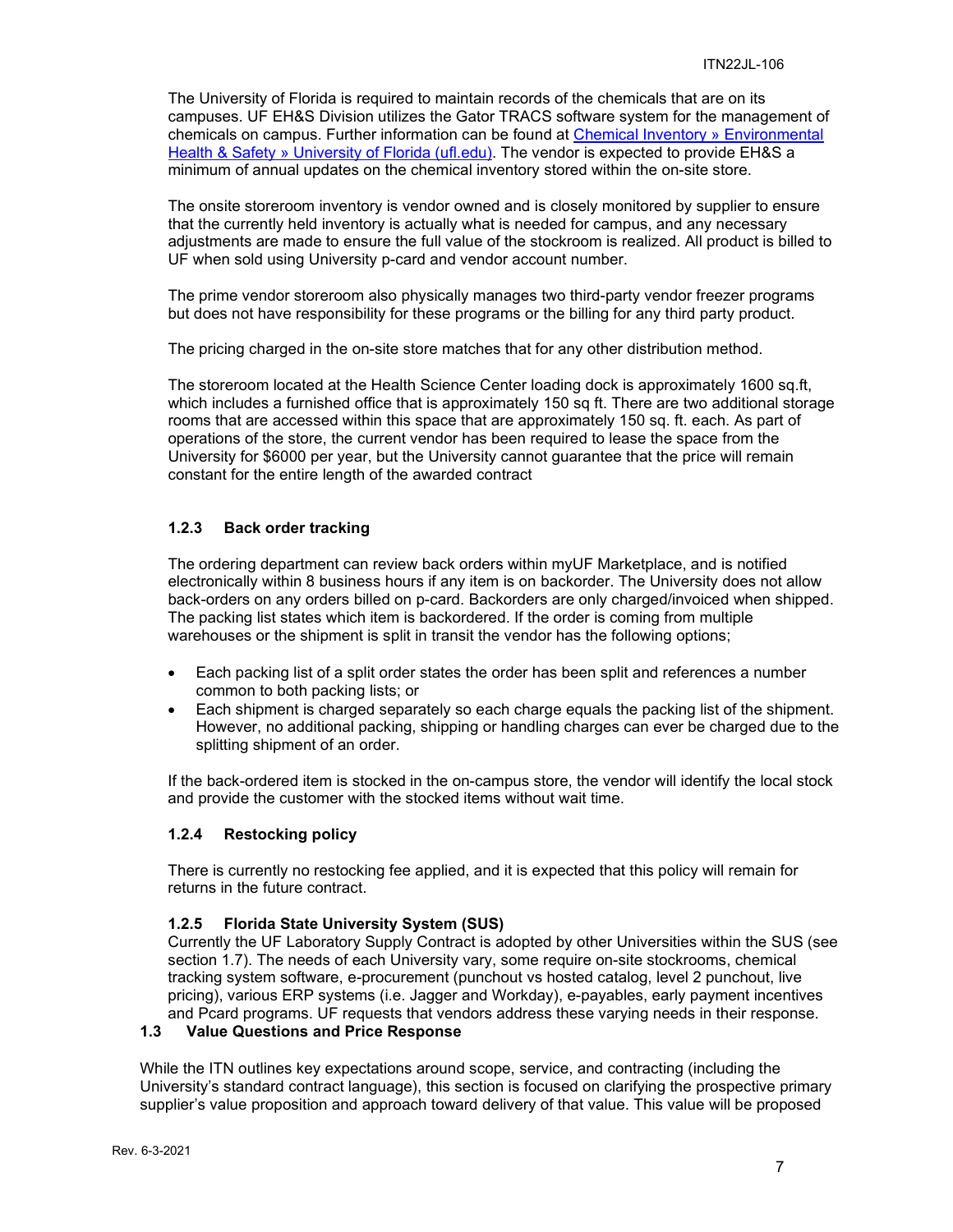and discussed in the negotiation stages of this process. Further information on the specific detail required for this negotiation is shown in Section 2.5 of this document. The responses will be reviewed and serve as the main focal point in subsequent negotiations once the top supplier partnership targets are identified.

In CY2020 the University of Florida spent over \$17 Million on Laboratory Supplies. Main categories of spend were consumables (glassware, plasticware, personal protective equipment), biologicals, chemicals, equipment (large and small), safety, instruments and apparatus, testing and diagnostics, and furniture and casework.

## <span id="page-7-0"></span>**1.4 Term of Agreement**

This agreement will be for an initial five (5) years, with renewal options to extend the contract based on satisfactory performance and written approval of both parties for up to two (2) times the initial period.

## <span id="page-7-1"></span>**1.5 Coverage and Participation**

The intended coverage of this ITN and any Agreement resulting from this solicitation shall be for the use of all Departments at the University of Florida. With the consent and agreement of the Successful Vendor, the other state universities, community colleges, district school boards, other educational institutions, and other governmental agencies, may assess and access an Agreement resulting from this solicitation issued and administered by the University of Florida.

The University reserves the right to add and/or delete elements, or to change any element of the coverage and participation at any time without prior notification and without any liability of any kind or amount.

## <span id="page-7-2"></span>**1.6 University Demographics**

The University of Florida is a major public land-grant research university. The state's oldest, largest, and most comprehensive university, the University of Florida is among the nation's most academically diverse public universities. The University has a long history of established programs in international education, research, and service. It is one of only 17 public land-grant universities nationwide and the only university in Florida belonging to the Association of American Universities. With more than 50,000 students, the University of Florida is now one of the five largest universities in the nation. The University of Florida has a 2,000-acre campus and more than 900 buildings (including 170 with classrooms and laboratories). The northeast corner of campus is listed as a historic district on the National Register of Historic Places.

UF has a long history of established programs in international education, research and service. It is one of only 17 public, land-grant universities that belong to the Association of American Universities, the higher-education organization comprising the top 62 public and private institutions in North America. UF is consistently ranked among the nation's top universities: No. 7 in U.S. News & World Report's "Top Public Schools" (2020); No. 2 in Kiplinger's "Best Values in Public Colleges" (2017); and No. 3 on the Forbes list of best value public universities (2019). Additionally, UF ranked No. 6 in the New York Times list of universities that do the most to help low-income students (2015) and No. 3 in the Milken Institute's ranking of Best Universities for Technology Transfer.

As the state's oldest and most comprehensive university, tracing its beginnings to a small seminary in 1853, UF is now among the nation's most academically diverse public universities. with an enrollment of 54,000 students annually. UF is home to 16 colleges and more than 170 research centers and institutes and offers nearly 300 graduate degree programs. Only five other universities nationwide have as many programs of study on one campus as the University of Florida.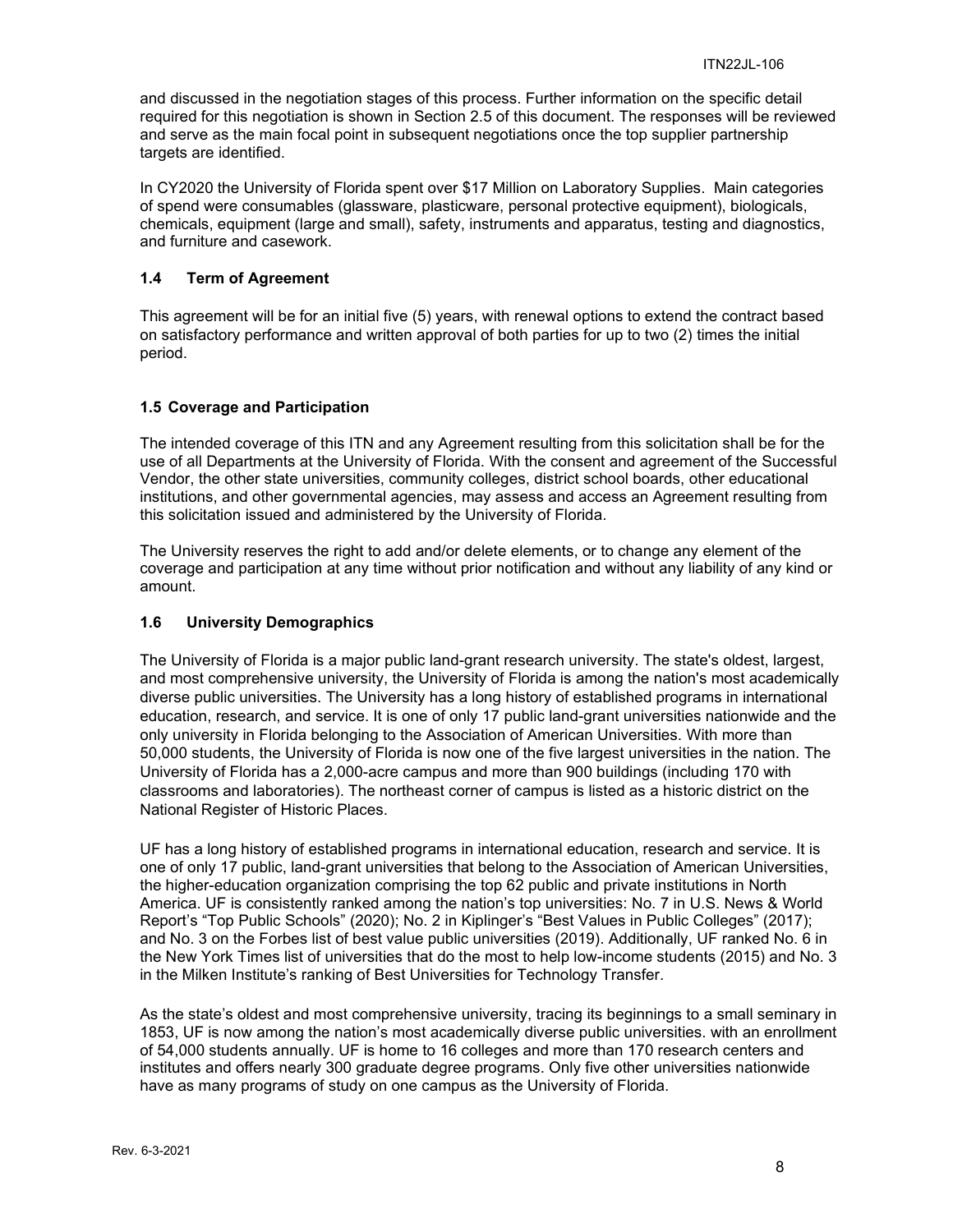Several qualities distinguish UF among today's leading public research universities.

The first is its highly comprehensive breadth on a single campus with 16 colleges and hundreds of centers and institutes on its main campus and at research facilities around the state. This comprehensiveness enables our faculty to collaborate across many disciplines to create new knowledge- doctors with engineers, artists with educators, environmental scientists with legal scholars. The second is its unwavering support from the state of Florida, which has endorsed UF's drive to become one of the nation's very best public research universities – supporting those efforts since 2013 with hundreds of millions of dollars in additional funding to grow its faculty ranks. UF's third exceptional quality is its dynamism. Like the state of Florida, now the nation's third- largest and among its fastest-growing, UF is undergoing rapid transformation as it pursues its overarching aspiration "to be a premier university that the state, nation and world look to for leadership."

UF faculty conduct nearly \$1 billion in research annually. Research at UF plays a significant role in advancing our fundamental understanding of the world in which we live, generating creative breakthroughs that lead to new technologies, promoting economic growth in the state, and changing the trajectory of young people through education.

For any additional information about the University of Florida, please visit the University's web page at: [www.ufl.edu.](http://www.ufl.edu/)

#### **1.7 State of Florida, State University and Community College Systems**

Currently the University of Florida laboratory supply agreement allows prime and non-prime adoption of the UF contract and is utilized in both forms by the following institutions. The total spend listed by each adopting entity is from calendar year 2020. The \* denotes entities that have adopted the current contract as non-prime.

- Florida Agricultural and Mechanical University- \$84,318
- Florida Atlantic University- \$830,813
- Florida Gulf Coast University- \$351,546
- Florida International University (includes onsite Stockroom spend)- \$3,650,601
- Florida Polytechnical University- \$30,338
- Florida State University- \$513,803 **\***
- Max Planck- \$335,692
- Moffitt Cancer Center at the University of South Florida- \$4,179,707
- University of Central Florida- \$1,468,286
- University of South Florida- \$3,574,089
- University of West Florida \$245,829
- Other governmental and educational institutions

Collectively the annual spend on the current contract is over \$32M.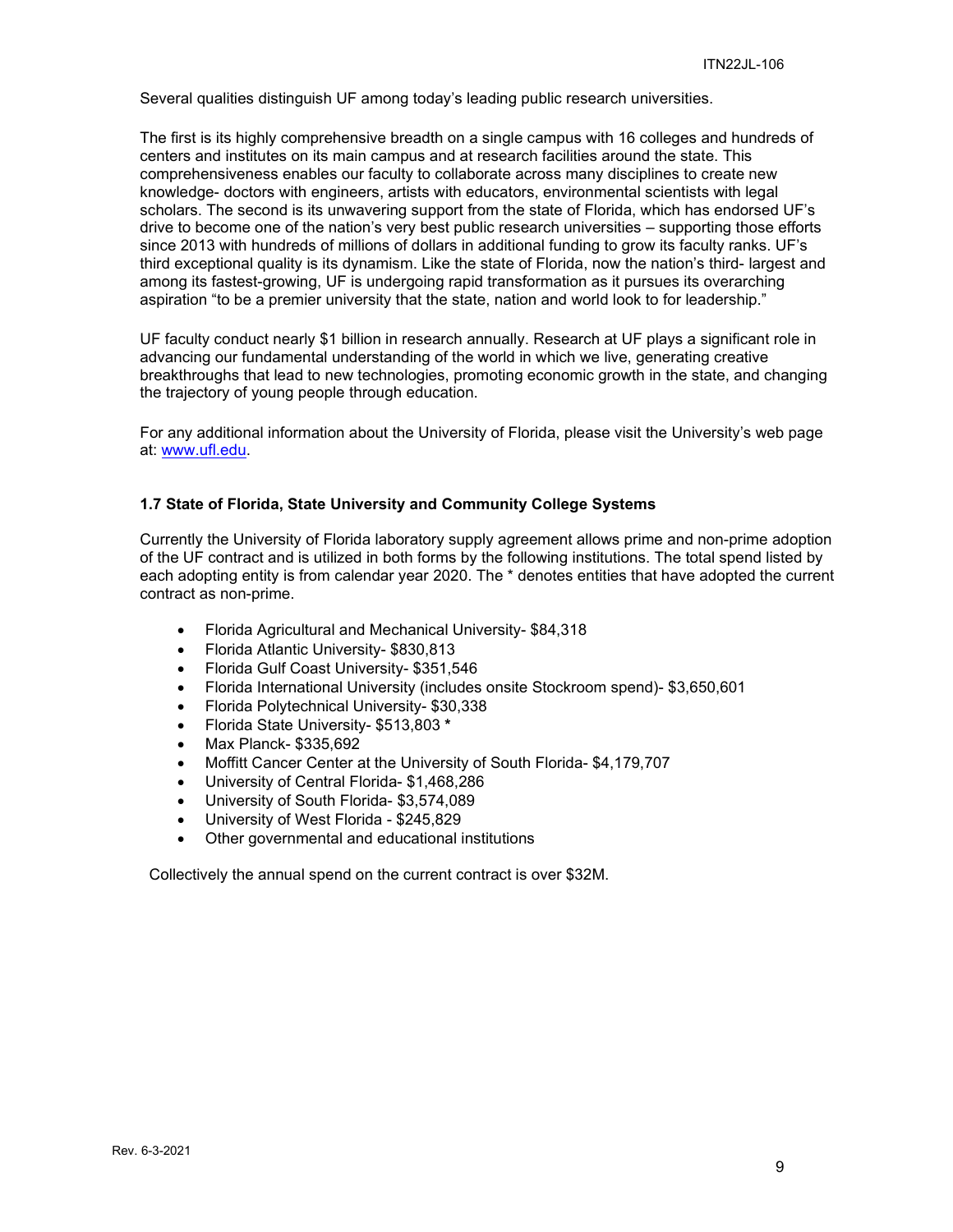## <span id="page-9-0"></span>**2.0 EVALUATION PROCESS AND METHOD OF AWARD**

## <span id="page-9-1"></span>**2.1 Method of Award**

The evaluation of each response to this ITN will be based on its overall competence, compliance, format, and organization. The Award shall be made to the responsive and responsible vendor whose proposal is determined to be the most advantageous to the University of Florida, taking into consideration the following evaluation criteria listed below. Pricing may be a criterion. However, the University is under no obligation whatsoever to select as most responsive the proposal that demonstrates the lowest pricing.

The contract will consist of the University's ITN, the proposal with any and all revisions, award letter, purchase order, and any signed agreement between the parties, as stated in that agreement.

Vendors whose proposals are not accepted will be notified after a final selection has been made by public posting of the selected proposer(s). This public posting functions as the rejection of all other proposals. This posting will be made to <https://procurement.ufl.edu/vendors/schedule-of-bids/>

#### **Evaluation Criteria**

Vendor proposals will be evaluated based upon how well each Vendor's plans meet the University's needs. Proposals will be evaluated in the below order of importance:

- 1. Ability to provide single source of broad range of products needed to support a top tier Research Institution with best value pricing
- 2. Service Level Agreements including contract implementation, staffing, storerooms, electronic business integrations, delivery, accuracy and all other aspects of the proposal that describes plans to meet and then exceed current levels of service to the University (Section 1.2)
- 3. Value Beyond Pricing including vendor's proposed use of creative programs to improve the quality of research conducted by the University and ability to support UF faculty
- 4. Financial Offering and flexibility to include creative pricing, incentives for early payments, scholarship and internship opportunities, etc and financial and market stability of company.
- 5. Support resources on vendor team including specialists
- 6. Customer References from customers similar in size and scope
- 7. Exceptions to terms and conditions

## <span id="page-9-2"></span>**2.2 Selection, Negotiation, Additional Information**

Although the University reserves the right to negotiate with any vendor or vendors to arrive at its final decision and/or to request additional information or clarification on any matter included in the proposal, it also reserves the right to select the most responsive vendor or vendors without further discussion, negotiation, or prior notice. The University may presume that *any proposal is a best-andfinal offer.*

The University also reserves the right to award to the next highest evaluated, responsive and responsible bidder for any and all groups, subgroups, or items in the event of vendor default, nonperformance, non-compliance or similar issues affecting the University's ability to obtain services at any time throughout the contract period.

#### <span id="page-9-3"></span>**2.3 Pre-Award Presentations**

The University reserves the right to require presentation from any and all vendors, in which they may be asked to provide or they may provide information in addition to that provided in their proposals.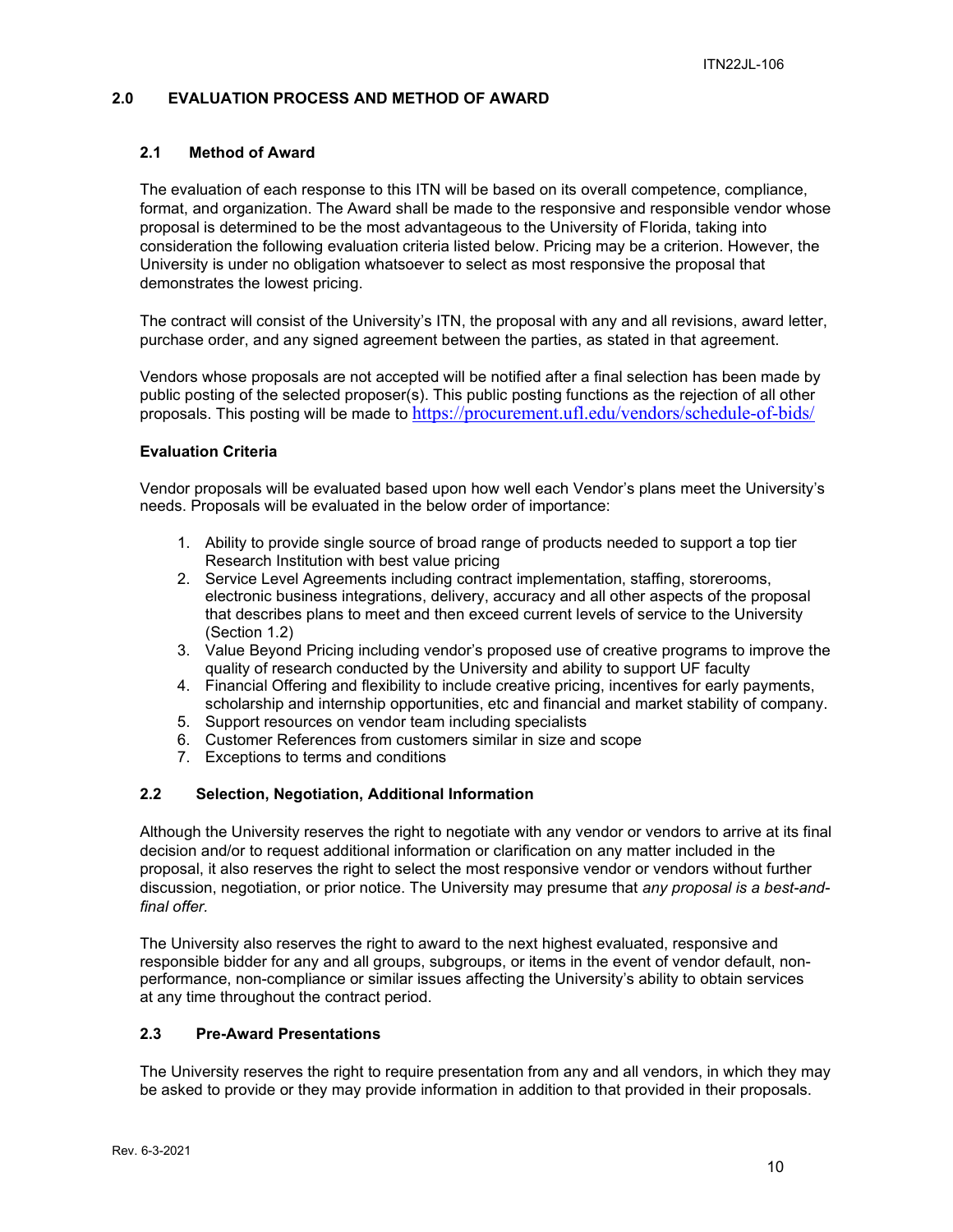## <span id="page-10-0"></span>**2.4 Pre-Award Negotiations**

The University reserves the right to negotiate prior to award with vendors for purpose of addressing the matters set forth in the following list, which may not be exhaustive.

- Resolving minor difference and typographical errors
- Terms and conditions
- Clarifying necessary details and responsibilities
- Emphasizing important issues and points
- Receiving assurances from vendors
- Obtaining the lowest and best pricing and/or revenue agreement

## <span id="page-10-1"></span>**2.5 Pricing Negotiations**

Following issuance of this ITN and review of all vendor responses, qualifying suppliers will be invited to share pricing proposals which the University will evaluate. Pricing strategies will focus on the following:

- **Discounts by CDC (category discount code)/Vendor internal category designation**: What discounts are offered off MSRP for each CDC or equivalent category code represented?
- **Discounts by Manufacturer**: What discounts are offered off MSRP for each Manufacturer represented?
- **Top Items:** How are deeper discounts assigned to core products, and what additional value can be offered?

A spend profile with details behind UF's transactional utilization will be provided to supplement the next stage in the process.

In subsequent discussions, the University will require qualified participants to share their current list price for each product.

#### **2.5.1 Structure of Response**

Vendor is allowed flexibility in the pricing response structure in order to provide a response that produces the best value for the University. Vendors may respond with products grouped into categories and subcategories of their choice, including, but not limited to grouping by:

- **Manufacturer**
- CDC/Vendor internal category designation
- Generally accepted industry wide categories (for example UNSPSC)
- Any other grouping Vendor chooses with translation table provided

Each category must have only one discount off list for all products within that category. In addition, vendor must provide a brief description of the logic used to produce the selected categories. Vendor must provide complete product listing for all products it wishes to bid on within each category, including:

- Vendor product number
- Product description
- Unit of measure and include alternative units of measure for relevant items
- List price
- Net price

For any products that are not manufactured by the vendor, the manufacturer and manufacturers' product number should be provided.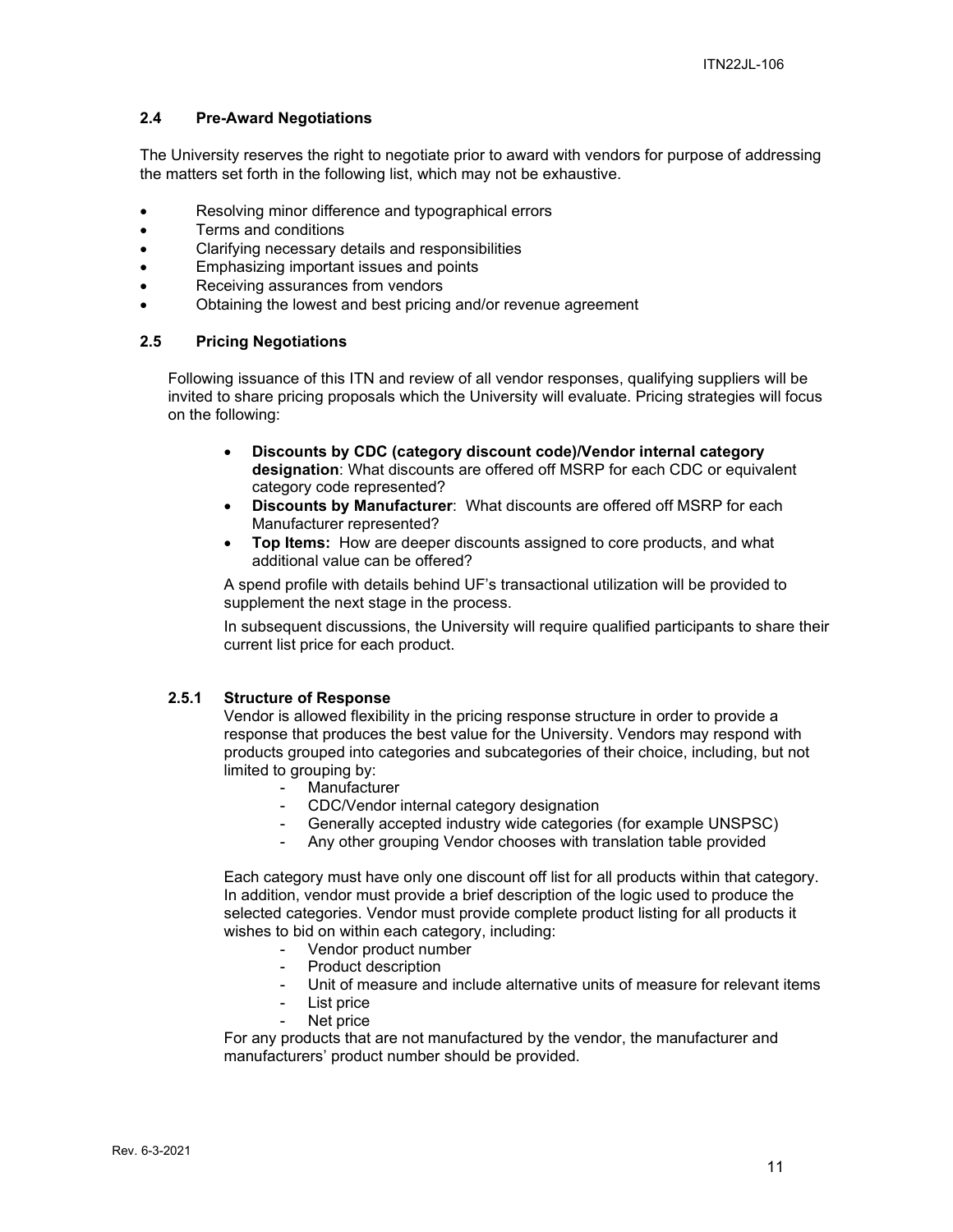## **2.5.2 Price List During Contract Period**

Vendors must provide a single list price for all products based on their current publicly available price list. Electronic catalogs of contract and list price will be provided to keep the University data current.

List prices shall be held firm for a period of 12 months after the execution of a finalized agreement. The successful vendor will only be allowed to increase prices once a year, on the subsequent contract anniversary date or mutually convenient date. Request shall be supported by written evidence of increased costs to the Successful Vendor. Any increase in list price will only be effective after documented acceptance by the University. The University will not approve unsupported price increases that will merely increase the gross profitability of the Successful Vendor at the expense of the University. Price change requests shall be a factor in the Agreement extension review process.

Price escalation/de-escalation will be mutually agreed upon in the final agreement. Vendor will submit requests for price adjustments in writing to University for review in good faith and in advance of any adjustment implementation. Requests will include an impact statement with information demonstrating the estimated effect to UF of the price adjustment, in both dollar amount and percentage of total spend based on the prior contract period. All requests for acceptance of revised price lists must be substantiated by written evidence that they are the result of general industry-wide changes. Adjustments that depend in any part on an index such as the Producer Price index shall also include those relevant calculations. In addition, if such an index were to decrease prices should be reduced accordingly. Any price increase shall not exceed a mutually decided upon published price index.

#### **2.5.3 Discounts**

Vendor shall provide a single discount for each product category or sub-category as determined by the vendor. That minimum discount level will apply for the duration of the contract. In the event of a new product category being introduced containing no previously existing products, the vendor shall notify the University Procurement Department prior to the sale of any product in that new category. The new category will receive a discount level that has been mutually agreed upon between the vendor and the University Procurement Department.

#### **2.5.4 New Product Introductions**

Vendor will notify University Procurement Department monthly of new product introductions. As new products are introduced, products will be sold at list price, minus the discount for the product category the new product is placed in. In the event that a product is introduced that is not in an existing category, procedures detailed in 2.5.3 will be followed.

#### **2.5.5 Independent Responses Only**

All responses should be independent from any and all consortia agreements. Additionally, all pricing for this ITN must be developed independent of any other consortia arrangement. No other entity may derive monetary fees/compensation based on this award. Submittal of a response that is not independent may result in disqualification.

## <span id="page-11-0"></span>**2.6 Vendor Protest Procedure; Notice of Proposal Protest Bonding Requirement**

Any vendor protest to a University decision or intended decision with regard to this ITN is subject to Florida Board of Governors' (BOG) Regulations 18.002 and 18.003. Any vendor who files an action protesting a decision or intended decision shall post at the time of the filing the formal written protest, a bond, payable to the University of Florida, in an amount equal to the lessor of 10% of the estimated value of the protestor's proposal or 10% of the University's estimated expenditure during the contract term:, or \$10,000. The bond shall be conditioned upon the payment of all costs which may be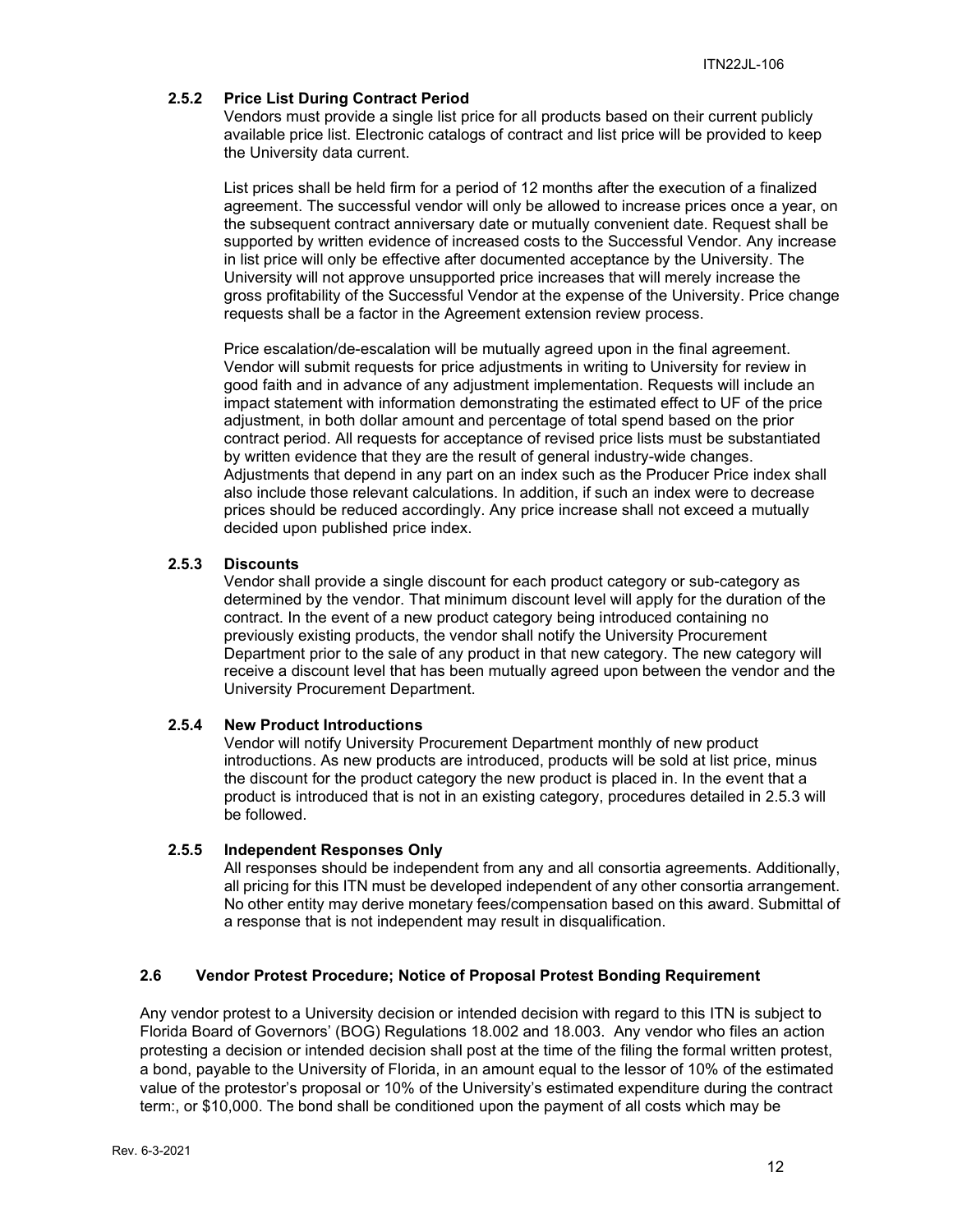adjudged against the vendor. In lieu of a bond, the University will accept a cashier's check or money order in the amount of the bond.

## <span id="page-12-0"></span>**2.7 Contractual Intent/Right to Terminate and Recommence ITN Process**

The University intends to contract with one or more vendors whose proposal(s) are considered to be in the best interests of the University. However, the University may terminate this ITN process at any time up to notice of award, without prior notice, and without liability of any kind or amount. Further, the University reserves the right to commence one or more subsequent ITN processes seeking the same or similar products or services covered hereunder. In the event of cancellation or termination, the University reserves the right to award the contract to another Offeror, cancel in its entirety, or to request new proposals, whichever is in the best interest of University of Florida.

## <span id="page-12-1"></span>**2.8 Effective Period of Proposals**

Under this ITN, the University shall hold that vendors' responses to this ITN shall remain in effect for a period of ninety (90) days following the closing date, in order to allow time for evaluation, approval, and award of the contract. Any vendor who does not agree to this condition shall specifically communicate in its proposal such disagreement to the University, along with any proposed alternatives. This University may accept or reject such proposed alternatives without further notification or explanation.

## <span id="page-12-2"></span>**2.9 Proposal Acceptance/Rejection**

The University reserves the right to reject any or all proposals. Such rejection may be without prior notice and shall be without any liability of any kind or amount to the University. The University shall not accept any proposal that the University deems not to be in its best interests. The University shall reject proposals submitted after the closing date and time. Should there be a force majeure event that prevents a vendor's proposal from arriving on time, the University may accept the proposal at its discretion. If a vendor's proposal is likely to be affected by such an event, UF requests the vendor notify Jennifer Leckerling at [jenniferkerns@ufl.edu](mailto:jenniferkerns@ufl.edu) prior to the closing date and time.

## <span id="page-12-3"></span>**2.10 Errors and Omissions in Vendors Proposals**

The University may accept or reject any vendor's proposal, in part or in its entirety, if such proposal contains errors, omissions, or other problematic information. The University may decide upon the materiality of such errors, omissions, or other problematic information.

## <span id="page-12-4"></span>**2.11 Determination of and Information Concerning Vendor's Qualifications**

The University reserves the right to determine whether a vendor has the ability, capacity, and resources necessary to perform in full any contract resulting from this ITN. The University may request from vendors information it deems necessary to evaluate such vendors' qualifications and capacities to deliver the products and/or services sought hereunder. The University may reject any vendor's proposal for which such information has been requested but which the vendor has not provided. Such information may include but is not limited to:

- Financial resources
- Personnel resources
- Physical resources
- Internal financial, operating, quality assurance, and other similar controls and policies
- Resumes of key executives, officers, and other personnel pertinent to the requirements of the ITN
- Customer references
- Disclosures of complaints or pending actions, legal or otherwise, against the vendor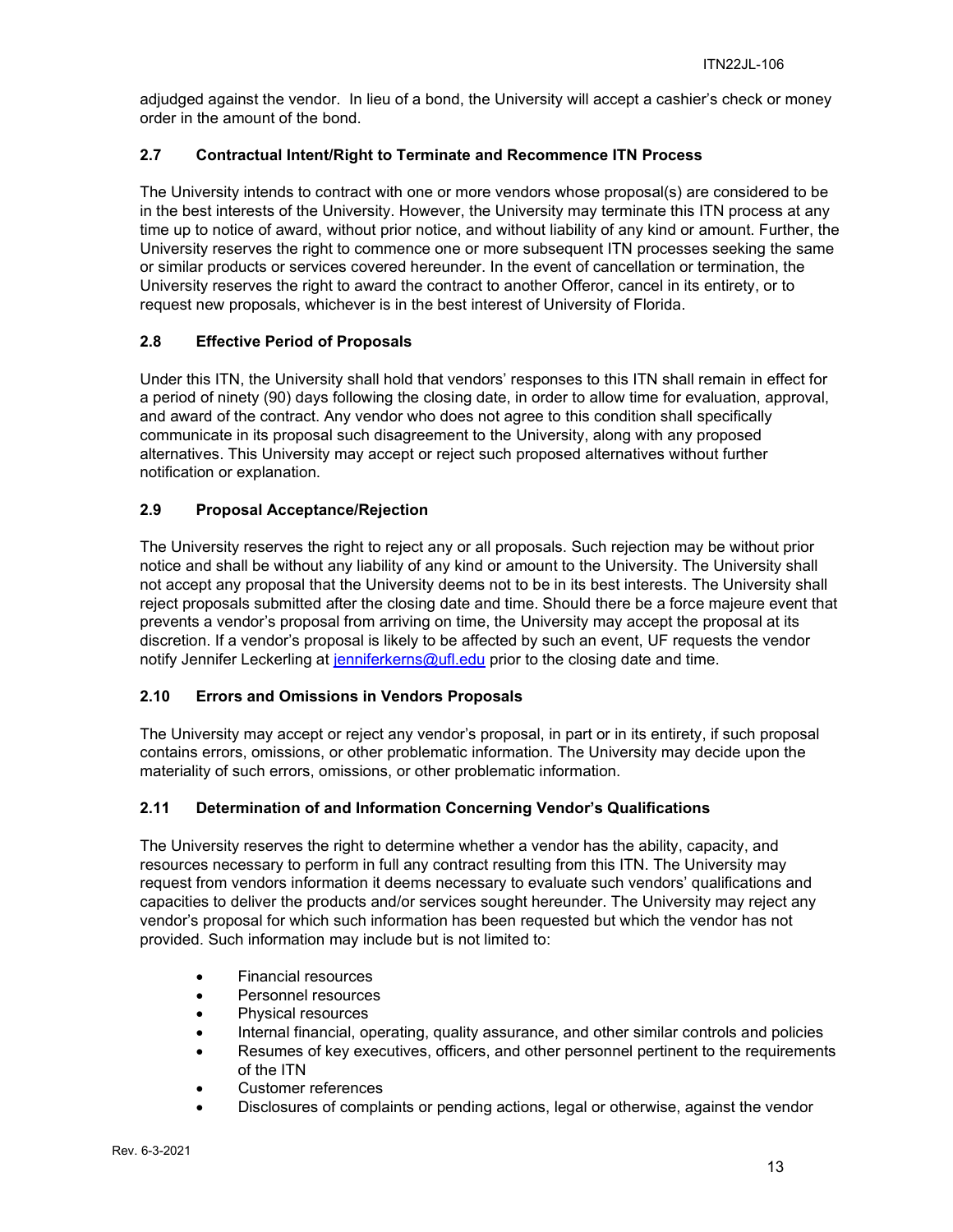• The University reserves the right to check references with current customers as provided by the vendor and with any customers the University identifies

## <span id="page-13-0"></span>**2.12 Apparently Conflicting Information Obtained by Vendor**

The University is under no obligation whatsoever to honor or observe any information that may apparently conflict with any provision herein, regardless of whether such information is obtained from any office, agent, or employee of the University. Such information shall not affect the vendor's risks or obligations under a contract resulting from this ITN.

## <span id="page-13-1"></span>**2.13 Rejection of Vendor Counter-offers, Stipulations and Other Exceptions**

Any vendor exception, stipulation, counter-offer, requirement, and/or other alternative term or condition shall be considered rejected unless specifically accepted in writing by the University and thereafter incorporated into any contract resulting from this ITN.

## <span id="page-13-2"></span>**2.14 Vendor's Need to Use Proprietary Rights of the University**

All information proprietary to the University and disclosed by the University to any vendor shall be held in confidence by the vendor and shall be used only for purposes of the vendor's performance under any contract resulting from this ITN.

## <span id="page-13-3"></span>**2.15 Public Record**

On the earlier of (i) the time the University provides notice of a decision or intended decision, or (ii) 30 days after the final competitive sealed proposals are all opened, whichever occurs earlier, vendor proposals may be disclosed as public record.

#### <span id="page-13-4"></span>**3.0 SCHEDULE OF EVENTS**

The following is the tentative schedule that will apply to this ITN, but may change in accordance with the University's needs.

9/3/2021<br>9/22/2021 Issuance of ITN<br>9/22/2021- 3:00 PM FT

Non- Mandatory Pre- Proposal **Conference** 10/7/2021 –5:00 PM ET Technical Questions/Inquiries Due Reponses to Inquires sent out 11/5/2021 –3:00 PM ET **ITN Closes/Opening of Proposals** 

UF anticipates contract to begin March 1, 2022

#### <span id="page-13-5"></span>**3.1 Pre-Proposal Conference**

A Non-mandatory pre-proposal conference will be held virtually for vendors who intend to respond to this ITN.

> Date & Time: **9/22/2021 3:00 PM ET** University of Florida Zoom Information: <https://ufl.zoom.us/j/92273831526>

The purpose of the conference is to provide for questions and answers regarding terms, conditions, or specifications of the ITN. Answers to any questions that might arise will be in the form of Addenda to the Invitation to Negotiate prior to the proposal opening. All such revisions must be acknowledged by signature and returned with the proposal.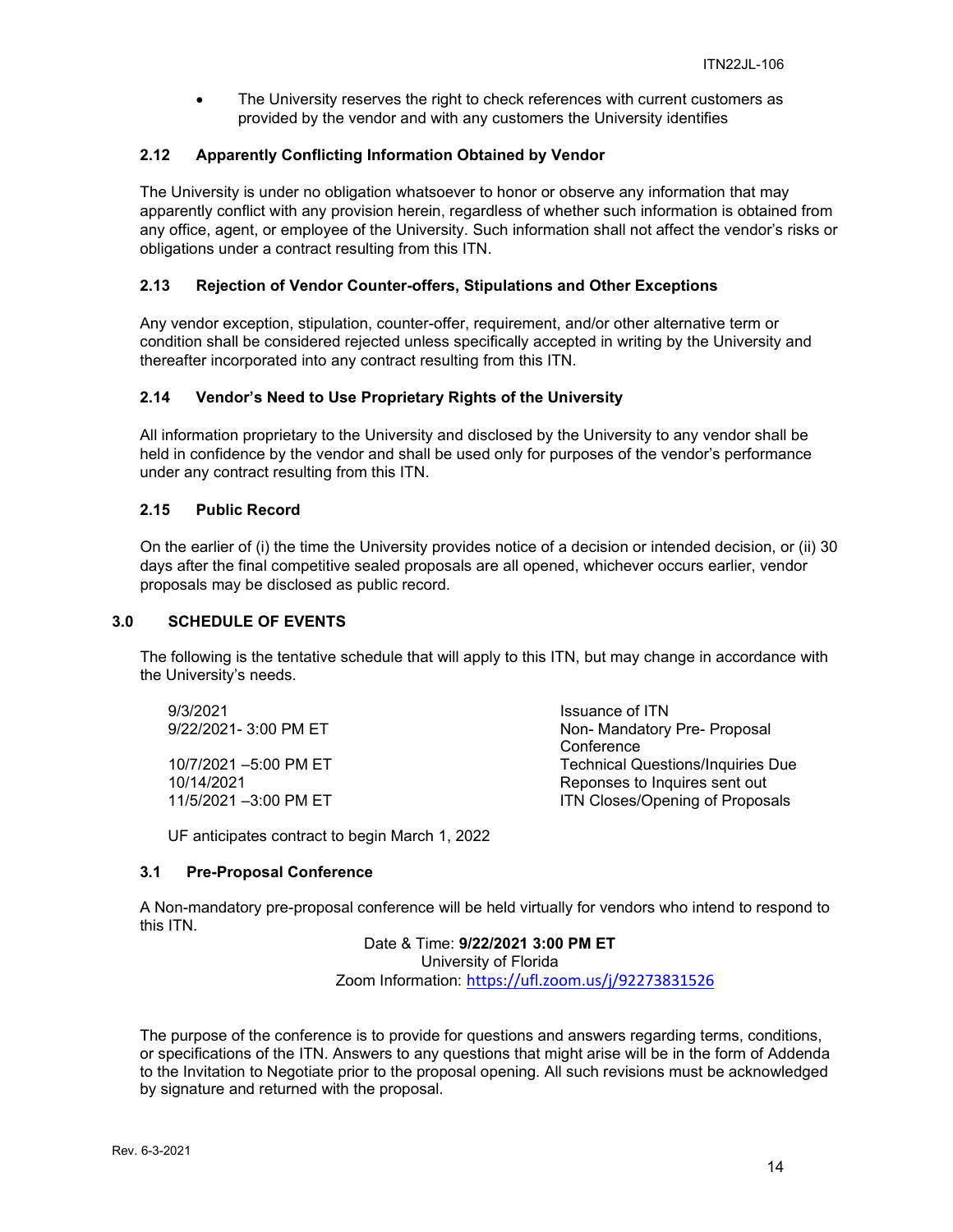The Procurement Staff may choose to call for additional pre-proposal conference(s) if, in the sole judgment of the Procurement Staff, there is a need for such conference(s) in order to promote competition.

## <span id="page-14-0"></span>**3.2 Pre-Proposal Site Visit**

An optional pre-proposal site visit may be helpful for vendors who intend to respond to this ITN. The purpose of the site visit is to acquaint the vendors with the conditions under which the work must be performed. Any pre-proposal site visit will be coordinated upon request to coincide with the timing of the pre-proposal conference.

## <span id="page-14-1"></span>**3.3 Special Accommodations**

If special accommodations are needed in order to attend a pre-proposal meeting or a proposal opening, contact Jennifer Leckerling or email at [jenniferkerns@ufl.edu](mailto:jenniferkerns@ufl.edu) three (3) business days prior to pre-proposal meeting or proposal opening.

## <span id="page-14-2"></span>**4.0 PROPOSAL RESPONSE AND PREPARATION INSTRUCTIONS**

Proposals must be delivered sealed and addressed to: University of Florida Procurement Services 971 Elmore Drive Gainesville, FL 32611-5250 ITN22JL-106

#### on or prior to **11/5/2021 AT 3:00 PM ET**

Please include Company name and return address on label

#### **The above address is a valid campus address for any courier service.**

It is the vendor's responsibility to assure that the proposal is delivered at the proper time and place of the proposal opening. Proposals which for any reason are not so delivered will not be considered. The University shall not accept proposals received by facsimile or email. The University shall, at the specified closing date and time, open all proposals that are otherwise in order. The University will allow interested parties to attend such opening for purposes of identifying which vendors have responded. The University will make no immediate decision at such time, and there will be no disclosure of any information contained in any proposal until the earlier of (i) the time University provides notice of a decision or intended decision, or (ii) 30 days after the final competitive sealed proposals are all opened, whichever occurs earlier, at which time the vendor proposals become public record. The University will hold unopened any proposals received after the closing date and time, and will not consider such proposals. The University reserves the right to retain or dispose of such proposals at its discretion; however, the University may return such proposals to their related vendors, but only at such vendor's request and at no cost or expense whatsoever to the University.

If only one proposal is received, Procurement may delay the opening in order to determine why other vendors did not respond and to encourage other vendors to respond.

#### <span id="page-14-3"></span>**4.1 Proposal Format Organization**

Original proposal and all copies must be on 8-½ x11 text weight paper, double-sided, using binding tabs that will facilitate the distribution and evaluation of the proposals. Proposals should be printed when possible on paper containing a high level of post-consumer recycle content.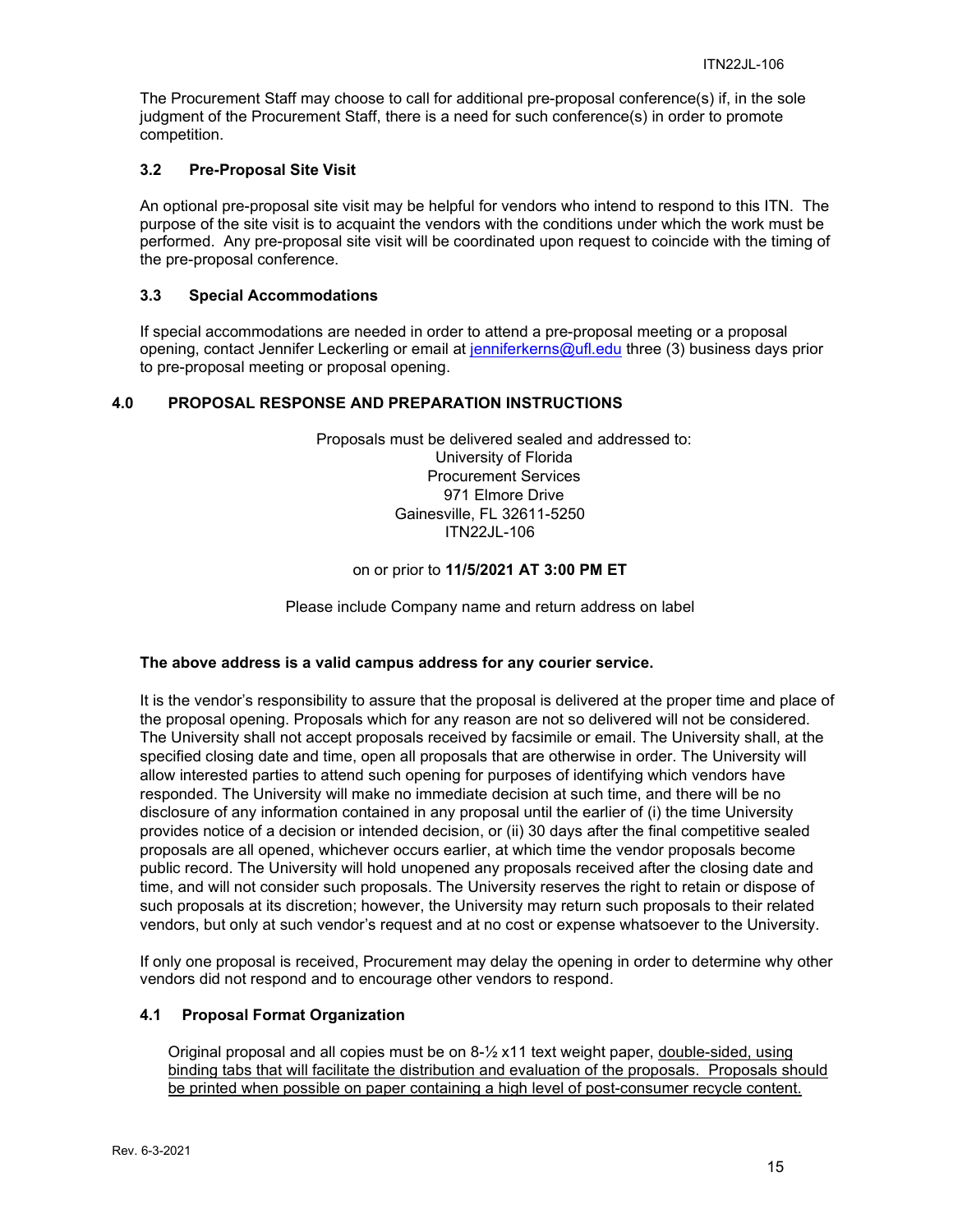Proposals should conform to the tabbed format below as well as the requirements of sections 4.1.2, 4.1.3 and 4.1.4.

## <span id="page-15-0"></span>**4.1.1 Response Format**

- Submit one (1) original copy and two (2) copies of the response in hard copy form.The original response must contain the original manual signature of the authorized person signing the proposal, and the electronic copy of the proposal.
- Submit one (1) copy of the initial response on PC compatible media (CD/DVD or USB flash drive), preferably in Word®.
- The outer carton of the response must display clearly and conspicuously the following identifying information, the submitting company name, The ITN number, name and due date and is sealed; submit one (1) original and two (2) copies of the vendor's proposal in hard copy form.
- The offerors response must include the information and required submittals described, tabbed and numbered as shown below, with all information appearing in the Tab in which it was requested.
- Questions and requests for information may not be rearranged, regrouped, or divided in any way.
- All information and required submittals requested MUST BE in both hardcopy and electronic and included in your written response.

## *Failure to adhere to this condition may cause your response to be rejected without further evaluation.*

- Information submitted that is not requested by the University may be considered to be supplemental, not subject to evaluation by the committee members.
- If there is any information or required submittals which due to size or binding cannot be incorporated following the proper tab, the vendor must provide information following the numbered tab, telling the evaluator where the information can be found in the response.
- Tabular / Paginated Format (reference Evaluation Criteria, Section 2.1):
	- o **Tab 1**: Completed and signed Certification of Proposal form, and/or signed and completed acknowledgement forms for any addenda issued.
	- o **Tab 2**: Contact name(s) and title(s) of the individual(s) responsible for the company's proposal and negotiation during this ITN process. Please include the Organizational chart beginning with your account management team through CEO of your company. Provide a list of the names and professional qualifications of proposed team members who will be assigned to the University. Include their experience with similar relationships. Vendor should describe the knowledge levels of the technical/product specialists that will be supporting UF and the anticipated frequency of their on-site visits.
	- o **Tab 3**: Provide a listing of all customers with an annual spend of \$10-30 million and scope similar to the services described in this ITN, both current and past customers, with stockrooms and/or full e-procurement suite, with an emphasis on those institutes of higher education. This list must include current, accurate contact information, including name, address, telephone number and e-mail address of the contract administrator.
	- o **Tab 4:** Vendor's ability to maintain excellent service levels is essential in maintaining a mutually beneficial relationship between UF and the vendor. Vendor should describe active support activities and how they would anticipate supporting the current level of business with UF and detail the mechanisms for increasing value.
		- $\circ$  Vendor should describe how they anticipate the organization of any on site stores. This should include the potential integration and support levels available for third party owned stock. (See current state in Section 1.2.2)
		- $\circ$  Vendor should describe the process to be followed to illustrate how any desktop delivery process would be completed.
	- o **Tab 5:** Vendor should show their ability to work within the Jaggaer purchasing and payables environments and document their specific experience in integrating with those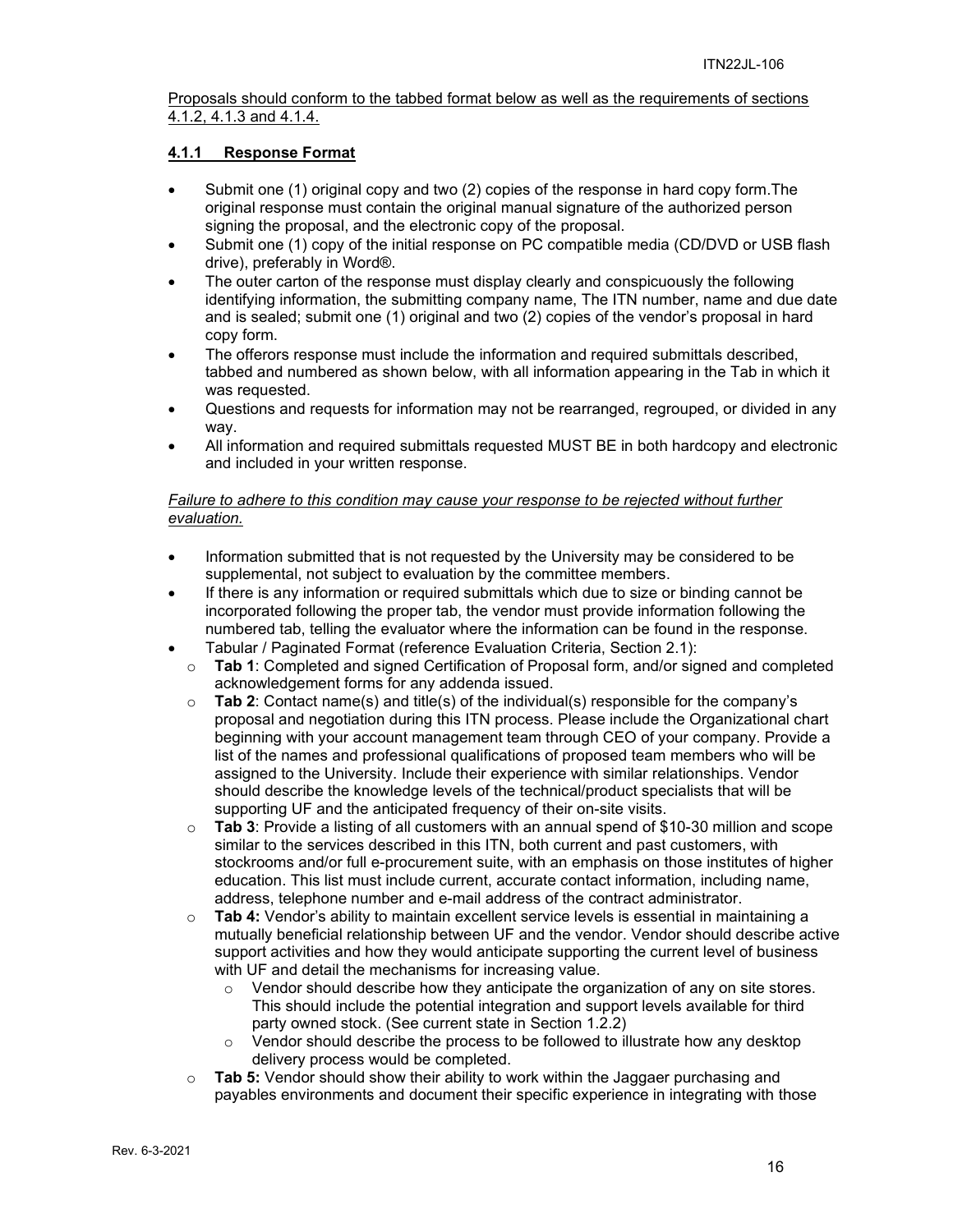environments. Vendor should describe all methods of order placement and describe how they would encourage the further utilization of myUF Marketplace. Vendor should note differences if another e-procurement environment is used. i.e. workday

- o **Tab 6**: Describe the process of producing "best value" or "value beyond price" for UF and its users, through creative marketing, campus enrichment programs, student development programs etc. Include how vendor's use of creative programs to improve the quality of the research conducted by the University and ability to support the faculty and assist in the University of Florida Rising to National Preeminence status. Examples could include Product information seminars, early access to new product releases, or potential research collaborations.
- o **Tab 7**: Describe successful conversions from incumbent supplier to vendor after the award of a higher education contract and detail the process and approximate timeline as envisioned on the UF campus.
- o **Tab 8**: Describe any planned subcontract element of the proposal. Include at a minimum name, address, and phone number of contact persons for proposed subcontractors. Include subcontractor's experience executing the planned support element.
- o **Tab 9**: Describe any Small Business and Supplier Diversity (SBSD) programs that may be part of this supply relationship. (See section 6.18)
- o **Tab 10**: Describe any Sustainable ("Green") initiatives that will be provided to the University through this relationship. (See section 6.20)
- o **Tab 11:** Describe any financial considerations or creative offerings such as signing bonuses, rebates, multiyear discounts, growth incentives, programs resulting in the end user being charged a reduced amount, early payment discounts, new lab startup programs, scholarship sponsorships, etc.
- o **Tab 12**: Initial Catalog Product Pricing Response in Attachment A.
- o **Tab 13**: Other promotional materials that you deem important and appropriate to the ITN (according to the discretion of the University these materials may not be included in the evaluation by the committee).

## <span id="page-16-0"></span>**4.1.2 Number of Proposal Copies to be Furnished**

Submit one (1) hardcopy original and two (2) hardcopies each marked "copy" of the response and one copy on PC compatible media (CD/DVD or USB flash drive), preferably in Word® and/or Excel®.

## <span id="page-16-1"></span>**4.1.3 Bindings and Marking**

Vendors shall ensure that the original and each copy are individually bound. When submitting more than one (1) proposal, vendors shall ensure that units are clearly marked; for example, as "Original of Proposal One", "Copy One of Proposal One", "Original of Proposal Two", "Copy One of Proposal Two", and so on.

This Contract shall inure to the benefit of, and shall be binding upon, the parties hereto and their respective permitted successors and assigns.

#### <span id="page-16-2"></span>**4.1.4 Marking of Envelopes**

Vendors shall ensure that the outer carton of the response must display clearly and conspicuously the following identifying information: ITN22JL-106 Opening date and time: 11/5/2021 at 3:00P.M., vendor name and return address.

#### <span id="page-16-3"></span>**4.1.5 Proposal Costs**

The University is not liable in any manner or to any extent for any cost or expense incurred by any vendor in the preparation, submission, presentation, or any other action connected with proposing or otherwise responding to this ITN. Such exemption from liability applies whether such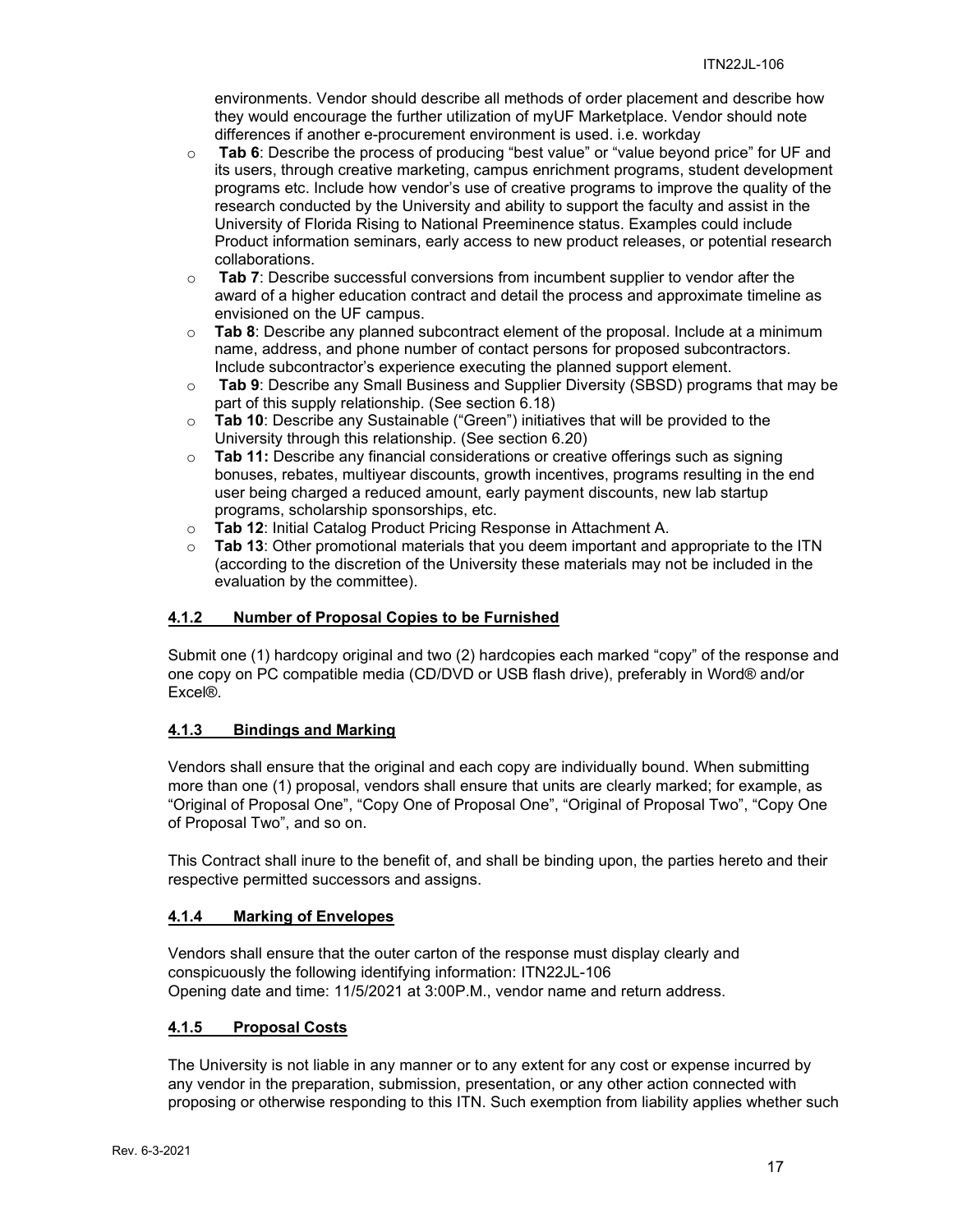costs are incurred directly by the vendor or indirectly through the vendor's agents, employees, assigns or others, whether related or not to the vendor.

#### <span id="page-17-0"></span>**4.1.6 Faxes or Emails Not Accepted**

The University shall not accept proposals received by fax or email.

## <span id="page-17-2"></span><span id="page-17-1"></span>**4.2 Requirements of Proposer for Response**

## **4.2.1 Original ITN Document**

Procurement Services shall retain the ITN, and all related terms and conditions, exhibits and other attachments, in original form in an archival copy. Any modification of these, in the vendor's submission, is grounds for immediate disqualification.

## <span id="page-17-3"></span>**4.2.2 Vendor's Understanding of the ITN**

In responding to this ITN, the vendor accepts the responsibility fully to understand the ITN in its entirety, and in detail, including making any inquiries to the University as necessary to gain such understanding. The University reserves the right to disqualify any vendor who demonstrates less than such understanding. Further, the University reserves the right to determine, at its sole discretion, whether the vendor has demonstrated such understanding. Related to this, the University's right extends to cancellation of award if award has been made. Such disqualification and/or cancellation shall be at no fault, cost or liability whatsoever to the University.

## <span id="page-17-4"></span>**4.2.3 University Provides Information in Good Faith without Liability**

All information provided by the University in this ITN is offered in good faith. Individual items are subject to change at any time. The University makes no certification that any item is without error. The University is not responsible or liable for any use of the information, or for any claims attempted to be asserted there from.

#### <span id="page-17-5"></span>**4.2.4 Verbal versus Written Communication**

Verbal communication shall not be effective unless formally confirmed in writing by the specified University Procurement staff in charge of managing this ITN's process. In no case shall verbal communication override written communication.

## <span id="page-17-6"></span>**4.2.5 Questions, Communications and Inquires between the University and Vendors**

Vendor inquiries, questions and requests for clarification related to this ITN are to be directed, in writing, to:

> University of Florida Procurement Services 971 Elmore Drive Gainesville, FL 32611-5250

Attn: Jennifer Leckerling Telephone No: 352/392-1331 Facsimile No: 352/392-8837 E-mail Address: [jenniferkerns@ufl.edu](mailto:jenniferkerns@ufl.edu)

Applicable terms and conditions herein shall govern communications and inquiries between the University and vendors, as they relate to this ITN.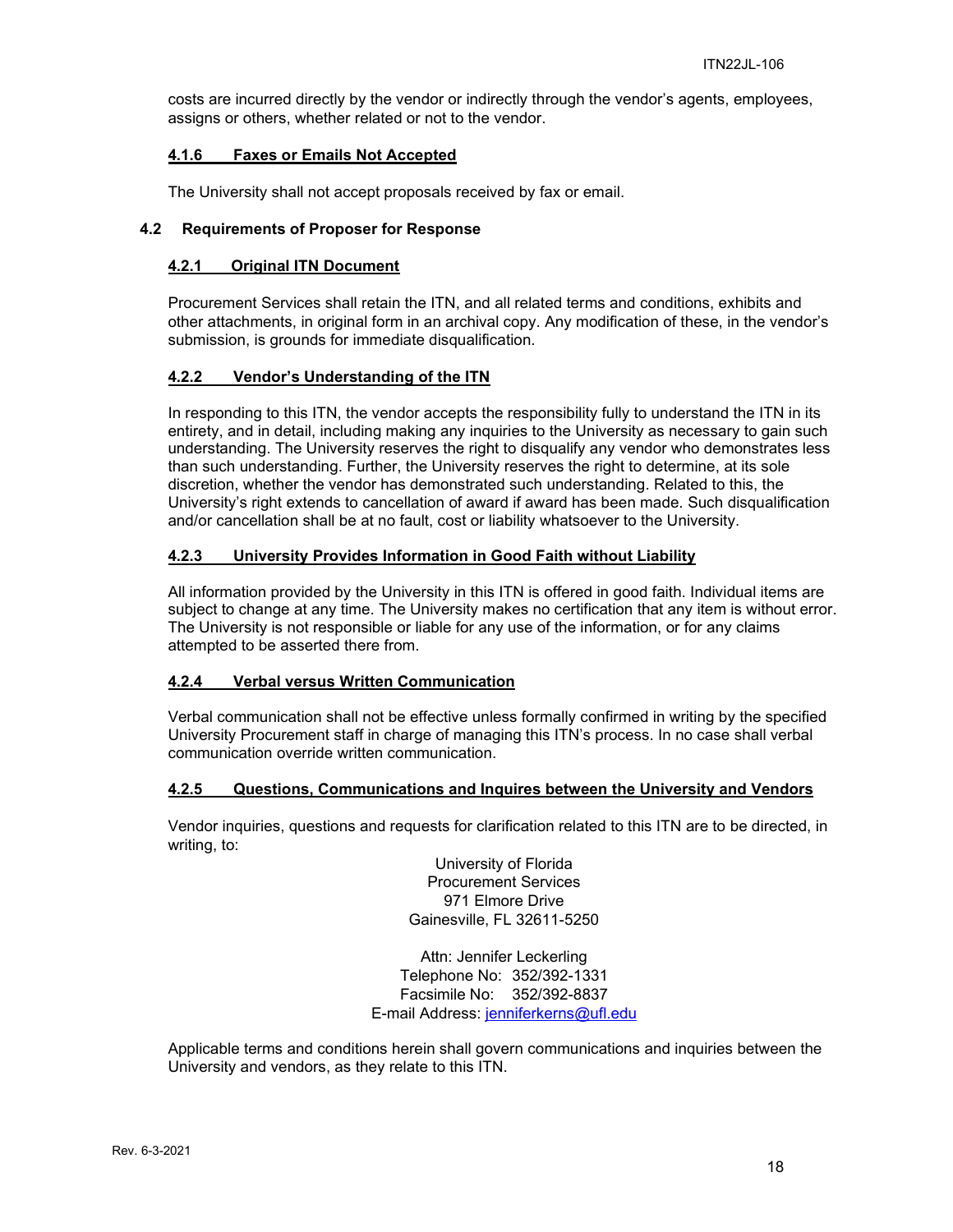**Informal communications** shall include, but are not limited to, requests from/to vendors or vendors' representatives of any kind or capacity, to/from any University employee or representative of any kind or capacity, with the exception of Procurement Services, for information, comments, speculation, etc. Inquiries for clarifications and information that will not require addenda may be submitted verbally to the Procurement Staff named, above, at any time.

**Formal communications** shall include but are not limited to the following.

• Questions concerning this ITN must be submitted in writing, and be received prior to 10/7/21 5:00 PM ET.

• Errors and omissions in this ITN and enhancements. Vendors shall bring to the University's attention any discrepancies, errors, or omissions that may exist within this ITN. Vendors shall recommend to the University any enhancements in respect to this ITN, which might be in the University's best interests. These must be submitted in writing and be received prior to 10/7/21 5:00 PM ET.

• Inquiries about technical interpretations must be submitted in writing, and be received prior to 10/7/21 5:00 PM ET.

• Inquiries for clarifications/information that will not require addenda may be submitted verbally to the Procurement Staff named above at any time during this process.

- Verbal and/or written presentations and pre-award proposals under this ITN.
- Addenda to this ITN.

Informal communications shall cease on the date of distribution of this ITN and formal communications shall commence. On the date that the University completes the award process for this ITN and executes the resulting contract with the successful Vendor, informal communications may resume and formal communications must cease.

#### <span id="page-18-0"></span>**4.2.6 Addenda and the University's Response to Communications from Vendor**

The University will make a good-faith effort to provide a written response to each question or request for clarification that requires addenda within five (5) University business days.

#### *All addenda will be posted to our web site only:*

<https://procurement.ufl.edu/vendors/schedule-of-bids/>

## • *Vendors who want the addenda supplied to them in another form must notify the Procurement Staff listed in Section 4.2.5 above of that request. Otherwise, it will be the vendor's responsibility to check the web site for any additional information and addenda concerning this ITN.*

The University will not respond to any questions/requests for clarification that require addenda, if received by the University after **10/7/21 5:00 PM**

#### <span id="page-18-1"></span>**4.2.7 Pricing and/or Revenue Proposal**

Vendors shall indicate pricing offers in the appropriate spaces and/or areas provided in this ITN. Vendors shall ensure that any departure from this condition results in an offer that is clearly cross-referenced to the applicable sections within this ITN. For any material departure from this condition, vendors shall provide clear and unambiguous explanations how the departure relates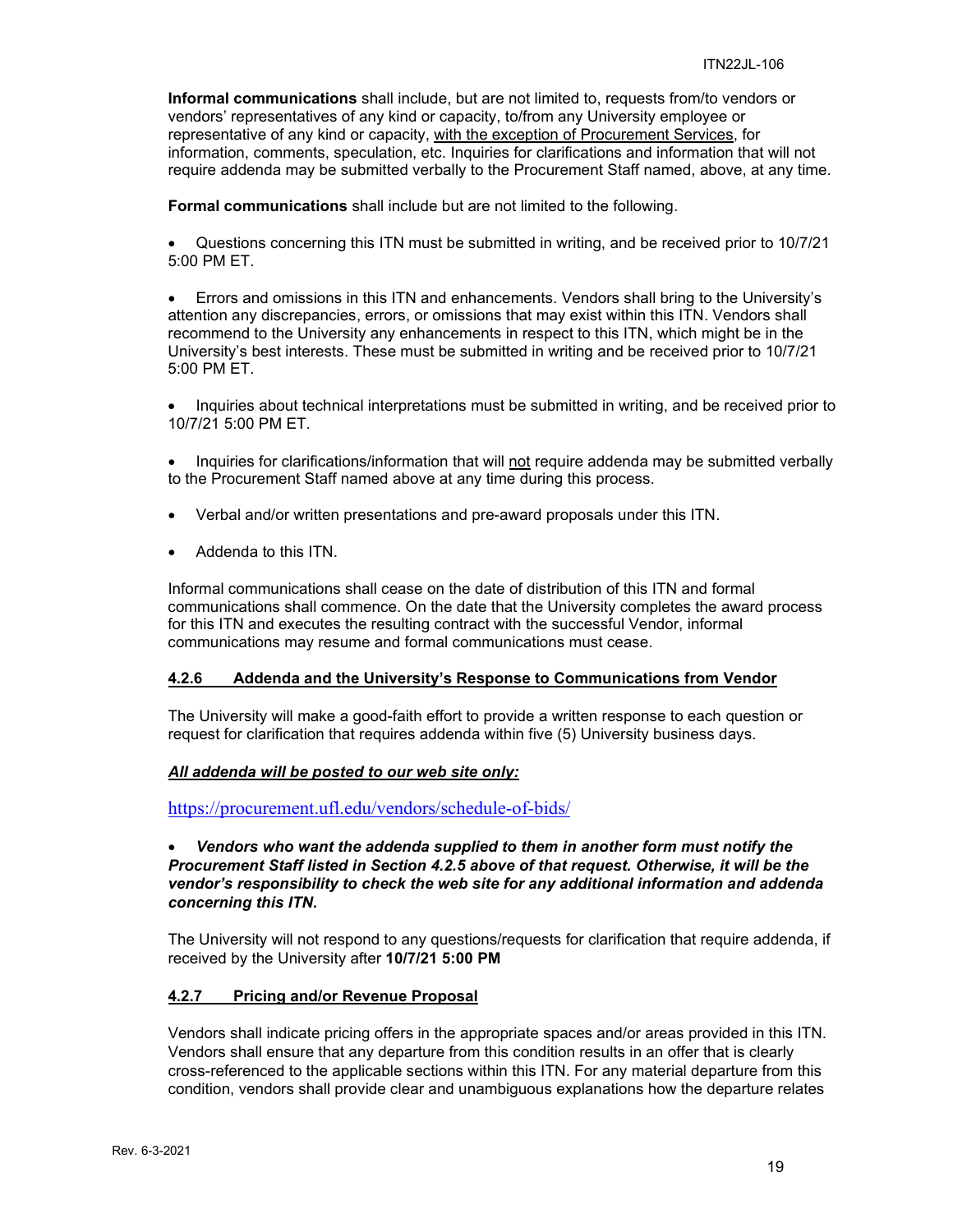in detail to the applicable sections within this ITN. If the vendor responds with an "All or None" proposal, it shall be clearly and unambiguously marked as such.

The University may presume and hold as the vendor's final offer all pricing and/or revenue offerings, whether stated as amounts or percentages, and/or whether or not offered on an all-ornone basis, if not specified by the vendor. The University may accept or reject in part or entirely the vendor's pricing and/or revenue offerings when such offerings are not on an all-or-none basis. The University prohibits the changing of pricing and/or revenue proposals after the ITN closing date and time. Unless otherwise specifically proposed by the vendor, the University reserves the right to hold such pricing and/or revenue proposal as effective for the entire intended contract term. The University may prescribe the manner and method by which pricing and/or revenue offerings shall be communicated in the vendor's proposal. The University may reject any proposal in which the pricing and/or revenue offering does not conform to such prescribed manner and method.

## <span id="page-19-0"></span>**4.2.8 Revisions to the ITN**

The University may revise any part of this ITN for any reason by issuing addenda. The University will communicate additional information and addenda to this ITN by posting them on our web site.

<https://procurement.ufl.edu/vendors/schedule-of-bids/>

## • **Vendors that want the revisions supplied to them in another way must notify the Procurement Staff listed in this document of that request. Otherwise, it will be the vendor's responsibility to check the web site for any additional information and addenda concerning this ITN.**

Vendors are responsible for the information contained in such addenda, whether or not they acknowledge receipt. The University is under no obligation to communicate such addenda to vendors who notify the University that they will not be responding this ITN. The University may determine whether an addendum will be considered as part of this ITN and/or as part of any contract resulting there from. The University shall reject vendors' responses to addenda if such responses are received after the ITN closing date and time.

## <span id="page-19-1"></span>**4.2.9 Attention to Terms and Conditions**

Vendors are cautioned to thoroughly understand and comply with all matters covered under the Terms and Conditions section of this ITN. The successful Vendor is expected to enter into a form of agreement. The University agreement terms and conditions included in this ITN are intended to be incorporated into this agreement. PROPOSALS THAT ARE CONTINGENT UPON ANY CHANGES TO THESE TERMS AND CONDITIONS MAY BE DEEMED TO BE NON-RESPONSIVE AND MAY BE REJECTED (within the University's sole discretion).

#### <span id="page-19-2"></span>**4.2.10 Required Signature**

The University may reject any vendors' response if it is not signed as indicated and/or required by the areas, spaces, or forms provided within this ITN.

#### <span id="page-19-3"></span>**4.2.11 Authority to Negotiate**

Representatives of the vendor(s) selected to participate in oral negotiation(s) shall be first required to submit written authorization from the company CEO or CFO attesting to the fact that the company's lead negotiator is authorized to bind the company to the terms and conditions agreed to during negotiations and as contained in the vendor's best and final offer. The provision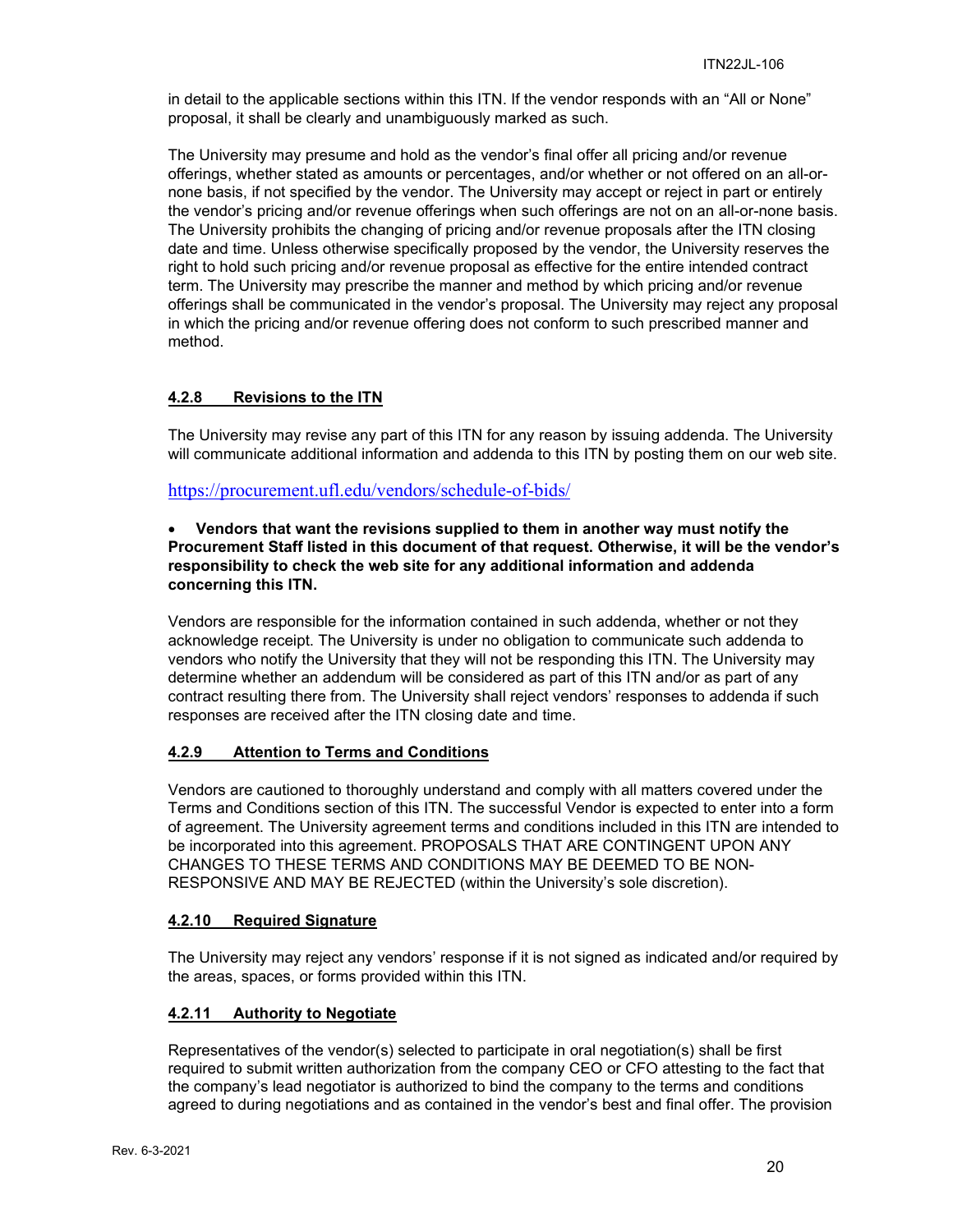of such authorization shall be a prerequisite to continuation in the ITN process. The University shall not enter into extensive contract negotiations with the selected vendor(s) after the negotiation process has been completed. If the University determines that a company awarded a contract based on this ITN does not honor all aspects of the agreement reached during the negotiations in the best and final offer, the University reserves the right to immediately cancel the award, and to place the company on the University's suspended vendor list.

Company negotiators must enter the negotiations prepared to speak on behalf of the vendor's company. The University reserves the right to immediately terminate negotiations with any company whose representatives are not empowered to, or who will not, make decisions during the negotiation session. Vendors are reminded that the University may elect not to solicit a best and final offer from any company whose representative(s) have been unable or unwilling to commit to decisions reached during the verbal negotiation process.

## <span id="page-20-0"></span>**4.2.12 Collusion Prohibited**

In connection with this ITN, vendor collusion with other vendors or employees thereof, or with any employee of the University, is prohibited and may result in vendor disqualification and/or cancellation of award. Any attempt by the vendor, whether successful or not, to subvert or skirt the principles of open and fair competition may result in vendor disqualification and/or cancellation of award. Such disqualification and/or cancellation shall be at no fault or liability whatsoever to the University.

## <span id="page-20-1"></span>**4.2.13 Improper Business Relationships/Conflict of Interest Prohibited**

In connection with this ITN, each vendor shall ensure that no improper, unethical, or illegal relationships or conflict of interest exists between or among the vendor, the University, and any other party to this ITN. The University reserves the right to determine the materiality of such relationships, when discovered or disclosed, whether intended or not; and to decide whether or not vendor disqualification and/or cancellation of award shall result. Such disqualification and/or cancellation shall be at no fault or liability whatsoever to the University.

Contractor represents that no University employee who has, or whose relative has, a relationship with Contractor, will violate the Code of Ethics for Public Officers and Employees, including, but not limited to F.S. Section 112.313(3) and (7) and F.S. 112.3185(6) thereof, by reason of Contractor entering into this Contract.

#### <span id="page-20-2"></span>**4.2.14 Corrections, Changes, and Providing Information on Forms within the ITN**

Vendors shall ensure that an authorized individual initials each correction using pen and ink. Vendors shall use pen and ink or typewriter in providing information directly on pages, or copies thereof, contained within this ITN.

#### <span id="page-20-3"></span>**4.2.15 Performance and Payment Bond – Not Applicable**

#### <span id="page-20-4"></span>**4.2.16 Anti-Kickback**

In compliance with FAR 52.203-7, the University has in place and follows procedures designed to prevent and detect violations of the Anti-Kickback Act of 1986 in its operations and direct business relationships.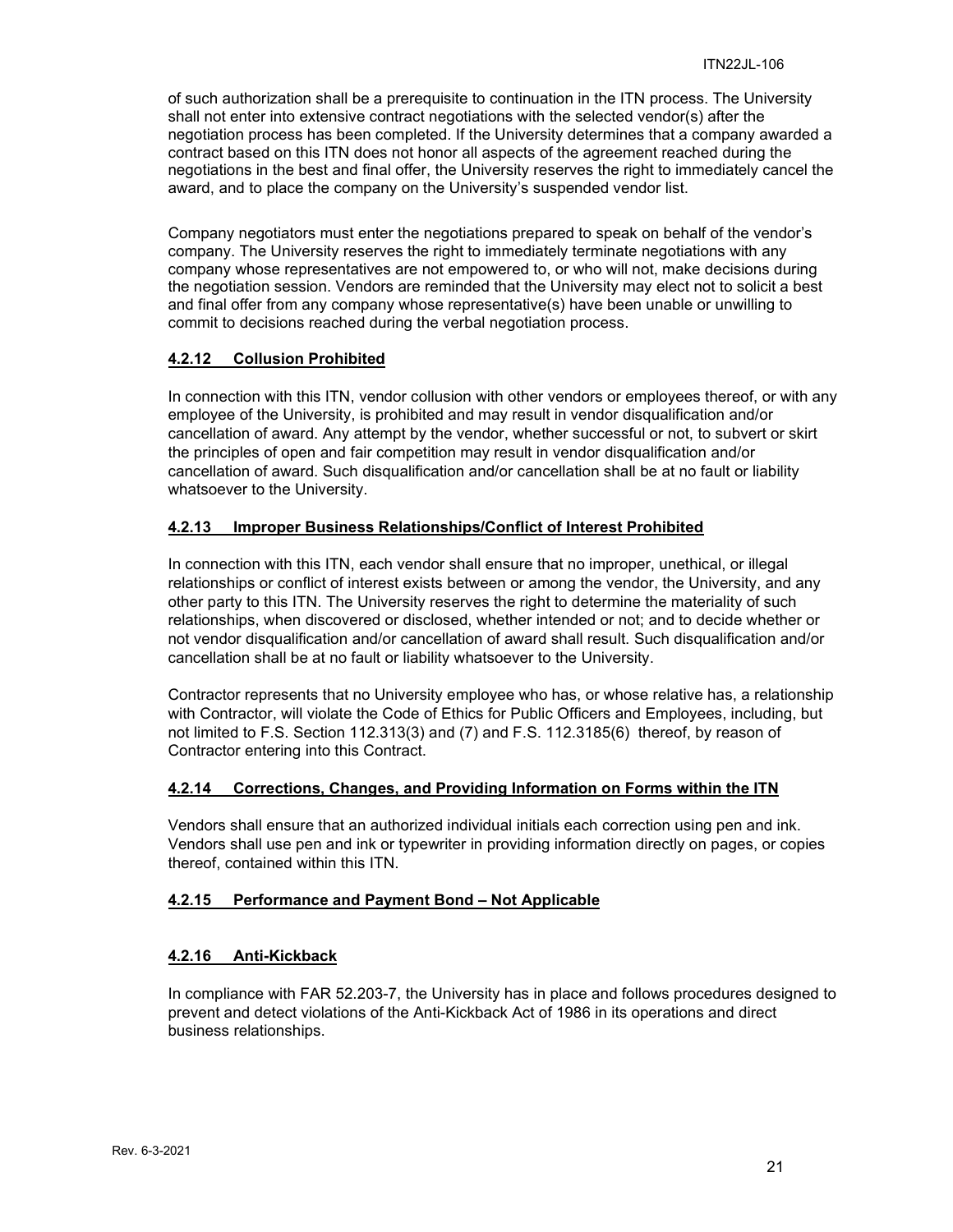## <span id="page-21-0"></span>**4.2.17 Withdrawal of ITN**

Vendors may withdraw their proposals any time prior to the ITN closing date. Vendors may request to withdraw their proposals after the ITN closing date and time prior to selection and notice of award. The University shall have sole authority to grant or deny such a request. In the event the University grants such a request, it may withhold issuing future ITN's to such vendors.

## <span id="page-21-1"></span>**4.2.18 University's Right to Use Vendor's Ideas/Proprietary Information**

**If the vendor needs to submit proprietary/trade secret information with the proposal, the vendor shall ensure that it is enclosed in a separate envelope from the proposal and that it is clearly designated and conspicuously labeled as such.** Vendors who submit responses with information noted as proprietary may be asked to substantiate why the information is proprietary or is otherwise exempt from a public records request under Florida Law.

Selection or rejection of the proposal shall not affect the University's right of use. Provided, however, that the University will, in good faith, honor any vendor information that is clearly designated and conspicuously labeled as proprietary when the University concurs that the information is proprietary, and that trade secrets or other proprietary data contained in the proposal documents shall be maintained as confidential in accordance with procedures promulgated by the Procurement Staff and subject to limitations in Florida or Federal law. Pricing information cannot be considered proprietary. The University shall not be liable in any manner or in any amount for disclosing proprietary information if such information is not clearly so designated and conspicuously so labeled. The University shall likewise not be liable if it did not know or could not have reasonably known that such information was proprietary.

Should a request be made of the University for access to the information designated confidential or trade secret by the bidder and, on the basis of that designation, the University denies the request, the bidder may be responsible for all legal costs necessary to defend such action if the denial is challenged in a court of law.

Contractor acknowledges and agrees that (a) all documents, studies, materials and information furnished to Contractor by University or University's affiliates in connection with the Services and (b) all reports, studies, plans, deliverables, strategies, materials and other documents and information developed or prepared for University in connection with the Services or which reflect any of the documents, studies, materials or information furnished to Contractor by University (the materials described in (a) and (b) are collectively referred to as the "Information") are and shall remain at all times confidential, proprietary, and the sole property of University. Contractor agrees that it shall not use the Information and will not share the Information with its employees, except as necessary to perform the Services. Contractor may not disclose Information to third parties unless it obtains University's written consent to such disclosure. In the event Contractor is required by subpoena or other judicial or administrative process or by law to disclose such records, Contractor shall (i) provide University with prompt notice thereof, (ii) consult with University on the advisability of taking steps to resist or narrow such disclosure, (iii) furnish only that portion of the information that is responsive to the request, (iv) comply with the requirements of all privacy laws applicable to the Information, which may include, but not be limited, to FERPA, and (v) reasonably cooperate with University in any attempt that University may make to obtain an order or other reliable assurance that confidential treatment will be accorded the records. Upon termination of this Contract or upon request by University, Contractor shall promptly return the Information to University. Notwithstanding the foregoing, if University will share or provide access to protected health information or "PHI" to Contractor for Contractor to perform the Services, University and Contractor will enter into a separate business associate agreement which will govern the confidentiality and non-use obligations of the Contractor regarding the PHI (in lieu of this provision). This provision shall survive the termination of this Contract.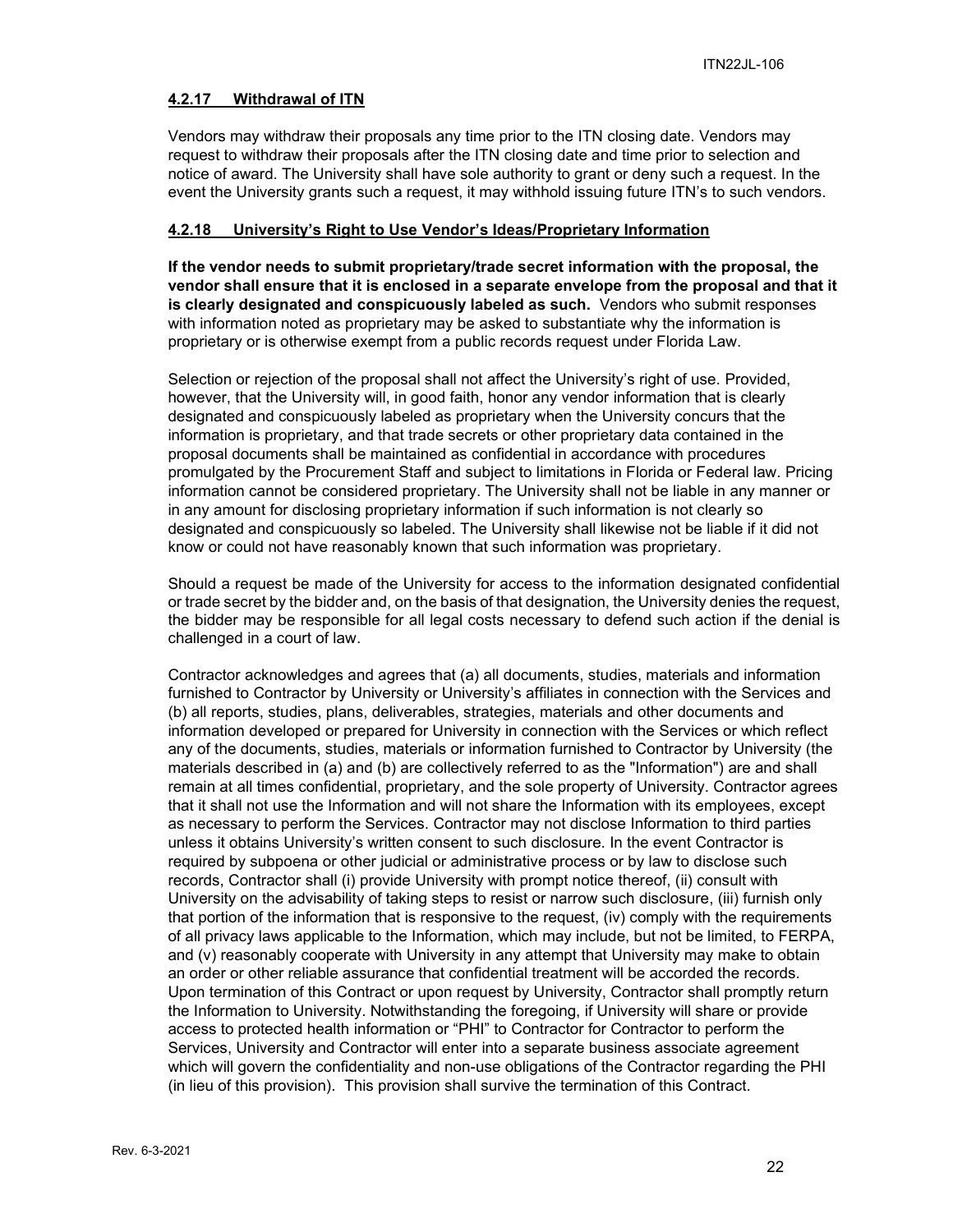## <span id="page-22-0"></span>**5.0 DEFINITIONS**

## <span id="page-22-1"></span>**5.1 Agreement/Contract**

All types of agreements entered into by the University of Florida, regardless of what they may be called, for the procurement of materials, services or construction, or the disposal of materials. Meaning is interchangeable.

## <span id="page-22-2"></span>**5.2 Customer**

Unless otherwise implied by the context of the specific provision within this ITN, "Customer" means a customer of the vendor, other than the University.

## <span id="page-22-3"></span>**5.3 May, Should**

Indicates something that is not mandatory, but permissible, recommended, or desirable.

#### <span id="page-22-4"></span>**5.4 Must, Shall, Will**

Indicates a mandatory requirement. Failure to meet these mandatory requirements may result in rejection of your proposal as non-responsive.

## <span id="page-22-5"></span>**5.5 Proposal**

The entirety of the vendor's responses to each point of this ITN, including any and all supplemental offers or information not explicitly requested within this ITN.

#### <span id="page-22-6"></span>**5.6 Proprietary Information**

Information held by the owner that if released to the public or anyone outside the owner's organization, would be detrimental to its interests. It is an issue of fact rather than opinion. Pricing and/or revenues cannot be considered proprietary.

## <span id="page-22-7"></span>**5.7 Provider**

Any entity responding to this ITN, or, if selected, the vendor entering into a contract with University.

#### <span id="page-22-8"></span>**5.8 Invitation to Negotiate (ITN)**

A competitive negotiation process. It is not to be confused with an Invitation to Bid (ITB), in which goods or services are precisely specified and price is substantially the only competitive factor. This ITN provides the University the flexibility to negotiate to arrive at a mutually agreeable relationship. Price will be considered, but will not be the only factor of evaluation.

#### <span id="page-22-9"></span>**5.9 Respondent**

Any entity responding to this ITN, or, if selected, the vendor entering into a contract with University.

#### <span id="page-22-10"></span>**5.10 Response**

Same as Proposal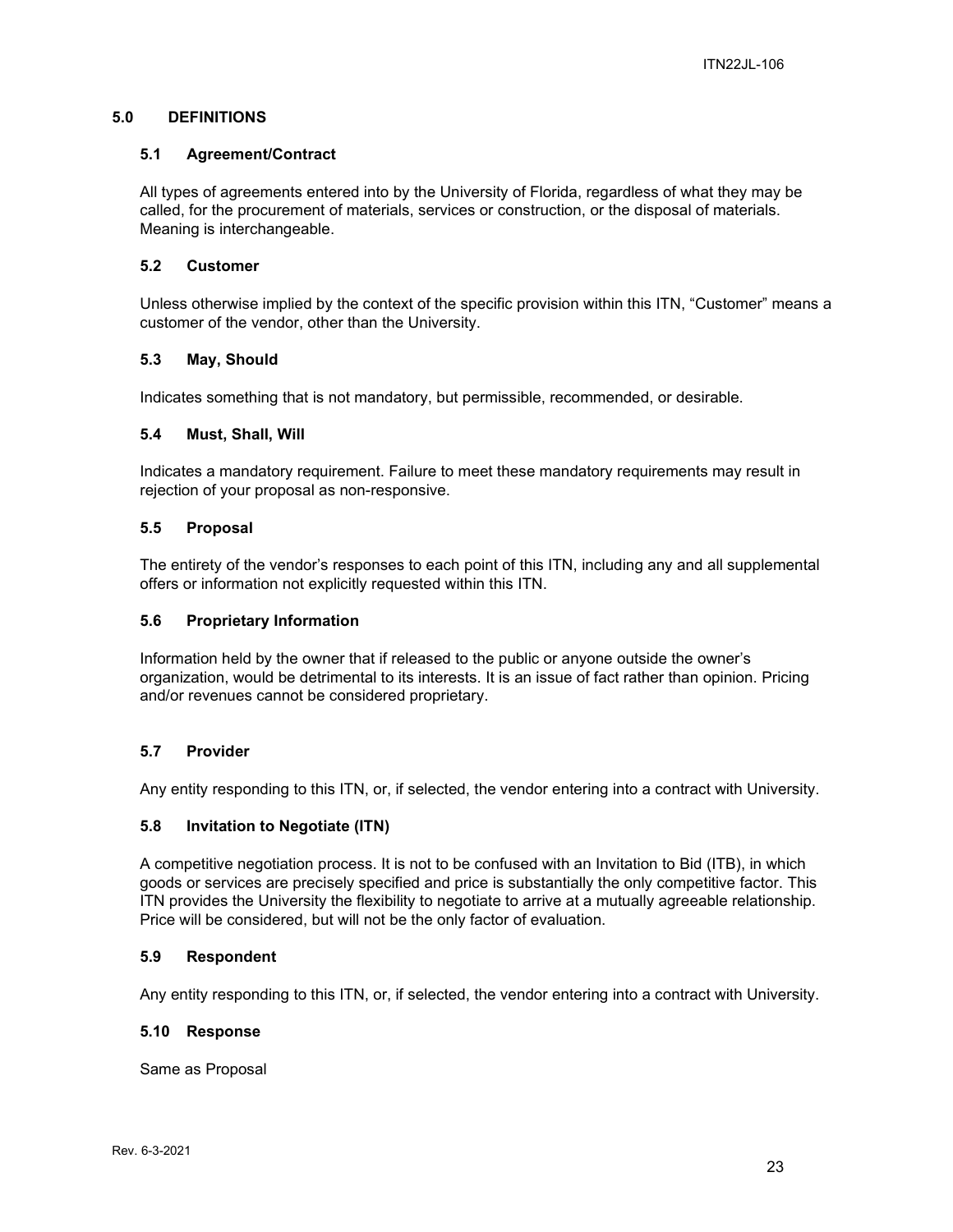## <span id="page-23-0"></span>**5.11 Successful Vendor**

Any entity responding to this ITN, or, if selected, the vendor entering into a contract with University.

## <span id="page-23-1"></span>**5.12 Supplement Agreement**

Any supplement terms and conditions agreed to by the parties in writing taking precedence over all other documents governing the transaction.

## <span id="page-23-2"></span>**5.13 Supplier**

Any entity responding to this ITN, or, if selected, the vendor entering into a contract with University.

## <span id="page-23-3"></span>**5.14 University of Florida, UF or University**

Same as The University of Florida Board of Trustees, a public body corporate of the State of Florida; throughout the document the term UF, University and University of Florida is used interchangeably.

#### <span id="page-23-4"></span>**5.15 Vendor**

Any entity responding to this ITN, or, if selected, the vendor entering into a contract with University.

#### <span id="page-23-5"></span>**5.16 Vendor's Proposal**

Same as Proposal

#### <span id="page-23-6"></span>**5.17 Vendor's Response**

Same as Proposal

#### **5.18 SUS**

State University System of Florida. The public Universities include; Florida Agricultural and Mechanical University (FAMU), Florida Atlantic University (FAU), Florida Gulf Coast University (FGCU), Florida International University (FIU), Florida Polytechnic University (FPU), Florida State University (FSU), New College of Florida, University of Central Florida (UCF), University of Florida (UF), University of North Florida (UNF), University of South Florida (USF) and University of West Florida (UWF).

#### <span id="page-23-7"></span>**6.0 AGREEMENT TERMS AND CONDITIONS**

The following are the Terms and Conditions that will become part of any Agreement consummated between the University and the Successful Vendor. The Successful Vendor will be expected to execute an Agreement containing the provisions set forth in this section, or substantially similar provisions as University deems prudent or necessary. This list of provisions is not exhaustive or indicative of every provision that will be contained in the Agreement, but rather identifies particular terms and conditions of which the vendor should be aware. In the event of a conflict between any provisions contained in any of the documents governing this transaction, the following shall be the order of precedence: Agreement; Invitation to Negotiate; Proposal.

#### <span id="page-23-8"></span>**6.1 Actions of Successful Vendor**

The University is under no obligation whatsoever to be bound by the actions of any Successful Vendor with respect to third parties. The Successful Vendor is not a division or agent of the University.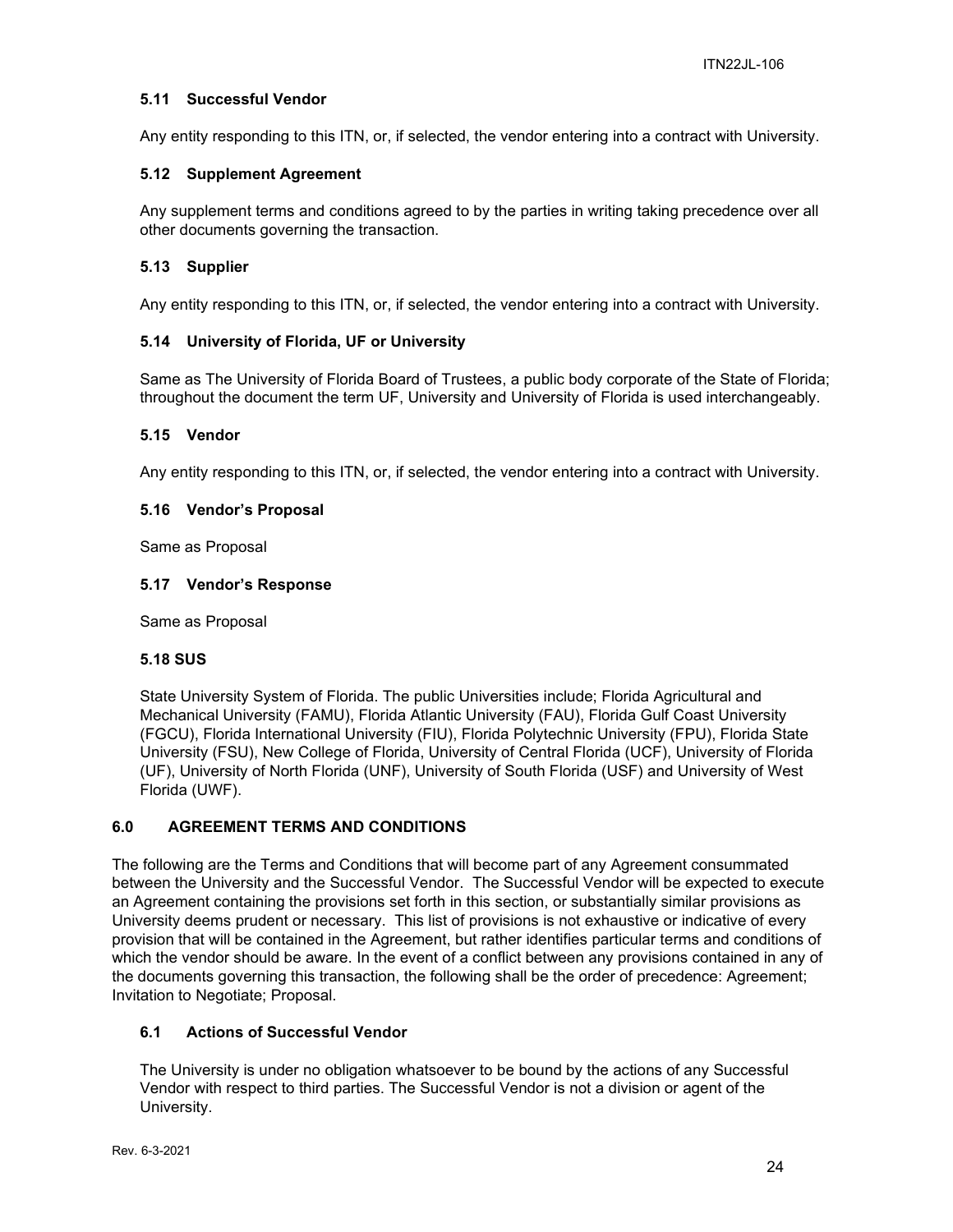## <span id="page-24-0"></span>**6.2 Advertising**

The Successful Vendor shall not advertise or publish information concerning the Agreement without prior written consent of the University. The University shall not unreasonably withhold permission.

## <span id="page-24-1"></span>**6.3 Americans with Disabilities Act**

The Successful Vendor shall comply with all applicable provisions of the Americans with Disabilities Act and applicable federal regulations under the act.

## <span id="page-24-2"></span>**6.4 Certification**

By signature on the "Proposal Certification" form included under Section 7.0, the Vendor certifies that the submission on the proposal did not involve collusion or other anti-competitive practices. The Vendor has not given, offered to give, nor intends to give at any time hereafter any economic opportunity, future employment, gift, loan, gratuity, special discount, trip, favor, or service to a public servant in connection with the submitted proposal. In addition, Vendor certifies whether or not an employee of the University has, or whose relative has, a substantial interest in any Agreement subsequent to this ITN. Vendor also certifies their status with regard to debarment, or suspension by any federal entity.

Failure to provide a valid signature affirming the stipulations required by this clause shall result in the rejection of the submitted proposal and, if applicable, any resulting Agreement. Signing the certification with a false statement shall void the proposal and, if applicable, any resulting Agreement. Any resulting Agreement may be subject to legal remedies provided by law. Vendor agrees to promote and offer to the University only those services and/or materials as stated in and allowed for under resulting Agreement(s).

## <span id="page-24-3"></span>**6.5 Conflict of Interest**

The award hereunder is subject to the provisions of Chapter 112, F.S. Vendors must disclose with the proposal the name of any officer, director, or agent who is also an employee of the University of Florida. Further, all Vendors must disclose the name of any University employee who owns, directly or indirectly, an interest of five percent (5%) or more in the Vendor's firm or any of its branches.

## <span id="page-24-4"></span>**6.6 Discrimination**

An entity or affiliate who has been placed on the discriminatory list may not submit a bid on a contract to provide goods or services to a public entity, may not submit a bid on a contract with a public entity for the construction or repair of a public building or public work, may not submit proposals on leases of real property to a public entity, may not award or perform work as a Vendor, supplier, subcontractor or consultant under contract with any public entity, and may not transact business with any public entity.

## <span id="page-24-5"></span>**6.7 Drug Free Workplace**

The Successful Vendor agrees that in the performance of the Agreement, neither the Successful Vendor nor any employee of the Successful Vendor shall engage in the unlawful manufacture, distribution, dispensing, possession, or use of a controlled substance in conducting any activity covered by the Agreement. The University reserves the right to request a copy of the Successful Vendor's Drug Free Workplace Policy. The Successful Vendor further agrees to insert a provision similar to this statement in all subcontracts for services required.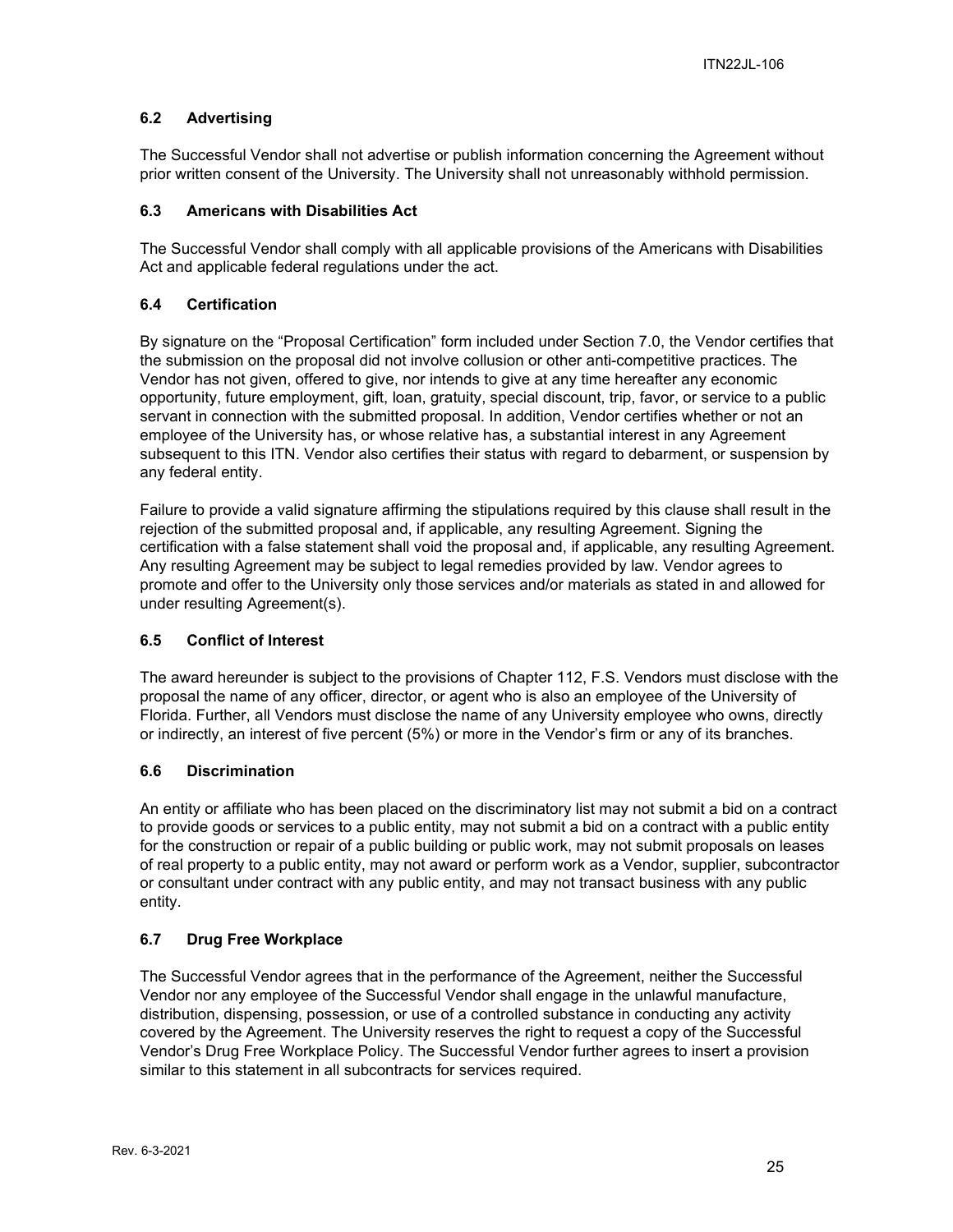## <span id="page-25-0"></span>**6.8 Equal Opportunity Statement**

The State Universities have established equal opportunity practices which conform to both the spirit and the letter of all laws against discrimination and prohibit discrimination based on race, creed, color, sex, age, national origin, marital status or religion. To be considered for inclusion as a supplier under this agreement, the vendor commits to the following:

A. The provisions of Executive Order 11246, September 24, 1966, and the rules, regulations, and relevant orders of the Secretary of Labor are applicable to each order placed against this agreement regardless of value.

B. If the vendor expects to receive \$10,000 in orders during the first 12 months of this agreement, a complete certificate of non-segregated facilities shall be attached to the proposal response.

C. If the vendor expects to receive \$50,000 in orders during the first 12 months of this agreement and employs more than 50 people, standard form 100 (EEOO-1) must be filed prior to March 1 of each year.

D. If the vendor expects to receive \$50,000 in orders during the first 12 months and employs more than 50 people, a written program for affirmative action compliance must be maintained by the vendor, subject to review upon request by the user agencies of this agreement.

If you have already complied with the above, please indicate

## <span id="page-25-1"></span>**6.9 Federal, State, and Local Laws and Regulations**

Successful Vendor is solely responsible for complying with all laws, ordinances, and regulations including but not limited to, those relating to taxes, licenses and permits, as they may apply to any matter under this ITN. The Successful Vendor must demonstrate that they are duly licensed by applicable regulatory bodies during the performance of the Agreement. Prior to the commencement of Agreement, the Successful Vendor shall be prepared to provide evidence of such licensing as may be requested by the University. Successful Vendor shall, at no expense to the University, procure and keep in force during the entire period of the Agreement all such permits and licenses.

In the performance of the Services, Contractor shall, at its own expense, at all times during the Term, comply with all applicable federal, state, and local laws, rules, regulations, and ordinances and all other governmental requirements. Contractor acknowledges and agrees that Contractor has and will at all times during the Term maintain all governmental permits, licenses, consents, and approvals necessary to perform the Services. Contractor shall also be solely responsible for and shall pay as required by law Contractor's income taxes, general excise taxes and any self-employment taxes.

#### <span id="page-25-2"></span>**6.10 E-Verify Compliance; Unauthorized Alien Workers**

By entering into a contract with UF, Vendor is obligated to comply with the provisions of Section 448.095, Fla. Stat., "Employment Eligibility." Compliance with Section 448.095, Fla. Stat., includes, but is not limited to, utilization of the E-Verify System to verify the work authorization status of all newly hired employees, and requiring all subcontractors to provide an affidavit attesting that the subcontractor does not employ, contract with, or subcontract with, an unauthorized alien. Vendor affirms and represents that it is registered with the E-Verify system and are using same, and will continue to use same as required by Section 448.095, Fla. Stat. The Vendor's employment of unauthorized aliens is considered a violation of Section 274A(e) of the Immigration and Nationality Act. If the Vendor knowingly employs unauthorized alien workers, such violation shall be cause for UF'S unilateral cancellation of the Agreement.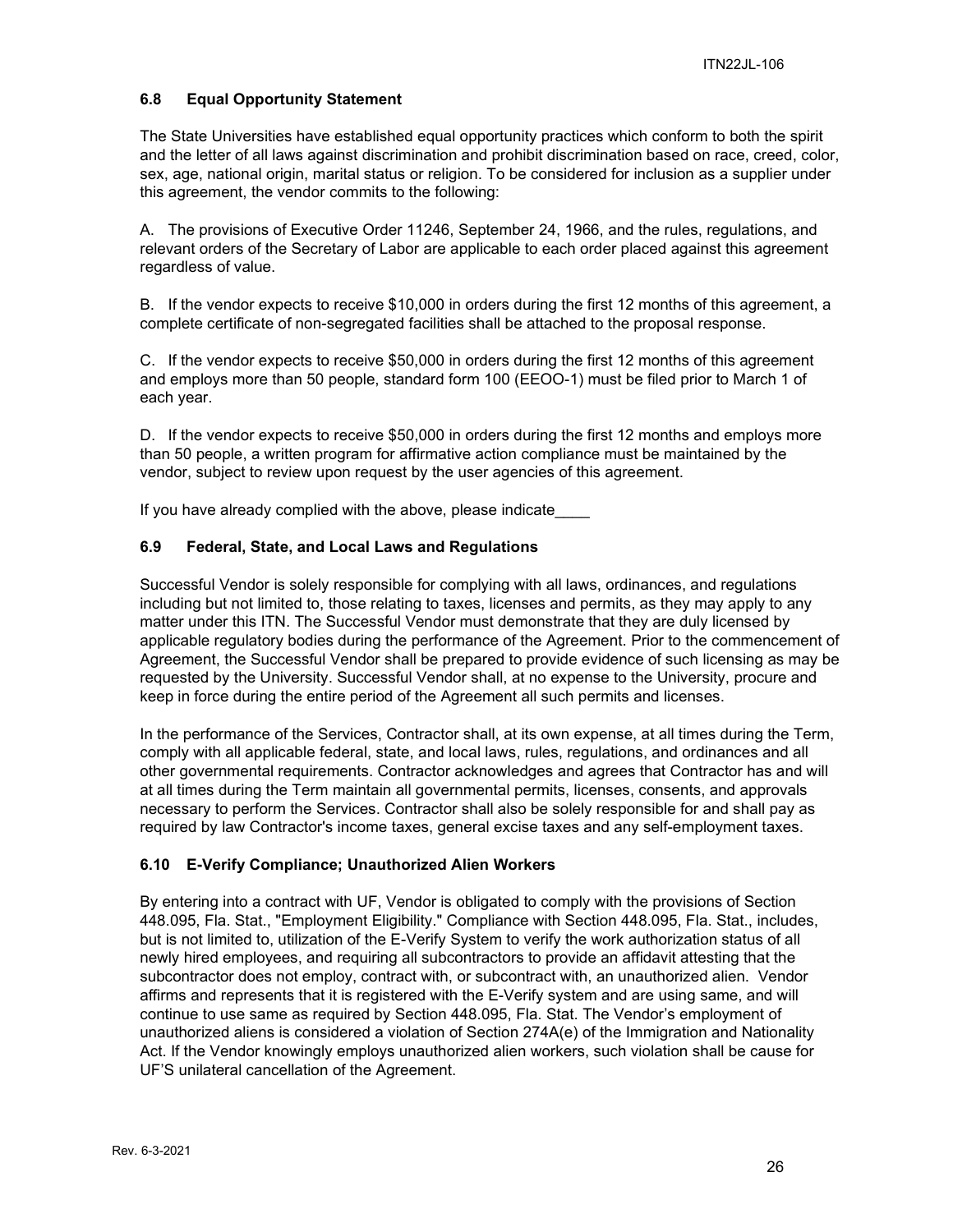## <span id="page-26-0"></span>**6.11 Inspection, Audit and Reporting**

All books, accounts, reports, files and other records relating to the Agreement shall be subject at all reasonable times to inspection and audit by the University of Florida.

Reporting Requirements: The successful vendor(s) agrees to furnish to the University a summary of total sales made under this contract as requested but at least four times a year (quarterly).

All reporting will be in Electronic Format provided to Procurement Services either prior to business review meetings or as requested..

Reports will include, but are not limited to the following.

Detailed invoice level purchase history usage with at minimum the following fields:

- · PO Number
- · Quote Number
- · Invoice Number
- · Invoice Date
- · Ordered By Department
- · Order Date
- · Delivery Date
- · Manufacturer Part Number
- · Manufacturer Name
- · Vendor Item Code
- · Item Description
- · List Price
- · Order Method
- · Discount
- · Net Price

· Other Organizations: Total dollar value of purchases and total of orders through University agreement to other institutions

· Savings to University through vendor discounting - special offers such as volume discounting.

Vendor and University will work together to create reports as University deems necessary and compatible with vendor systems.

## <span id="page-26-1"></span>**6.12 Liens**

Each Successful Vendor shall keep the University free and clear from all liens asserted by any person or entity for any reason arising out of the furnishing of services or materials by or to the Successful Vendor.

#### <span id="page-26-2"></span>**6.13 Modifications**

This Contract may be modified or altered only by written agreement signed by both University and Contractor.

#### <span id="page-26-3"></span>**6.14 Non-Discrimination**

The parties agree to be bound by applicable state and federal rules governing Equal Employment Opportunity and Non-Discrimination.

#### <span id="page-26-4"></span>**6.15 Ownership of Documents**

All drawings, maps, sketches, documents, records, programs, data base, reports and other data developed or purchased, under this Agreement for or at the University's expense shall be and remain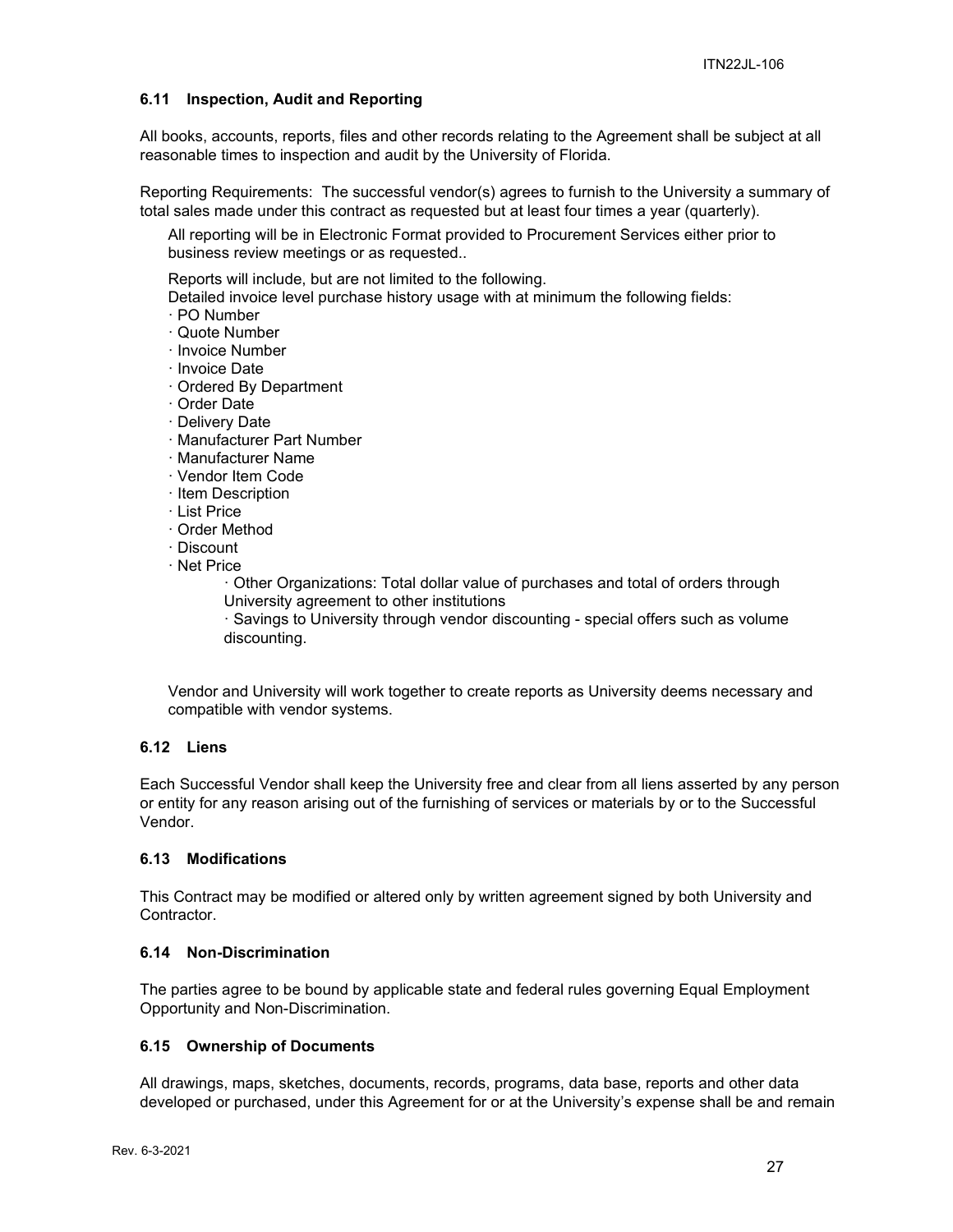the University's property, without restriction, reservation or qualifications. The Successful Vendor may retain copies necessary for recordkeeping documentation and all such other business purposes related to the Agreement. All materials and products produced shall be provided to the University upon expiration of this Agreement.

#### <span id="page-27-0"></span>**6.16 Sales and Use Tax**

The Successful Vendor agrees to comply with and to require all of his subcontractors to comply with all the provisions of applicable law. The Successful Vendor further agrees to indemnify and hold harmless the University from any and all claims and demands made against it by virtue of the failure of the Successful Vendor or any subcontractors to comply with the provisions of any and all said laws. The University is exempt from state sales and use tax. A copy of the University's Certificate of Exemption will be made available upon request.

## <span id="page-27-1"></span>**6.17 Sexual Harassment**

Federal law and the policies of the University prohibit sexual harassment of University employees or students. Sexual harassment includes any unwelcome sexual advance toward a University employee or student, any request for a sexual favor from a University employee or student, or any other verbal or physical conduct of a sexual nature that is so pervasive as to create a hostile or offensive working environment for University employees, or a hostile or an offensive academic environment for University students. University vendors, subcontractors and suppliers for this project are required to exercise control over their employees so as to prohibit acts of sexual harassment of University employees and students. The employer of any person who the University, in its reasonable judgment, determines has committed an act of sexual harassment agrees as a term and condition of the Agreement to cause such person to be removed from the project site and from University premises and to take such other action as may be reasonably necessary to cause the sexual harassment to cease.

## <span id="page-27-2"></span>**6.18 Small Business Program**

University is an equal opportunity institution and, as such, encourages the use of small businesses, including women and minority-owned small businesses in the provision of goods and services. Small businesses should have a fair and equal opportunity to compete for dollars spent by the University. Competition ensures that prices are competitive and a broad vendor base is available. **Vendors are encouraged to get certified by the State of Florida** if they are minority-owned, woman-owned or veteran-owned:

[http://www.dms.myflorida.com/agency\\_administration/office\\_of\\_supplier\\_diversity\\_osd/get\\_certified](http://www.dms.myflorida.com/agency_administration/office_of_supplier_diversity_osd/get_certified)

Vendor shall use good faith efforts to ensure opportunities are available to small businesses, including women and minority-owned businesses. For questions about the University's Small Business Program contact Director of Small Business and Supplier Diversity, 352-392-0380, [UF](https://sbsd.admin.ufl.edu/)  [Small Business and Supplier Diversity \(ufl.edu\)](https://sbsd.admin.ufl.edu/)

#### <span id="page-27-3"></span>**6.19 Tobacco Free Campus Policy**

The University of Florida campus is a tobacco-free campus. This policy was effective as of July 1, 2010. The use of cigarettes or other tobacco products in UF buildings, parking lots, or in vehicles in these areas is prohibited. The successful vendor is expected to respect this smoke free policy and fully comply with it.

#### <span id="page-27-4"></span>**6.20 Sustainability Preferences**

The University's Procurement directives support the purchase of products that will minimize any negative environmental impacts of our work. In order to facilitate a healthy market in sustainable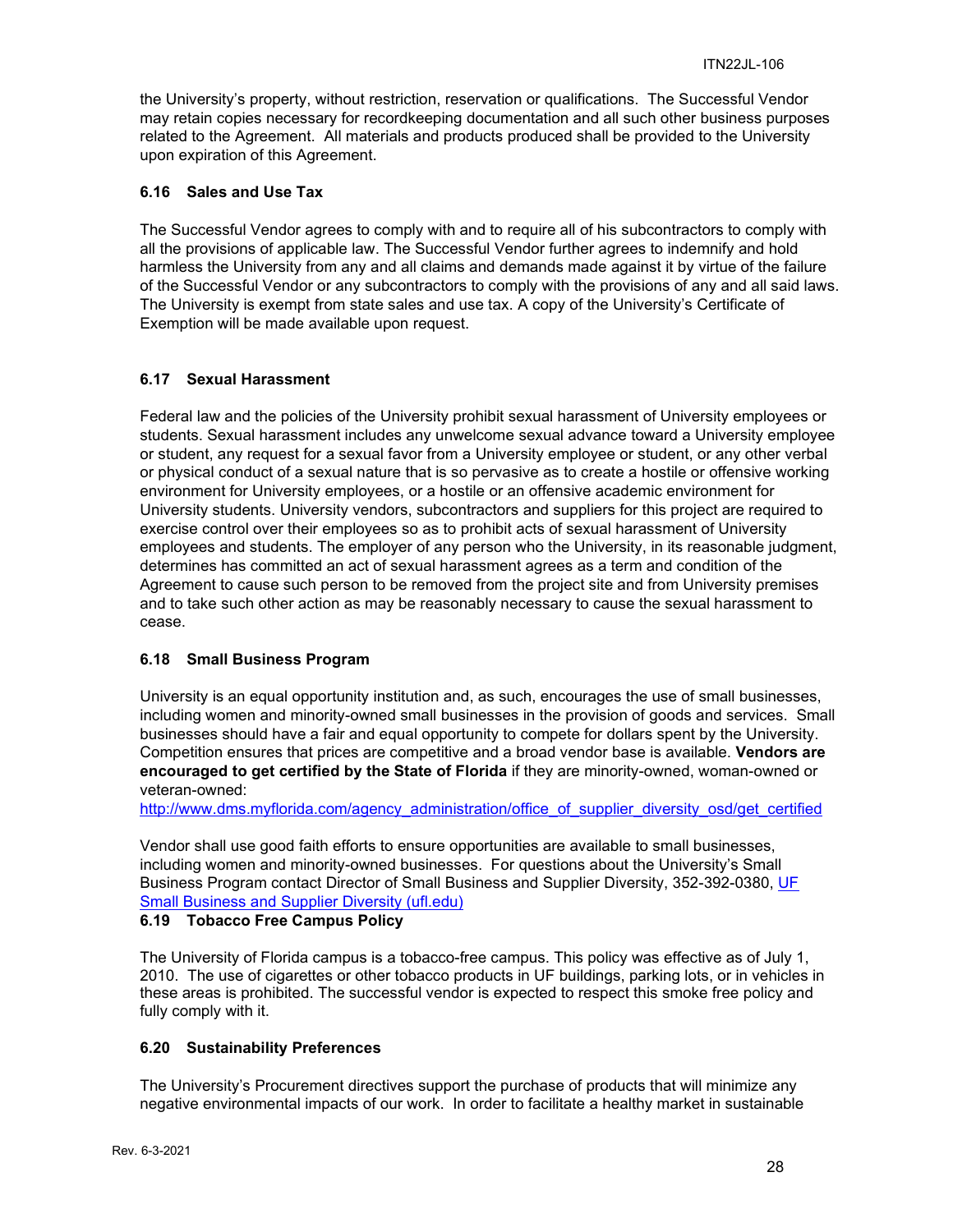products, all parties involved in the procurement and utilization of materials must engage in both waste recycling and the initial purchase of products containing recycled content. It is in the interest of public health, safety and welfare and the conservation of energy and natural resources to use and promote environmentally responsible products, as well as energy efficient fixtures, appliances and mechanical equipment used in new construction and retrofit of University facilities.

## <span id="page-28-0"></span>**6.21 Assignment-Delegation**

Except for subcontracting or delegation expressly contemplated in the scope of work. Contractor shall not assign, transfer, delegate, subcontract, or otherwise dispose of, whether voluntarily or involuntarily, or by operation of law, any right or obligation under this Contract, without the written consent of University, which consent may be withheld in University's sole discretion. Any such assignment, subcontracting or transfer is void. No subcontracting or other delegation shall in any event relieve Contractor of any obligation or liability of Contractor under this Contract

## <span id="page-28-1"></span>**6.22 Assignment of Anti-Trust Overcharge Claims**

The parties recognize that in actual economic practice overcharges resulting from anti-trust violations are in fact borne by the ultimate purchaser; therefore, Successful Vendor hereby assigns to the University any and all claims for such overcharges.

## <span id="page-28-2"></span>**6.23 Date for Reckoning Prompt-Payment Discount**

For purposes of determining whether a prompt-payment discount, if applicable, may be taken by the University, the starting date of such reckoning period shall be the later of the date of a properly executed invoice or the date of completion of service and/or delivery of product.

## <span id="page-28-3"></span>**6.24 Force Majeure**

In the event compliance with any obligation under this Agreement is impractical or impossible due to any Event of Force Majeure, then the time for performance of such obligation shall be extended for a period equivalent to the duration of the Event of Force Majeure. The provisions of this section shall not operate to excuse either party's inability to perform its obligations hereunder because of inadequate finances. "Event of Force Majeure:" means any strike, lockout, labor dispute, embargo, flood, earthquake, storm, dust storm, lightning, fire, epidemic, pandemic, act of God, war, national emergency, civil disturbance or disobedience, riot, sabotage, terrorism, restraint by governmental order or any other occurrence beyond the reasonable control of the party in question.

#### <span id="page-28-4"></span>**6.25 Furnish and Install**

Some of the items specified in this solicitation will be provided on a furnished and installed basis. The Successful Vendor shall have complete responsibility for the items or system until they are in place and working. Any special installation preparation and requirements must be submitted to the University. All transportation and coordination arrangements will be the responsibility of the Successful Vendor. Delivery of equipment will be coordinated so that items or systems will be delivered directly to the installation site. This effort will minimize risk of damage and avoid double handling.

#### <span id="page-28-5"></span>**6.26 Indemnification/Hold Harmless; Liability**

The Successful Vendor shall indemnify, defend, and hold harmless the University of Florida Board of Trustees, the University of Florida, the State of Florida and the Florida Board of Governors, and their respective officers, agents, and employees, against and from any and all claims, demands, suits, actions, proceedings, loss, cost, and damages of every kind and description, including attorneys' fees and/or litigation expenses, which may be brought or made against or incurred on account of loss of or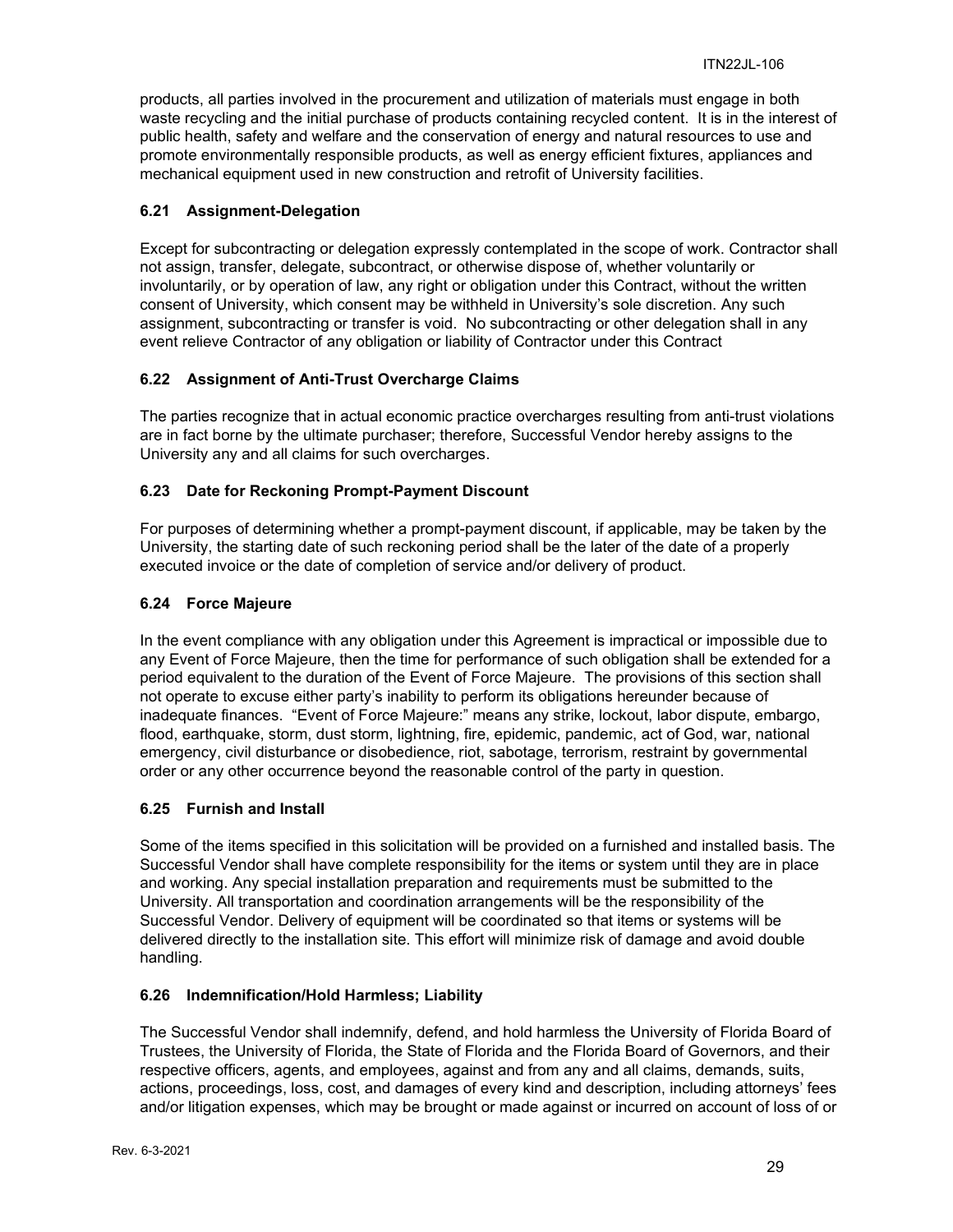damage to any property or for injuries to or death of any person, caused by, arising out of, or contributed to, in whole or in part, by reasons of any act, omission, professional error, fault, mistake, or negligence of Successful Vendor, its employees, agents, representatives, or subcontractors, their employees, agents, or representatives in connection with or incident to the performance of the Agreement. Successful Vendor's obligation under this provision shall not extend to any liability caused by the sole negligence of the University Of Florida Board Of Trustees, University, or its officers, agents, and employees. Such indemnification shall specifically include infringement claims made against any and all intellectual property supplied by Successful Vendor and third party infringement under the Agreement.

The University, as a public entity, is protected by sovereign immunity from tort liability, subject to a limited statutory waiver. The University will not agree to (i) indemnify or hold harmless any vendor; (ii) be liable for vendor's attorneys' fees under any circumstances; or (iii) binding arbitration. The Agreement shall not be construed or interpreted as (i) denying to either party any remedy or defense available to such party under the laws of the State of Florida; (ii) the consent of University or the State of Florida or their agents and agencies to be sued; or (iii) a waiver of either University's or the State of Florida's sovereign immunity beyond the limited waiver provided in section 768.28, Florida Statutes.

## <span id="page-29-0"></span>**6.27 Insurance Requirements**

The Successful Vendor shall purchase from and maintain with a company or companies, lawfully authorized to do business in Florida and acceptable to the University, such insurance as will protect the Successful Vendor from claims arising out of or resulting from the Successful Vendor's operations under the Agreement and for which the Successful Vendor may be legally liable, whether such operations be by the Successful Vendor or by their subcontractors or by anyone directly or indirectly employed by any of them, or by anyone for whose acts any of them may be liable. All insurance policies shall be issued and countersigned by representatives of such companies duly authorized for the State of Florida and shall be written on ISO standard forms or their equivalents. The Successful Vendor shall file with the University Certificates of Insurance prior to the commencement of this Agreement and shall file Certificates of Insurance evidencing the renewal of such policies at least thirty (30) days prior to the date that each applicable insurance policy is scheduled to expire. *Please note that the University of Florida must be named "additional insured" on automobile and general liability policies.*

General Liability Insurance – The Successful Vendor shall provide the ISO Commercial General Liability policy for general liability coverage's for limits of not less than of \$1,000,000 per occurrence. Coverage shall be maintained without interruption from date of commencement of work until date of final payment.

Worker's Compensation - The Successful Vendor shall secure and maintain for the life of this Agreement, valid Worker's Compensation Insurance as required by Chapter 440, Florida Statutes (if applicable.)

Automobile Liability - The Successful Vendor shall secure and maintain, during the life of this Agreement, Automobile Liability insurance on all vehicles against bodily injury and property damage in at least the amount of \$100,000.00 per person, \$500,000.00 per occurrence.

#### <span id="page-29-1"></span>**6.28 Protection of Property**

The Successful Vendor shall at all times guard against damage or loss, whether by the vendor directly or subcontractors, to the property of the University or of others or vendors and shall be held responsible for replacing or repairing any such loss or damage. The University may withhold payment or make such deductions as deemed necessary to insure reimbursement or replacement for loss or damage to property through negligence of the Successful Vendor or their agents. The Successful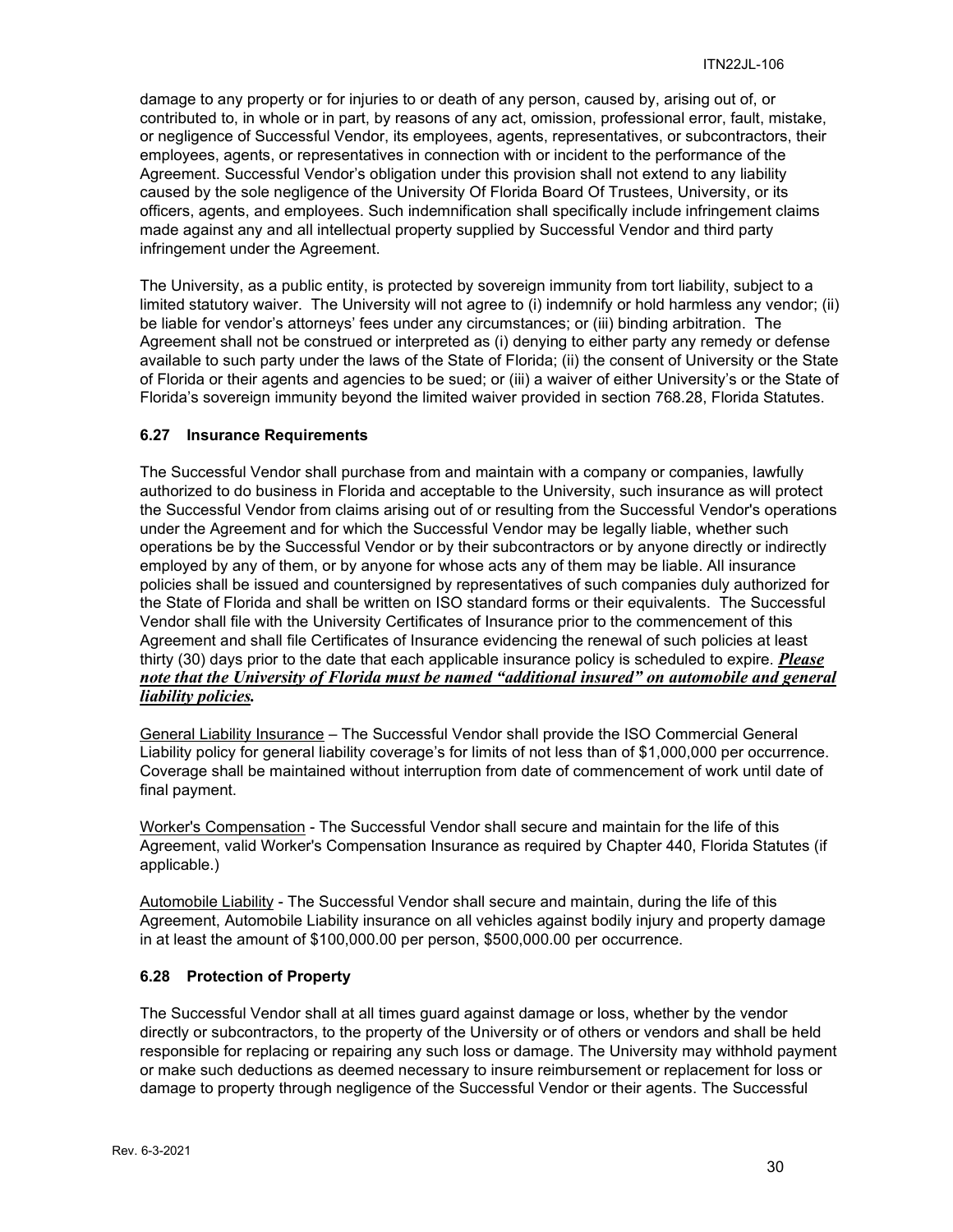Vendor shall provide all barricades and take all necessary precautions to protect buildings and personnel.

#### Intellectual Property

- A. All works that are created pursuant to this contract ("Works") are works made for hire, and all rights and privileges attendant to the Works belong exclusively to the University. If a court of competent jurisdiction determines that any Work does not constitute a work made for hire, the Contractor hereby assigns to the University for no additional consideration all rights and privileges the Contractor has in the works, including all intellectual property rights, specifically those under copyright law.
- B. Paragraph A does not apply to Works that are not created through performance under this Contract ("Pre-existing works"). With respect to Pre-existing works used by the Contractor in performance of this Contract, the Contractor shall obtain for the University at no additional charge a license to use Pre-existing works for the uses intended under this Contract, including the right to make derivative works. Paragraph A does apply, however, to any Works that are derivative of Pre-existing works.
- C. The Contractor warrants that it has full power and authority to transfer the rights granted by this Contract to the University and that use of the works by the University does not constitute an infringement or other violation of any copyright, trade secret, trademark, patent, non-disclosure, or other rights of any third party.
- D. Title and all rights and privileges to all graphics and material provided to the Contractor by the University in connection with this Contract remain the exclusive property of the University of Florida. The Contractor does not receive any title, rights, or privileges in those graphics or materials. The University grants to the Contractor a limited license in those graphics or materials only for the purpose of carrying out the Contractor's obligations under this Contract.

#### <span id="page-30-0"></span>**6.29 Labor Disputes**

Successful Vendor shall give prompt notice to the University of any actual or potential labor dispute which delays or may delay performance of the Agreement.

#### <span id="page-30-1"></span>**6.30 Laws and Regulations**

Successful Vendors are solely responsible for keeping themselves fully informed of and faithfully observing all laws, ordinances, and regulations and shall protect and indemnify the University, its officers and agents against any claims of liability arising from or based on any violation thereof.

#### <span id="page-30-2"></span>**6.31 No Replacement of Defective Tender**

Every tender of goods must fully comply with all provisions of the Agreement as to time of delivery, quantity, and the like. If a tender is made which does not fully conform, this shall constitute a breach and Successful Vendor shall not have the right to substitute a conforming tender.

#### <span id="page-30-3"></span>**6.32 No Waiver of Right by the University**

No waiver by a party of any provision or breach of this Contract shall be deemed to have been made unless the same is in writing, and no waiver of any provision or breach of this Contract shall be deemed a waiver of any other provisions or breach. A party's consent to or approval of any act shall not be deemed to render unnecessary the obtaining of such party's consent to or approval of any subsequent act.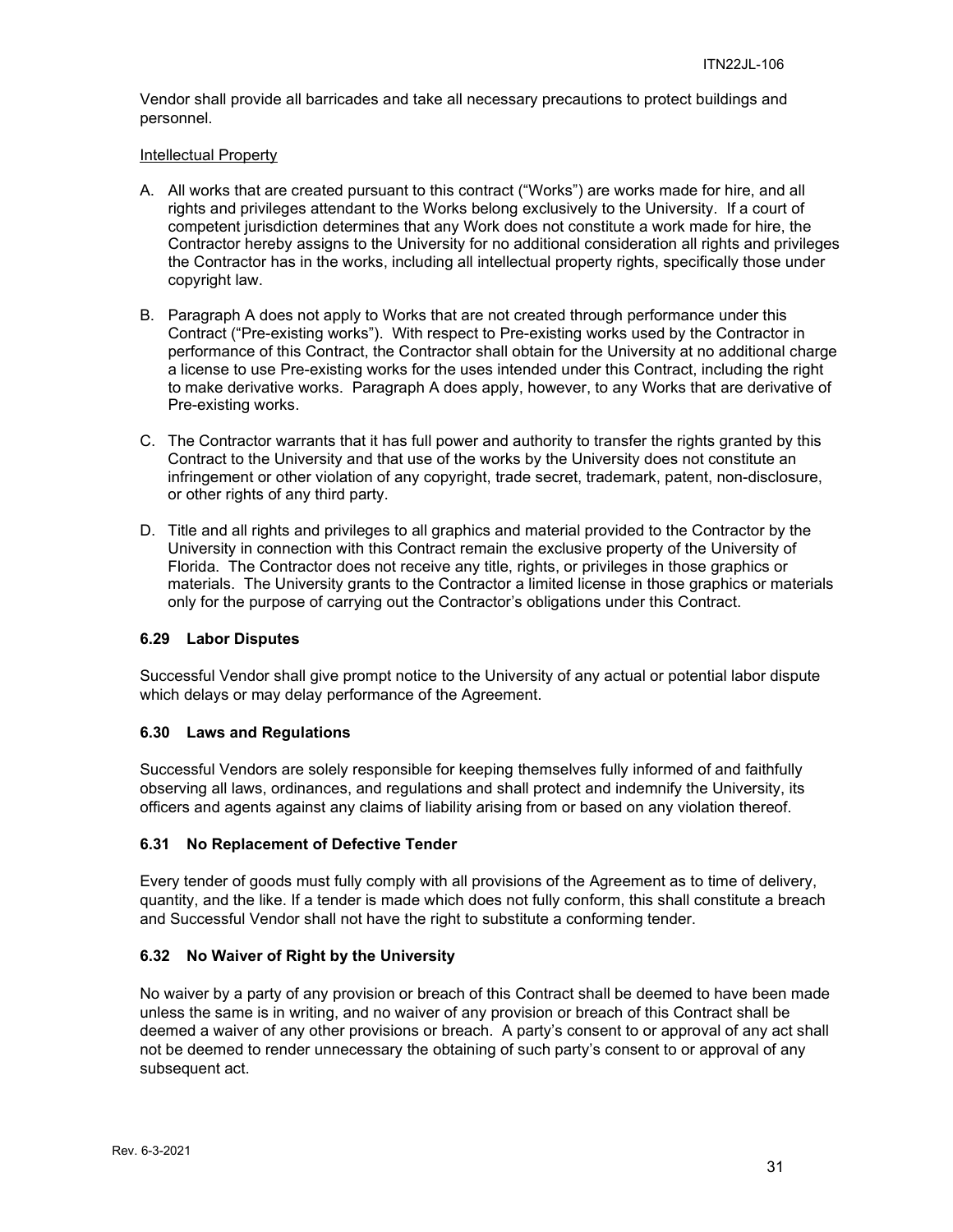## <span id="page-31-0"></span>**6.33 Notice to Vendors of Asbestos-Containing Materials in University Buildings**

Asbestos containing materials (ACM) can be found in almost any building in the United States more than 10 years old. The University of Florida is no exception. The types of asbestos most commonly found are pipe and boiler insulation, fireproofing, hard panels known as "Transite", floor tile, and spray or trowel-applied ceiling finishes. ACM is generally not hazardous if left undisturbed.

The University has implemented an Asbestos Program to assure safe management and removal of ACM. Vendors, consultants, and other's providing service to the University may encounter ACM and must, therefore, comply with the following instructions:

A. Avoid disturbing suspected ACM. Exercise caution and watch for possible ACM.

B. If it is necessary to disturb ACM, first notify the appropriate Division Asbestos Representative listed in this notice, or the University of Florida Asbestos Coordinator, before proceeding with your work. You shall take whatever precautions are necessary to protect humans' health and the environment, and comply with all applicable Federal, State, and Local laws pertaining to asbestos.

C. If you require additional information on possible locations of ACM in a particular building, contact the Asbestos Representative from the Division for which you are working.

| Division                   | Asbestos Representative            | Telephone        |
|----------------------------|------------------------------------|------------------|
| <b>Facilities Services</b> | Assoc. Dir. Facilities Services    | (352) 392-7793   |
| Housing                    | Housing Maintenance Superintendent | (352) 392-2161   |
| <b>Reitz Union</b>         | Maintenance Superintendent         | $(352)$ 392-1614 |
| <b>IFAS</b>                | Engineer                           | $(352)$ 392-6488 |

## <span id="page-31-1"></span>**6.34 Parking**

The Successful Vendor shall obtain all parking permits and/or decals that may be required while performing project work on University premises. The Successful Vendor should review Contractor and Vendor Parking information from Transportation and Parking Services located at the following link:<https://parking.ufl.edu/decals/contractors-vendors/>

## <span id="page-31-2"></span>**6.35 Payment Terms**

The University's obligation is payable only and solely from funds appropriated for the purpose of the Agreement. Unless otherwise stated herein, the payment terms for the Agreement are Net 30 days. VENDOR OMBUDSMAN: The University's vendor ombudsman whose duties include acting as an advocate for vendors may be experiencing problems in obtaining payment(s) from the University may be contacted at 352-392-1241.

#### <span id="page-31-3"></span>**6.36 Price Adjustment**

Price changes will normally only be considered at the end of a one year period and the beginning of another. Firm fixed pricing will be expected for year one of the agreement. Price change requests shall be in writing, submitted at least sixty (60) days prior to the end of the current Agreement period, and shall be supported by written evidence of increased costs to the Successful Vendor. The University will not approve unsupported price increases that will merely increase the gross profitability of the Successful Vendor at the expense of the University. Price change requests shall be a factor in the Agreement extension review process. The University shall, in its sole opinion, determine whether the requested price increase or an alternate option is in the best interest of the University.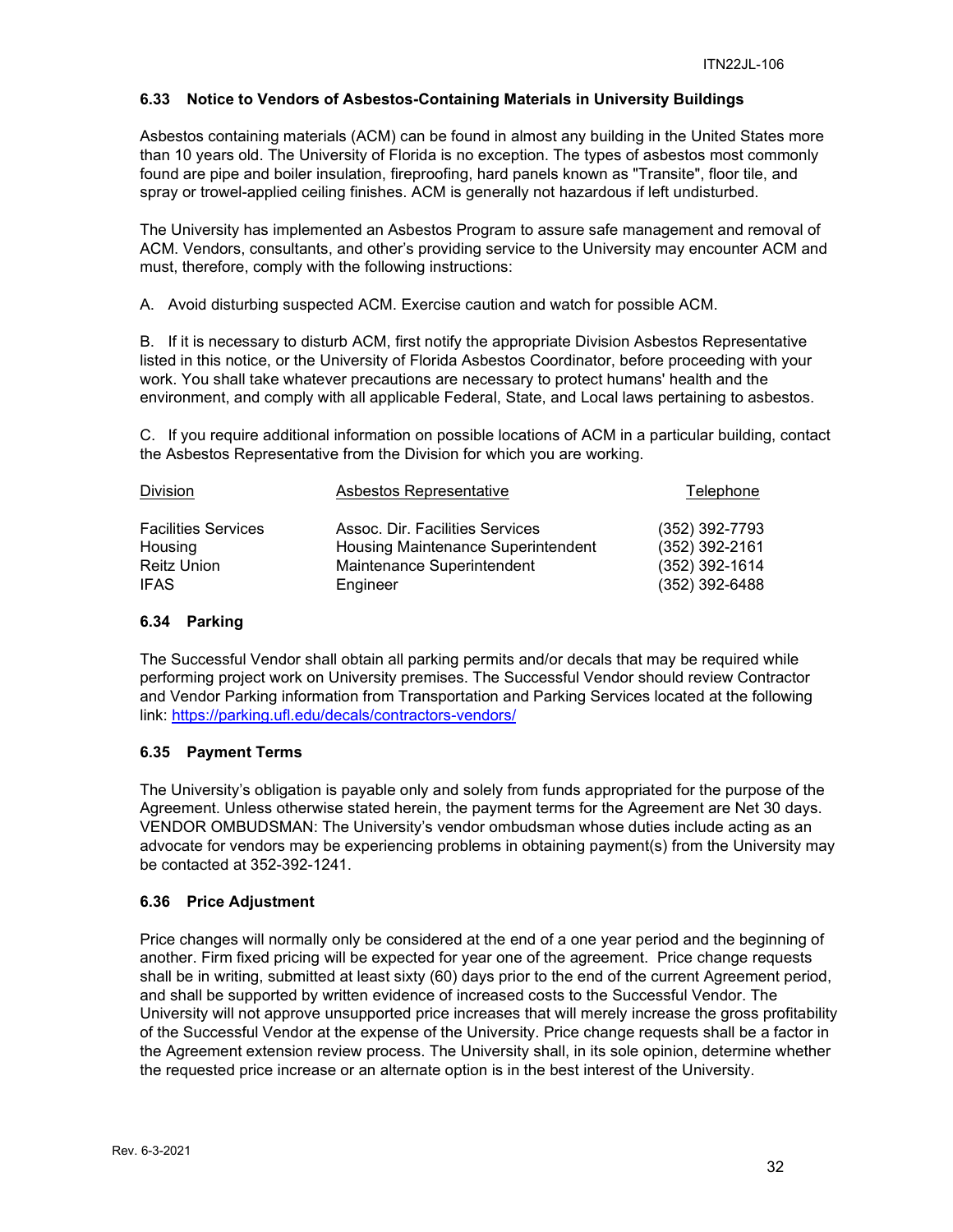## <span id="page-32-0"></span>**6.37 Prior Course of Dealings**

No trade usage, prior course of dealings, or course of performance under other agreements shall be a part of any agreement resulting from this ITN; nor shall such trade usage, prior course of dealing, or course of performance be used in the interpretation or construction of such resulting agreement.

## <span id="page-32-1"></span>**6.38 Intentionally Omitted**

## <span id="page-32-2"></span>**6.39 Public Entity Crime**

A person or affiliate who has been placed on the convicted list by the Department of Management Services, State of Florida, may not submit a proposal on a contract to provide any goods or services, including construction, repairs, or leases and may not be awarded or perform work as a Vendor, supplier, subcontractor, or consultant for the University of Florida for a period of 36 months from the date of being placed on the convicted list, a "person" or "affiliate" includes any natural person or any entity, including predecessor or successor entities or any entity under the control of any natural person who is active in its management and who has been convicted of a public entity crime (Rule 6C1-3.020 FAC).

## <span id="page-32-3"></span>**6.40 Public Records**

All proposal information submitted and opened becomes subject to the Public Records Law set forth in Chapter 119 F.S.

## **IF THE VENDOR HAS QUESTIONS REGARDING THE APPLICATION OF CHAPTER 119, FLORIDA STATUTES, TO THE VENDOR'S DUTY TO PROVIDE PUBLIC RECORDS RELATING TO THIS CONTRACT, CONTACT THE CUSTODIAN OF PUBLIC RECORDS AT Phone: (352) 846-3903**

**email: [PR-Request@ufl.edu](mailto:PR-Request@ufl.edu) Mail: PO Box 113156, Gainesville, FL 32611-3156**

Any resulting Agreement may be unilaterally canceled for refusal by the vendor to allow public access to all documents, papers, letters, or other materials made or received by the Successful Vendor in conjunction with the Agreement and subject to the provisions of Chapter 119. F.S.

## <span id="page-32-4"></span>**6.41 Referencing of Orders**

For each order issued against an agreement resulting hereunder, the University intends in good faith to reference this ITN for pricing, terms and conditions, delivery location, and other particulars. However, in the event the University fails to do so, the University's right to such terms and conditions, and particulars shall not be affected, and no liability of any kind or amount shall accrue to the University.

#### <span id="page-32-5"></span>**6.42 Remedies and Applicable Law**

The Agreement shall be governed by and construed in accordance with the laws of the State of Florida (without regard to principles of conflict of laws) and the rules and regulations of the Florida Board of Governors and the University. University and Successful Vendor shall have available all remedies afforded each by said law. The venue in any action or litigation commenced to enforce the Agreement shall be brought in Alachua County, Florida, and both parties consent to such jurisdiction and venue regardless of the residence of the parties at the time the action is commenced.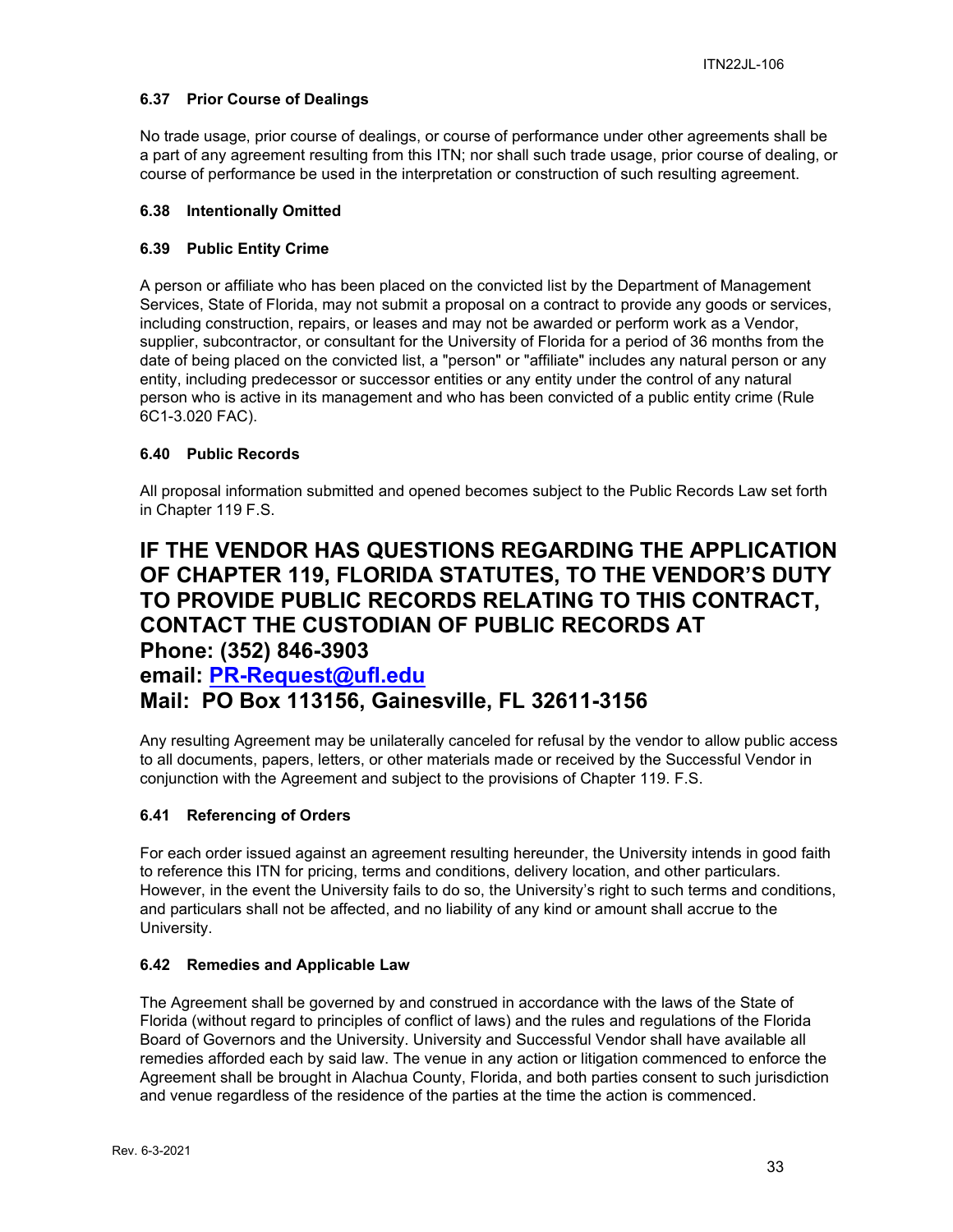## <span id="page-33-0"></span>**6.43 Right of Inspection**

University shall have the right to inspect the goods at delivery before accepting them.

## <span id="page-33-1"></span>**6.44 Right of Offset**

The University shall be entitled to offset against any sums due the Successful Vendor, any expenses or costs incurred by the University, or damages assessed by the University concerning the Successful Vendor's non-conforming performance or failure to perform the Agreement, or any other debt owing the University, including expenses, costs and damages described in the termination provisions contained herein.

## <span id="page-33-2"></span>**6.45 Shipment Under Reservation Prohibited**

Successful Vendor is not authorized to ship the goods under reservation and no tender of a bill of lading will operate as a tender of the goods.

## <span id="page-33-3"></span>**6.46 Specifications: Brand Name or Acceptable Alternate**

Where in these specifications reference is made to materials, trade names, catalog numbers or articles of certain manufacture, it is done for the sole purpose of establishing a basis of a comparable standard of quality, performance, characteristics desired and is not intended to limit or restrict competition. It shall be understood that such method of specification description is not intended to exclude other processes, similar designs, or kinds of materials, but is intended solely as a means of establishing a standard of comparison to be utilized for solicitation evaluation purposes. Other material or product may be used, if in the sole opinion of the University, they are equal in durability, quality and of a design in harmony with the intent of these specifications. Such other material or product which is substantially equivalent to those specific brand(s) specified shall qualify for solicitation evaluation and award consideration by the University. The University reserves the right to reject any substitute material or product which, in its opinion, does not meet the standard of quality established by reference in these specifications and is not considered an acceptable alternate for the intended use and purpose. The burden of proof as to meeting the requirements of these specifications shall be the responsibility of the submitting vendor. Such proposer(s) who is offering any material or product other than the item(s) specified herein must submit with their solicitation response catalog cuts and detailed specifications which will completely describe the item(s) on which they are offering for an acceptable alternate determination by the University. Where the proposer proposes to substitute a material or product which is not known to the University, he/she shall be prepared to submit samples on request for the University's inspection and evaluation. The cost of transportation, both ways, of such samples shall be borne by the submitting proposer.

#### <span id="page-33-4"></span>**6.47 Successful Vendor to Package Goods**

Successful Vendor will package goods in accordance with good commercial practice. Each shipping container shall be clearly and permanently marked as follows: (a) Successful Vendor's name and address; (b) Consignee's name, address and purchase order number; (c) Container number and total number of containers, e.g. box 1 of 4 boxes and (d) the number of the container bearing the packing slip. Successful Vendor shall bear cost of packaging unless otherwise provided.

#### <span id="page-33-6"></span><span id="page-33-5"></span>**6.48 Termination**

## **6.48.1 Convenience**

Upon giving at least seven (7) days written notice, University may terminate this Contract, at any time, with no further obligation to Contractor, other than to pay for Services provided in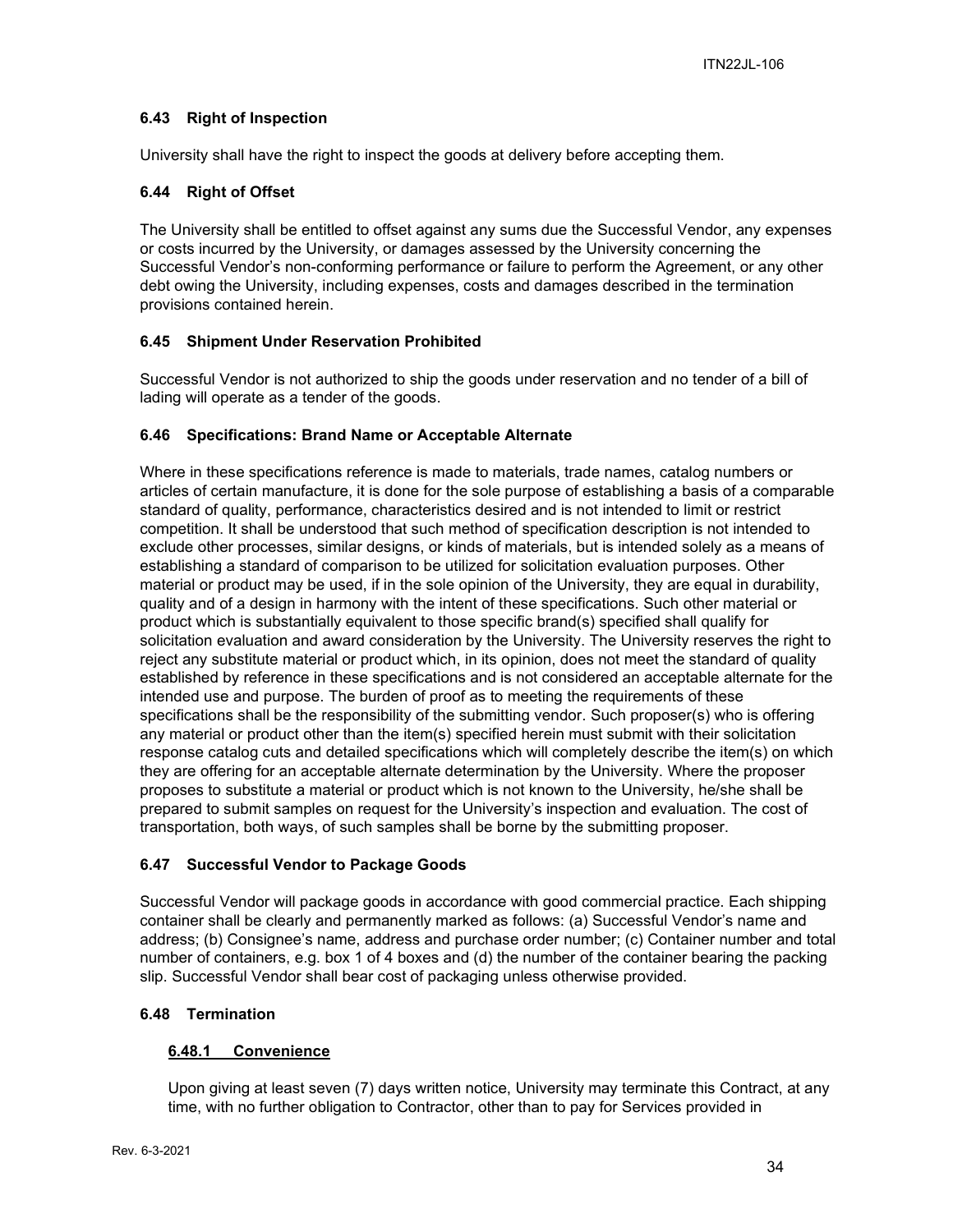compliance with this Contract prior to Contractor's receipt of the notice of termination. If Contractor defaults under this Agreement and does not cure its default within fourteen (14) days after written notice thereof, University may terminate this Contract. The University reserves the right to terminate the Agreement in whole or part at any time when in the best interests of the University without penalty or cause. Upon receipt of the written notice, the Successful Vendor shall immediately stop all work as directed in the notice, notify all subcontractors of the effective date of the termination and minimize all further costs to the University. In the event of termination under this provision, all documents, data and reports prepared by the Successful Vendor under the Agreement shall become the property of and delivered to the University. The Successful Vendor shall be entitled to receive just and equitable compensation for work in progress, work completed and materials accepted before the effective date of termination. Such compensation shall be the Successful Vendor's sole remedy against the University in the event of termination under this provision.

## <span id="page-34-0"></span>**6.48.2 Default**

The University reserves the right to terminate the Agreement in whole or in part due to the failure of the Successful Vendor to comply with any term or condition of the Agreement, to acquire and maintain all required insurance policies, bonds, licenses and permits, or to make satisfactory progress in performing the Agreement. The University shall provide written notice of the termination and the reasons for it to the Successful Vendor. Upon termination under this provision, all goods, materials, documents, data and reports prepared by the Successful Vendor under the Agreement shall become the property of and be delivered to the University on demand. The University may, upon termination of the Agreement, procure, on terms and in the manner that it deems appropriate, materials, or services to replace those under the Agreement. The Successful Vendor shall be liable to the University for any excess costs incurred by the University in re-procuring the materials or services.

#### <span id="page-34-1"></span>**6.48.3 Gratuities**

The University may, by written notice to the Successful Vendor, cancel the Agreement if it is discovered by the University that gratuities, in the form of entertainment, gifts or other, were offered or given by the Successful Vendor, or any agent or representative of the Successful Vendor, to any officer or employee of the University with a view toward securing favorable treatment with respect to the awarding or amending, or the making of any determinations with respect to the performing of such Agreement. In the event the Agreement is canceled by the University pursuant to this provision, University shall be entitled, in addition to any other rights and remedies, to recover or withhold the amount of the cost incurred by Successful Vendor in providing such gratuities.

## <span id="page-34-2"></span>**6.48.4 Insolvency**

The University shall have the right to terminate the Agreement at any time in the event Successful Vendor files a petition in bankruptcy; or is adjudicated bankrupt; or if a petition in bankruptcy is filed against Successful Vendor and not discharged within thirty (30) days; of if Successful Vendor becomes insolvent or makes an assignment for the benefit of its creditors or an arrangement pursuant to any bankruptcy law; of if a receiver is appointed for Successful Vendor or its business.

#### <span id="page-34-3"></span>**6.48.5 Lack of Funds**

The State of Florida's and UF's performance and obligation to pay under this Agreement is contingent upon an annual appropriation by the Florida State Legislature. The Agreement may be canceled without further obligation on the part of the University of Florida in the event that sufficient appropriated funding is unavailable to assure full performance of the terms. The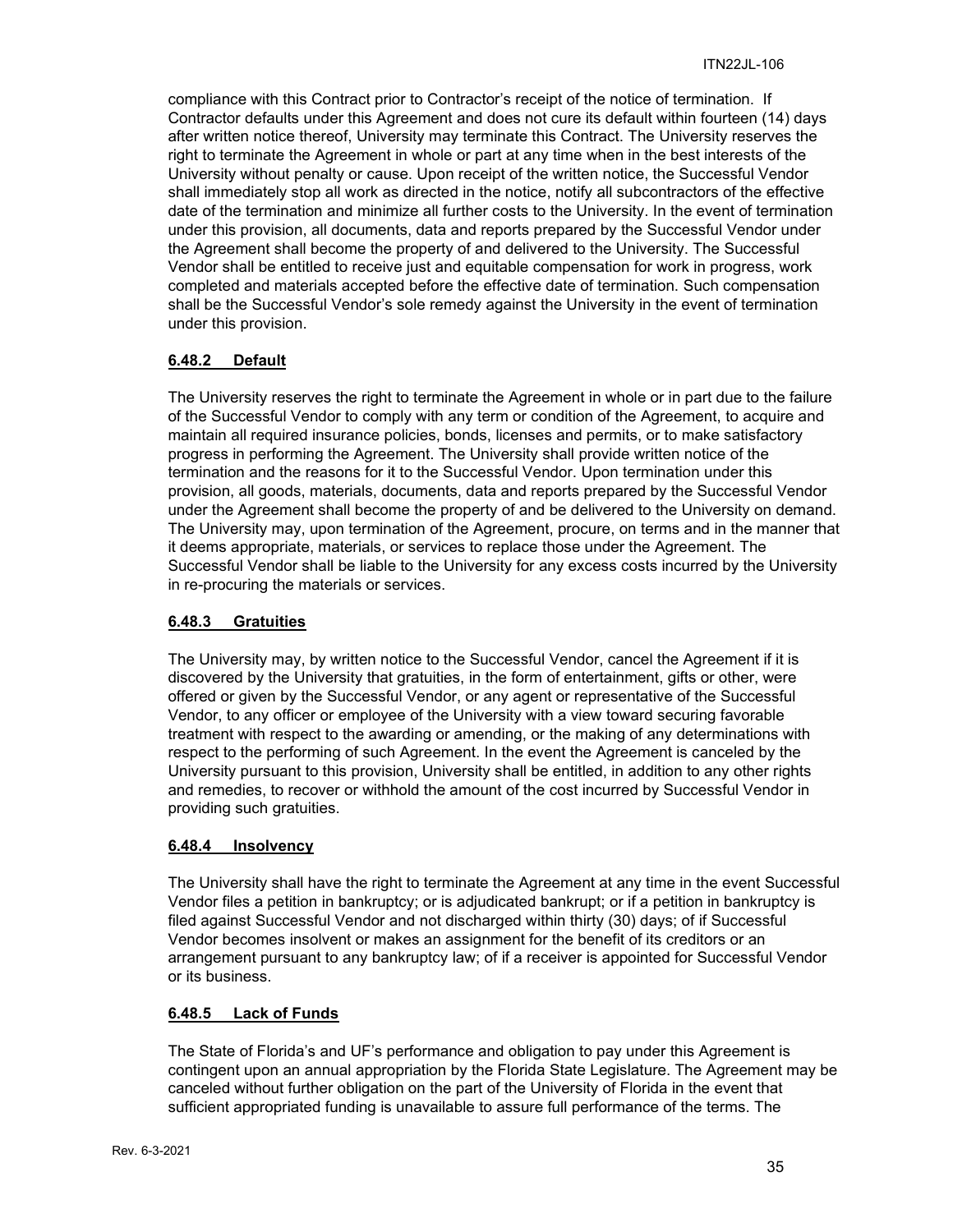Successful Vendor shall be notified in writing of such non-appropriation as soon as reasonably possible. No penalty shall accrue to the University in the event this cancellation provision is exercised. This cancellation provision shall not be construed so as to permit the University to terminate the Agreement in order to acquire similar equipment, material, supplies or services from another party.

#### <span id="page-35-0"></span>**6.48.6 Stop Work Order**

The University may at any time, by written order to the Successful vendor, require the Successful Vendor to stop all or any part of the work called for by the Agreement for a period of ninety (90) days after the order is delivered to the Successful Vendor, and for any further period to which the parties may agree. The order shall be specifically identified as a Stop Work Order issued under this provision. Upon receipt of the order, the Successful Vendor shall immediately comply with its terms and take all reasonable steps to minimize the incidence of costs allocable to the work covered by the order during the period of work stoppage. If a Stop Work Order issued under this provision is canceled or the period of the order or any extension expires, the Successful Vendor shall resume work. The University shall make an equitable adjustment in the delivery schedule or Agreement price, or both, and the Agreement shall be amended in writing accordingly.

#### <span id="page-35-1"></span>**6.48.7 Suspension or Debarment**

The University may by written notice to the Successful Vendor immediately terminate the Agreement if the University determines that the Successful Vendor has been debarred, suspended or otherwise lawfully prohibited from participating in any public procurement activity, including but limited to, being disapproved as a subcontractor Vendor of any public procurement unit or other governmental body.

#### <span id="page-35-2"></span>**6.48.8 Continuation of Performance Through Termination**

The Successful Vendor shall continue to perform, in accordance with the requirements of Agreement, up to the date of termination, as directed in the termination notice.

#### <span id="page-35-3"></span>**6.49 Title and Risk of Loss**

The title and risk of loss of the goods and equipment shall not pass to University until University actually receives the goods and equipment at the point or points of delivery.

#### <span id="page-35-4"></span>**6.50 Warranties**

In addition to any implied warranties, Successful Vendor warrants that the goods furnished will conform to the specifications, drawings, and descriptions listed herein, and to the sample or samples if any, furnished by the Successful Vendor. In the event of a conflict between the specifications, drawings, and descriptions, the specifications shall govern.

#### <span id="page-35-5"></span>**6.51 Payment Card Industry Data Security Standard.**

For e-commerce business and/or credit card transactions, Proposer agrees to be bound by the requirements and terms of the Rules of all applicable Card Associations, as amended from time to time, and be solely responsible for security and maintaining confidentiality of Card transactions processed by means of electronic commerce up to the point of receipt of such transactions by Bank.

Proposer is required to be in compliance with the requisites of the SAS 70 and/or Payment card Industry Data Security Standard and provide written attestation of compliance annually.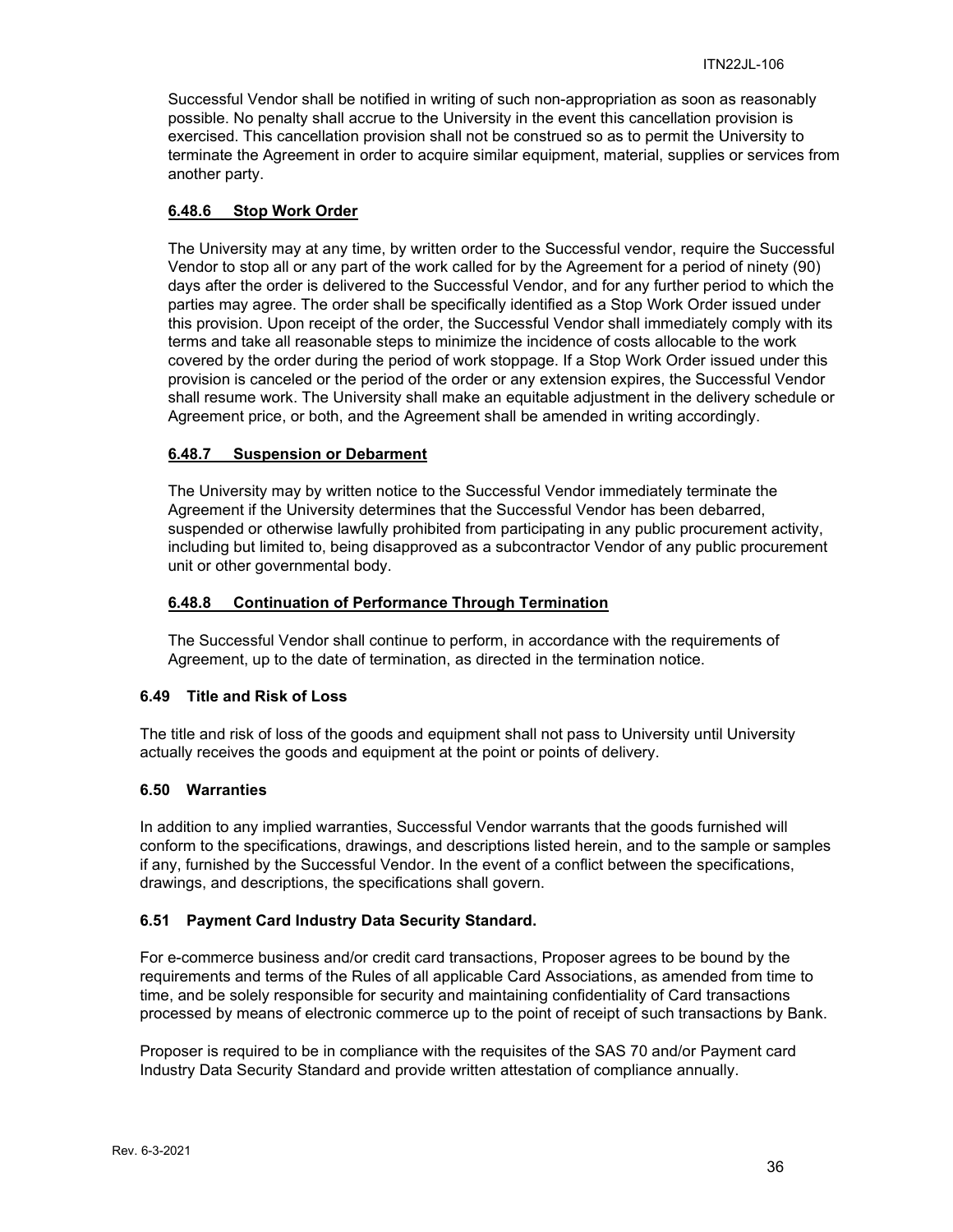## <span id="page-36-0"></span>**6.52 Payment and Invoice Information**

All invoices will need to contain either a **UF purchase order number** or the **8-digit department ID number** of the department with which you are doing business. Please include your Tax Identification number. All invoices for payment should be submitted to the University of Florida via:

Email: [UFL.invoices@edmgroup.com](mailto:UFL.invoices@edmgroup.com)

Or by Fax: 1-570-496-5411

Or by Mail: University of Florida Attn: Accounts Payable PO Box 3357 Scranton, PA 18505

## <span id="page-36-1"></span>**6.53 Travel**

Any travel authorized by this Contract and being compensated separately shall be compensated in accordance with University's travel policy [\(http://fa.ufl.edu/uco/handbook/handbook.asp?doc=1.4.14\)](http://fa.ufl.edu/uco/handbook/handbook.asp?doc=1.4.14) and Contractor shall be required to provide all back-up documentation required by the policy.

## <span id="page-36-2"></span>**6.54 State Purchasing Requirements**

IT IS EXPRESSLY UNDERSTOOD AND AGREED THAT ANY ARTICLES THAT ARE THE SUBJECT OF, OR REQUIRED TO CARRY OUT, THIS CONTRACT SHALL BE PURCHASED FROM A NONPROFIT AGENCY FOR THE BLIND OR FOR THE SEVERELY HANDICAPPED THAT IS QUALIFIED PURSUANT TO CHAPTER 413, FLORIDA STATUTES, IN THE SAME MANNER AND UNDER THE SAME PROCEDURES SET FORTH IN SECTION [413.036\(](http://www.leg.state.fl.us/STATUTES/index.cfm?App_mode=Display_Statute&Search_String=&URL=Ch0413/Sec036.HTM)1) AND (2), FLORIDA STATUTES; AND FOR PURPOSES OF THIS CONTRACT THE CONTRACTOR SHALL BE DEEMED TO BE SUBSTITUTED FOR THE UNIVERISTY INSOFAR AS DEALINGS WITH SUCH QUALIFIED NONPROFIT AGENCY ARE CONCERNED. This requirement applies only if any such nonprofit agency produces a product covered by this CONTRACT and can satisfy the terms of this CONTRACT with respect to price, quantity, quality, and delivery time. Any questions concerning available products should be directed to: Division of Vocational Rehabilitation Headquarters, 2002 Old St. Augustine Road, Building A, Tallahassee, Florida 32301-4862, (800) 451-4327 (Voice/TDD).

IT IS EXPRESSLY UNDERSTOOD AND AGREED THAT ANY ARTICLES WHICH ARE THE SUBJECT OF, OR REQUIRED TO CARRY OUT, THIS CONTRACT SHALL BE PURCHASED FROM THE CORPORATION IDENTIFIED UNDER CHAPTER 946, F.S., IN THE SAME MANNER AND UNDER THE SAME PROCEDURES SET FORTH IN SECTION [946.515\(](http://www.leg.state.fl.us/STATUTES/index.cfm?App_mode=Display_Statute&Search_String=&URL=Ch0946/Sec515.HTM)2), AND (4), F.S.; AND FOR PURPOSES OF THIS CONTRACT THE CONTRACTOR CARRYING OUT THE PROVISIONS OF THIS CONTRACT SHALL BE DEEMED TO BE SUBSTITUTED FOR UNIVERSITY INSOFAR AS DEALINGS WITH SUCH CORPORATION ARE CONCERNED. This requirement applies only if the corporation produces a product covered by this CONTRACT and can satisfy the terms of this CONTRACT with respect to price, quantity, quality, and delivery time. Any questions concerning the corporation's ability to provide products or services should be directed to: Prison Rehabilitative Industries and Diversified Enterprises, Inc., 12425 - 28th Street North, Saint Petersburg, Florida 33716, (727) 572-1987.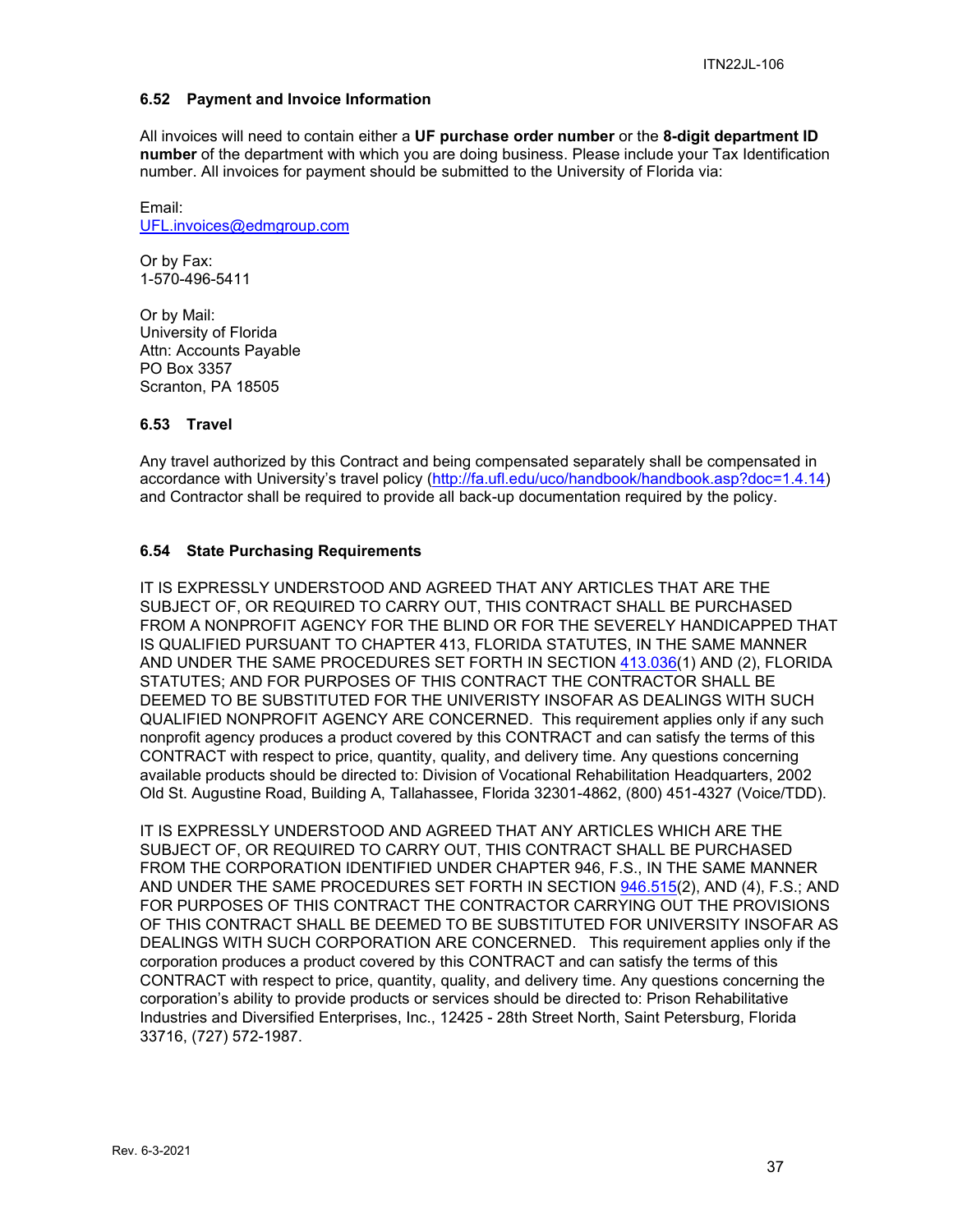## <span id="page-37-0"></span>**6.55 Notices**

All notices, consents, approvals and other communications (collectively, "Notices") which may be or are required to be given by either party shall be properly given only if made in writing and sent to the address of University or Contractor, as applicable, set forth in Exhibit A, as the same is modified in accordance herewith, by hand delivery, U.S. Certified Mail (Return Receipt Requested) or nationally recognized overnight delivery service. Telephone and facsimile numbers and e-mail addresses are listed for convenience only. Either party may change its address for Notices by giving written notice to the other party in accordance with this provision.

## <span id="page-37-1"></span>**6.56 Ownership of Work**

All reports, studies, plans, deliverables, strategies, materials, discoveries, inventions, processes, designs, plans, trade secrets, data, information, documents and other work (collectively, "Work"), whether of a technical nature or not, made, developed or obtained by Contractor pursuant to this Contract or in connection with the provision of the Services shall be the sole and exclusive property of University and any copyrightable Work shall be deemed a "work made for hire" under the United States copyright laws. Should such Work not constitute a "work made for hire" under the United States copyright laws, Contractor hereby grants, transfers, assigns, and conveys to University and its successors and assigns, the entire right, title, and interest in the Work or any part thereof. At all times during and after the Term, Contractor shall assist University in obtaining and maintaining, for University's benefit, copyrights and other relevant legal protections in the Work and Contractor shall execute and cause its subcontractors to execute such further instruments as University may reasonably require as evidence of ownership of such rights. Immediately upon termination of this Contract for any reason, all Work, in whatever form, shall be turned over to University. This provision shall survive the termination of this contract.

## <span id="page-37-2"></span>**6.57 Access to Work**

University shall always have access to review the ongoing Work of Contractor for purposes of inspecting the same and determining that the Services are being performed in accordance with the terms of this Contract.

#### <span id="page-37-3"></span>**6.58 Independent Contractor**

Contractor is and shall at all times remain an independent contractor, with sole control of the manner and means of performing the Services. Contractor shall have no authority to bind or commit University to any contract, representation or obligation to or with any third party or to incur any cost, expense, liability or other amount for or on behalf of University, and Contractor shall not act as or represent that it is the agent of University. Further, it is understood and agreed by the parties that nothing contained in this Contract shall be construed to create a joint venture, partnership, association, or other affiliation or like relationship between the parties, it being specifically agreed that their relationship is and shall remain that of independent parties to a contractual relationship as set forth in this Contract.

#### <span id="page-37-4"></span>**6.59 No Use of Name/Logos/Public Statements**

Except with the prior written consent of the other party, no party shall, make any press or media announcement concerning this Contract, or use the name, logos, or trademarks of any other party, or any version, abbreviation, or representation of them. In the case of University, consent must be provided by its Vice President for University Relations or that position's designee.

#### <span id="page-37-5"></span>**6.60 Time of the Essence- Not Applicable**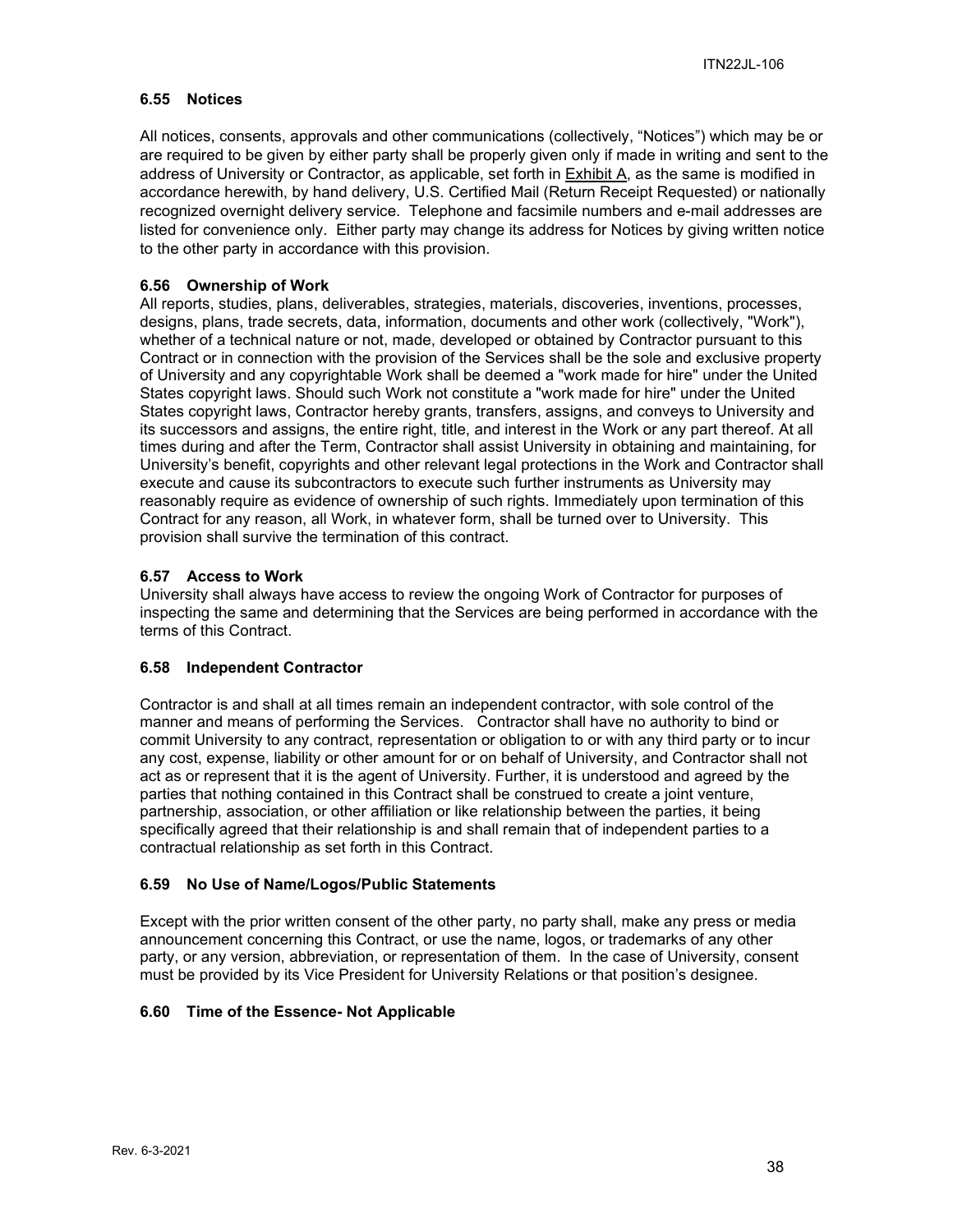## <span id="page-38-0"></span>**Contract 7.0 Certifications and Forms**

### <span id="page-38-1"></span>**7.1 Certification of Proposal**

Explanation: This certification attests to the vendor's awareness of, and agreement, to the content of this ITN and all accompanying provisions contained herein.

Action: Vendor is to ensure that the following certificate is duly completed and correctly executed by an authorized officer of your company.

This proposal is submitted in response to Invitation to Negotiate # ITN22JL-106 issued by the University of Florida. The undersigned, as a duly authorized officer, hereby certifies that

#### \_\_\_\_\_\_\_\_\_\_\_\_\_\_\_\_\_\_\_\_\_\_\_\_\_\_\_\_\_\_\_\_\_\_\_\_\_ (Vendor Name)

agrees to be bound by the content of this proposal and agrees to comply with the terms, conditions and provisions of the referenced Invitation to Negotiate (ITN) and any addenda thereto in the event of an award. Exceptions are to be noted as stated in the ITN. The proposal shall remain in effect for a period of ninety (90) calendar days as of the Due Date for responses to the ITN.

The undersigned certifies that to the best of his/her knowledge: (check one pf the below and provide information if required)

There is no trustee or employee of the University of Florida who has or whose Relative has an Interest in the entity or entities making this proposal or who is a natural person making this proposal.

There are trustee(s) and/or employee(s) of the University of Florida who have, and/or whose Relative(s) have, an Interest in the entity or entities making this proposal or who is a natural person making this proposal. Describe the nature of the interest held by each trustee, employee, or Relative of the trustee or employee (for example, grandson of Employee X owns the company or spouse of Employee Y is a director of the company).

"Interest" for purposes of this disclosure includes the following: director, trustee, officer, or employee of an entity, any contract with an entity (including consulting), or any partner, proprietor, stock, equity, or other ownership interest in an entity.

"Relative" for the purpose of this disclosure is an individual who is related to the trustee or employee as father, mother, son, daughter, brother, sister, uncle, aunt, first cousin, nephew, niece, husband, wife, father-in-law, mother-in-law, son-in-law, daughter-in-law, brother-in-law, sister-in-law, stepfather, stepmother, stepson, stepdaughter, stepbrother, stepsister, half brother, half sister, grandparent, great grandparent, grandchild, great grandchild, step grandparent, step great grandparent, step grandchild, step great grandchild, person who is engaged to be married to the trustee or employee or who otherwise holds himself or herself out as or is generally known as the person whom the trustee or employee intends to marry or with whom the trustee or employee intends to form a household, or any other natural person having the same legal residence as the trustee or employee"

The undersigned further certifies that their firm (check one) \_\_\_**IS** *or* \_\_\_**IS NOT** currently debarred, suspended, or proposed for debarment by any federal entity. The undersigned agrees to notify the University of any change in this status, should one occur, until such time as an award has been made under this procurement action.

Person(s) authorized to negotiate in good faith on behalf of this firm for purposes of this Invitation to Negotiate are:

Name: etc. and the state of the state of the Title:  $\blacksquare$